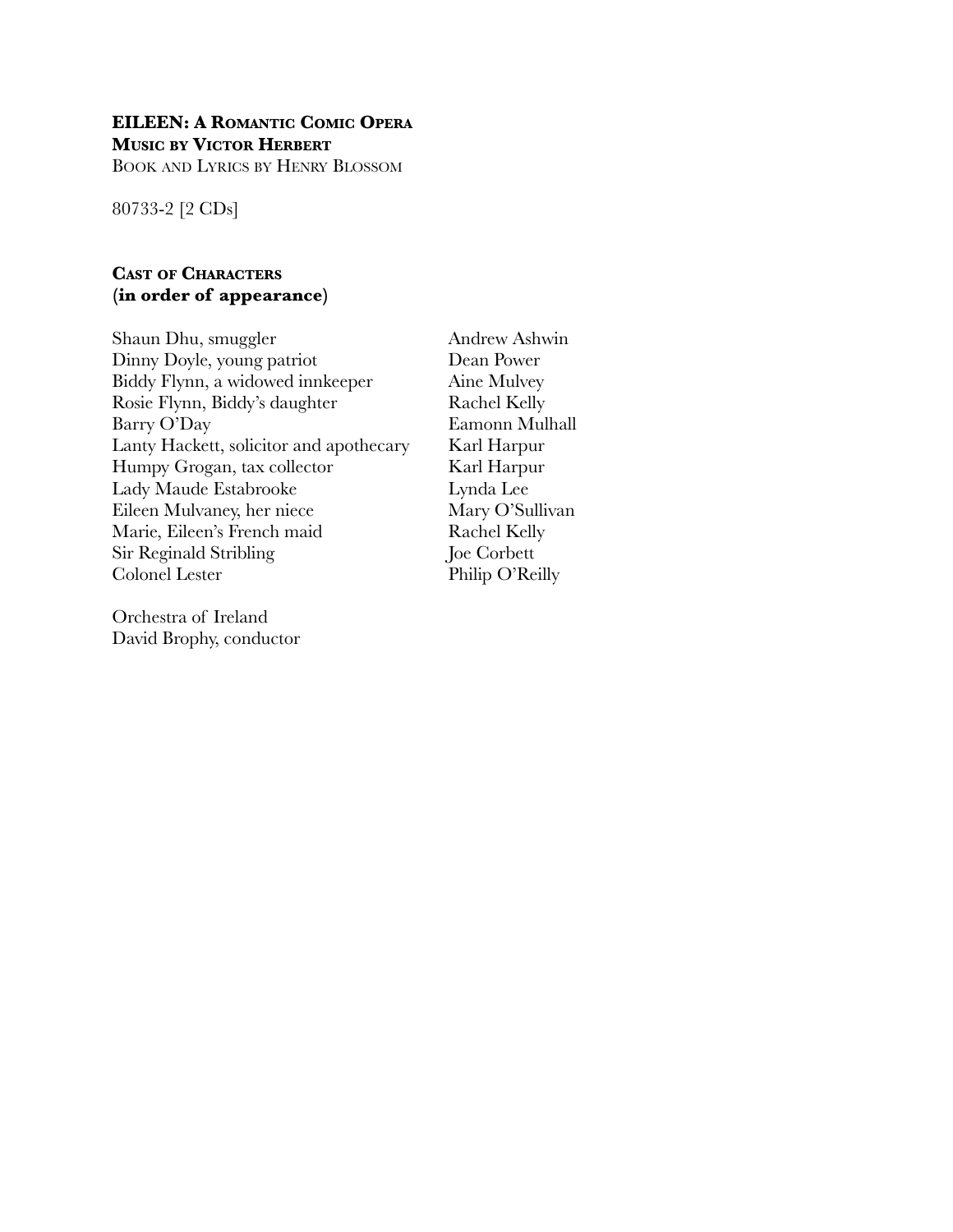### **Orchestra of Ireland**

Fionnuala Hunt, concertmistress

*First violin* Kenneth Rice Paul O'Hanlon Ann Phelan Ros Browne Larissa O'Grady

*Second violin* Brona Fitzgerald Karl Sweeney Aoife Dowdall Katie O'Connor

*Viola* Lisanne Melchoir Karen Dervan Margaret Lynch

*Cello* Gerald Peregrine Grainne Hope Michelle Mason

*Double Bass* Helen Morgan Sarah Halpin

*Flute* Ríona Ó'Duinnín Mairead English

*Oboe* Rebecca Halliday

*Clarinet* Deirdre O'Leary Conor Sheil

*Bass Clarinet* Jean Duncan *Bassoon* Ates Kirkan

*Trumpet* Colm Byrne Niall O'Sullivan

*Trombone* Karl Ronan Paul Frost

*French Horn* Bethan Watkey Brian Daly

*Harp* Geraldine O'Doherty

*Timpani/Percussion* Noel Eccles

*Percussion* James Dunne Stephen Kelly Caitriona Frost

*Pipes* Liam O'Flynn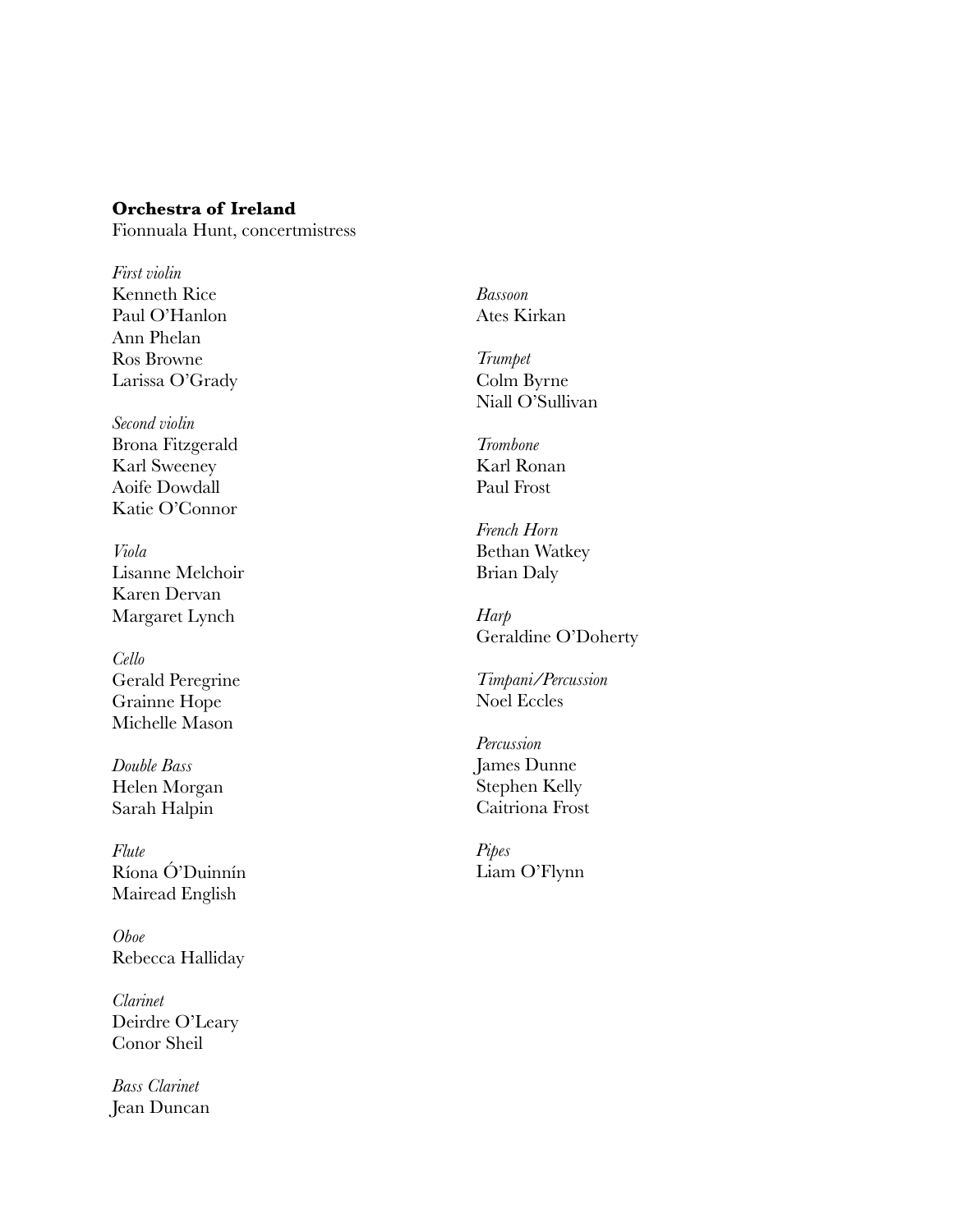#### **Chorus**

*Sopranos* Sarah Busfield Helen Hassett Aoife O'Connell\*\* Sarah Vaughan

*Altos* Kira Deegan Áine Mulvey Caitríona NíDhubhghaill Christina Whyte

*Tenors* Ciarán Kelly John McKeown\*\* Andrew Nangle Jacek Wisłocki

*Basses* Tristan Caldwell\*\* Eoghan Desmond\*\* Paul McGough<sup>\*\*</sup> Gerald Rogers

\*\* Spoken roles and solos

### **The Boy Choristers of Saint Patrick's Cathedral, Dublin**

Stuart Nicholson, Organist and Master of the Choristers

Emanuel Dascalo Marcus Ellovson-Garrett Peter Ellovson-Garrett Brad Hennessy Cameron Lally Thomas Maxwell Christopher May Zak McConnell Ben Middleton Rian Middleton Ethan O'Connor Alex Smith Jonathan Stanley Luke Stanley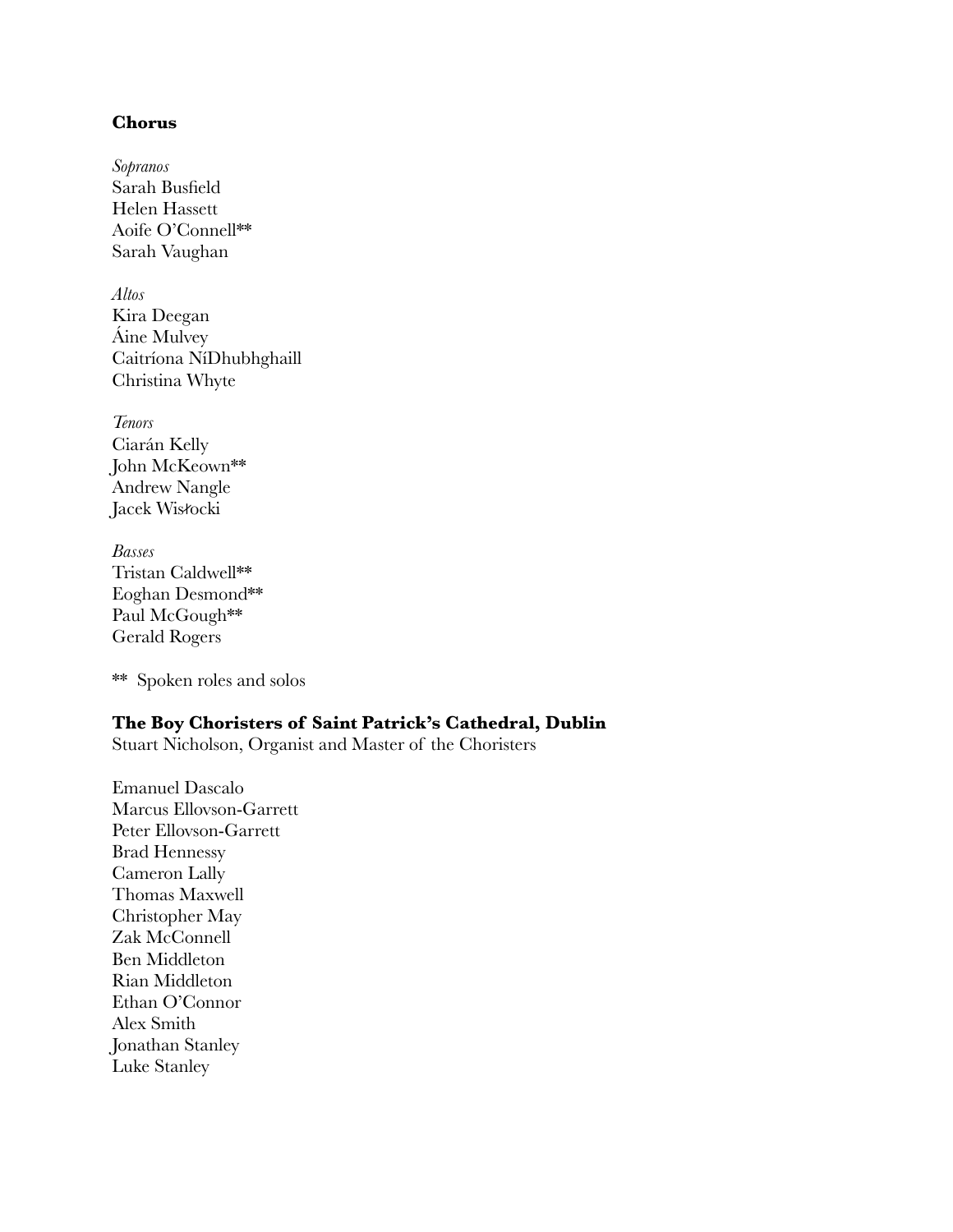# **DISC ONE** [TT: 58:36]

| Act One                        |       |
|--------------------------------|-------|
| 1. Overture                    | 4:06  |
| 2. Opening Act One             | 1:43  |
| 3. Free Trade and a Misty Moon | 1:00  |
| 4. My Little Irish Rose        | 3:55  |
| 5. Entrance of Humpy Grogan    | 1:15  |
| 6. Entrance of Barry O'Day     | :51   |
| 7. Ireland My Sireland         | 2:22  |
| 8. Finale Act One              | 13:41 |
|                                |       |

| Act Two                                    |      |      |
|--------------------------------------------|------|------|
| 9. Entr'acte 1                             | 1:26 |      |
| 10. Opening Act Two                        | 1:54 |      |
| 11. Too-re-loo-re (A French Pavane)        | 2:17 |      |
| 12. Eileen (Alanna, Asthore)               | 2:22 |      |
| 13. If Eve Had Left the Apple on the Bough |      | 9.37 |
| 14. I'd Love to Be a Lady                  | 2:59 |      |
| 15. Entrance Music                         | :40  |      |
| 16. When Love Awakes                       | 3:11 |      |
| 17. Life's a Game at Best                  | 2:08 |      |
| 18. Finale Act Two                         | 9:41 |      |

# **DISC TWO [**TT: 43:10]

| <b>Act Three</b>                                                     |       |      |      |
|----------------------------------------------------------------------|-------|------|------|
| 1. Entr'acte $2:57$                                                  |       |      |      |
| 2. Opening Act Three                                                 | 11:07 |      |      |
| 3. Thine Alone                                                       | 3:00  |      |      |
| 4. The Irish Have a Great Day Tonight!                               |       | 3:29 |      |
| 5. Finale Ultimo                                                     | 3:17  |      |      |
| Appendix                                                             |       |      |      |
| 6. Cupid, the Cunnin' Paudeen                                        | 2:48  |      |      |
| 7. Hearts of Erin: Opening Act Two                                   |       | 1:53 |      |
| 8. Stars and Rosebuds                                                | 3:31  |      |      |
| 9. Ensemble: Withdraw                                                | 2:10  |      |      |
| 10. Reveries                                                         | 2:13  |      |      |
| 11. Orchestra Selections from <i>Eileen</i> , arr. by Harold Sanford |       |      | 8:24 |
|                                                                      |       |      |      |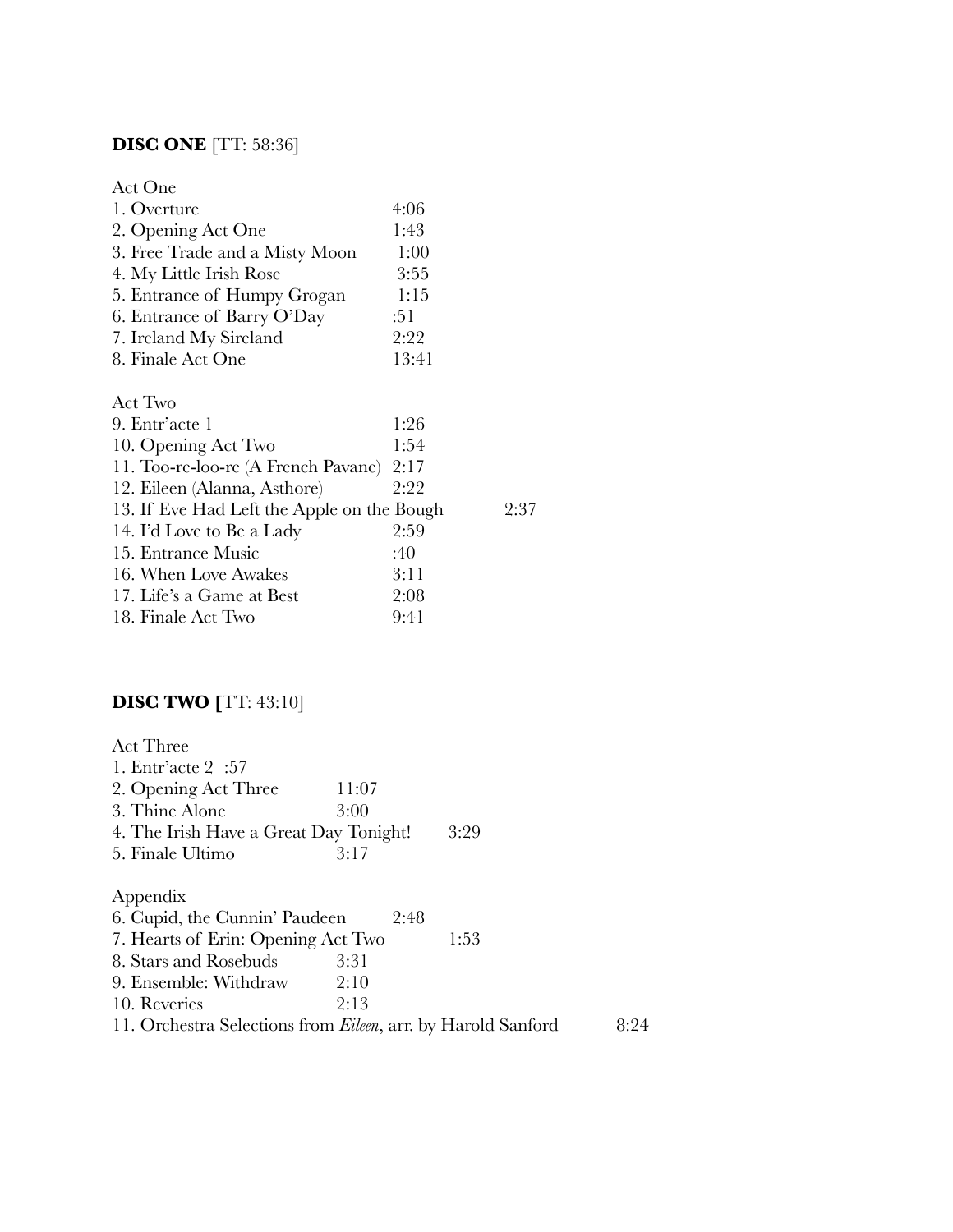### **SYNOPSIS**

#### **ACT ONE**

Several years before the action begins, Irish patriot Daniel O'Day was arrested by Colonel Lester and hanged. His confiscated lands are now held by Lady Maude Estabrooke, an Englishwoman sympathetic to their cause. O'Day's son young Barry was sent to France for safety, but he has returned to Ireland to help French General Hoche free Ireland from British rule.

**Overture** *(CD 1, Track 1)* 

### **Opening Act One** (Track 2)

The curtain rises on a rough coast. Shaun Dhu and his crew of smugglers are concealing their contraband inside the inn and within a cave among the cliffs. Biddy, the widowed innkeeper, offers them a drink.

#### **Free Trade and a Misty Moon** (Track 3)

When Shaun becomes amorous and talks of marriage, Biddy's daughter Rosie arrives from the castle looking for fresh eggs, since Lady Maude will shortly arrive with her Irish niece Eileen and guests. While her arrival may have upset Biddy's plans, Rosie has no illusions about men, despite her feelings for Dinny Doyle.

#### **My Little Irish Rose** (Track 4)

Unaware that they are spied on by the repellent tax collector and informer Humpy Grogan, Dinny, Biddy, and Shaun discuss the "guest" hiding in Biddy's inn and those they do not trust. Fully informed that Barry O'Day is inside, Humpy exits.

#### **Entrance of Humpy Grogan** *(Track 5)*

After Rosie has sent Dinny to find fresh eggs, the attorney Lanty Hackett appears, curious to know about the man he's seen in the upstairs window, and more eager to see Rosie. When both his sweet words and blackmail fail to move her, he becomes violent. Her screams bring Barry to her defense. He knocks Lanty to the ground.

#### **Entrance of Barry O'Day** (Track 6)

Unaware that Hackett is a British informer, Barry tries to repair things with Hackett. He convinces Barry that he is the Irish agent Barry is to meet, leading Barry to tell him of his role in the coming rebellion.

### **Ireland My Sireland** (Track 7)

Dinny arrives with the eggs. Guessing Humpy Grogan's plans, he angrily breaks the basket over Humpy's head. Lady Maude's coach is heard approaching, and Lanty sends Grogan to bring Colonel Lester to arrest Barry. A heckling crowd attacks the coach and throttles the coachman. Barry rescues Lady Maude and her guests. Eileen, who has recently left a French convent school, faints from fear, and Barry is enchanted by her beauty. Once Lady Maude, Eileen, her maid and Sir Reggie are safely inside the inn, Barry reveals his identity to the mob. Learning that Colonel Lester's troops are coming to arrest him, Barry gives Lady Maude the letter he is carrying from General Hoche and asks Dinny to help him exchange clothing with the coachman. The troops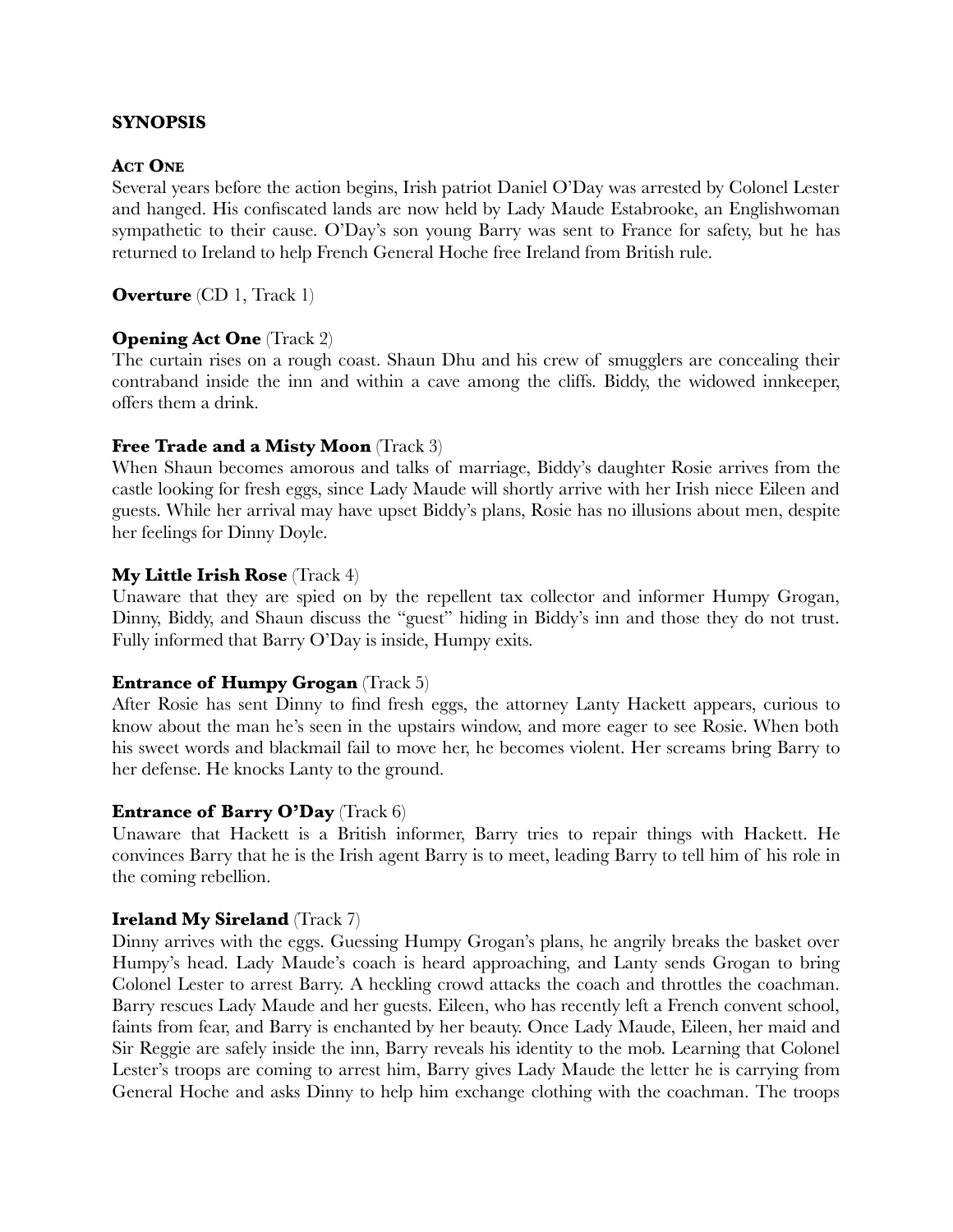arrive, and Colonel Lester takes charge. Passing Barry off as her coachman, Lady Maude and her guests depart. Lanty's attempts to tell Colonel Lester that O'Day is escaping with Lady Maude fail. Shaun stabs Lanty and makes his escape.

**Finale Act One** (Track 8)

**ACT TWO Entr'acte 1** (Track 9)

### **Opening Act Two** *(Track 10)*

It is afternoon of the same day at Lady Maude's castle. She does needlework while Eileen paints her portrait and her guests entertain themselves with a round. Lady Maude asks Eileen for a song.

### **Too-re-loo-re (A French Pavane)** (Track 11)

Eileen is attracted to the handsome young O'Day, but being a proud young lady, she considers him an arrogant servant who doesn't know his place. Barry finds that he is falling in love with her.

### **Eileen (Alanna, Asthore)** (Track 12)

Eileen leaves for a ride on a pony that Lady Maude considers too frisky. She asks Barry to ride with her. Lady Maude tells Sir Reggie that she may call on him to do her a great favor. He agrees. He intends to marry her. She deftly avoids the issue.

### **If Eve Had Left the Apple on the Bough** (Track 13)

Dinny arrives with information for Lady Maude on Lanty Hackett's wounds. He and Rosie discuss their marriage and upward mobility.

### **I'd Love to Be a Lady** (Track 14)

Taking Dinny into her service, Lady Maude asks him to keep an eye on Barry. Barry carries an unconscious Eileen into the room. He rescued her when her pony bolted, and she has fainted once again.

### **Entrance Music (Track 15)**

Barry confesses that he loves Eileen and that he has revealed his identity to her. Lady Maude is aghast and sends him away. Eileen awakes and confesses her feelings for Barry.

### **When Love Awakes** (Track 16)

Learning from Humpy Grogan that Barry is hiding among the servants, Colonel Lester and his troops arrive. Lady Maude reminds the Colonel that years before she was the one who helped Daniel O'Day avoid arrest. Who will win the game this time?

### **Life's a Game at Best** (Track 17)

When Colonel Lester leaves to interview her staff, Lady Maude asks Sir Reggie to wear the coachman's livery and pocket Barry's letter from General Hoche. When she rings the bell, Sir Reggie will pretend to be her coachman and drive them to town. Colonel Lester announces that he knows which servant is the concealed traitor and immediately arrests Sir Reggie.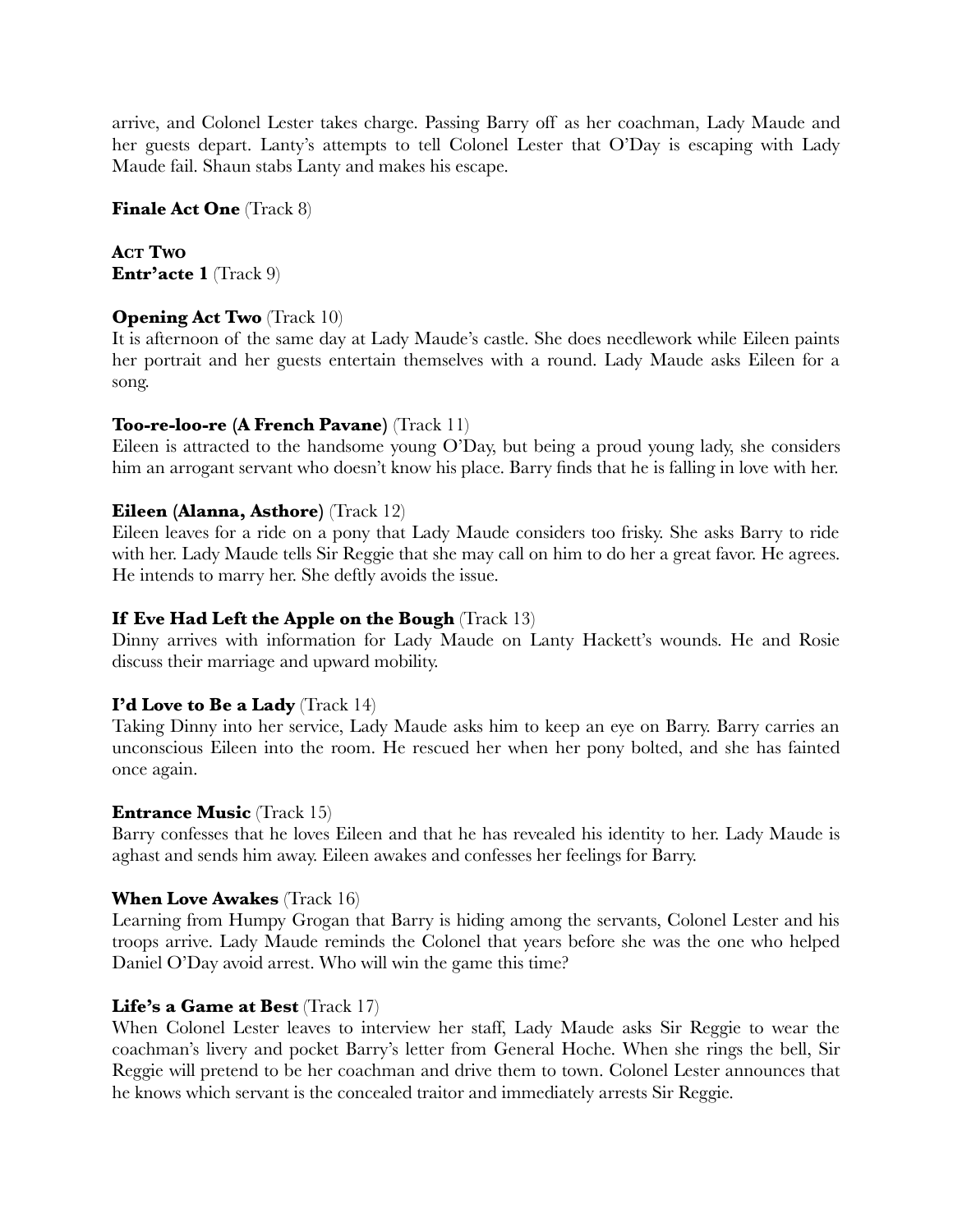#### **Finale Act Two** (Track 18)

Colonel Lester's belief that Sir Reggie is Barry is confirmed when Sir Reggie produces the letter from General Hoche. Lady Maude accuses Barry of being an informant in her service and dismisses him. Colonel Lester gives his horse and ten pounds to Barry with instructions to deliver the letter to Dublin. Barry rides off as Humpy Grogan is brought in to identify O'Day. Lady Maude has won another round. Colonel Lester is not amused.

**ACT THREE Entr'acte 2** (CD 2, Track 1)

### **Opening Act Three** *(Track 2)*

It is evening on the lawns of the castle. Lady Maude's guests, tenants, and servants are celebrating her birthday. Overcome with emotion, she thanks everyone. Biddy Flynn tells Lady Maude that Barry is hiding at her inn; she needs Dinny to watch him. Barry returns to see Eileen one last time. He is off to fight for freedom, and only God knows when they will meet again.

#### **Thine Alone** (Track 3)

Humpy Grogan tries to get inside the castle, but the appearance of the engaged Sir Reggie and Lady Maude drives him off. Dinny and the men learn from Barry that General Hoche and his French fleet will land at any moment. Ireland's freedom is at hand.

### **The Irish Have a Great Day Tonight** (Track 4)

At the height of the celebration, Colonel Lester and his troops arrive to arrest Barry. Unfortunately, the one person who could identify Barry is Humpy Grogan, who may be dead in the castle's pond after running into Sir Reggie. Colonel Lester reveals that General Hoche has been defeated, and the rebellion, with no French support, is over. As he takes Barry into custody, a messenger arrives from London with the news that King George III has recalled the current governor of Ireland and declared an amnesty for all of the rebels. Colonel Lester wishes Lady Maude a good night and departs with his troops.

### **Finale Ultimo (When Ireland Stands Among the Nations of the World)** (Track 5)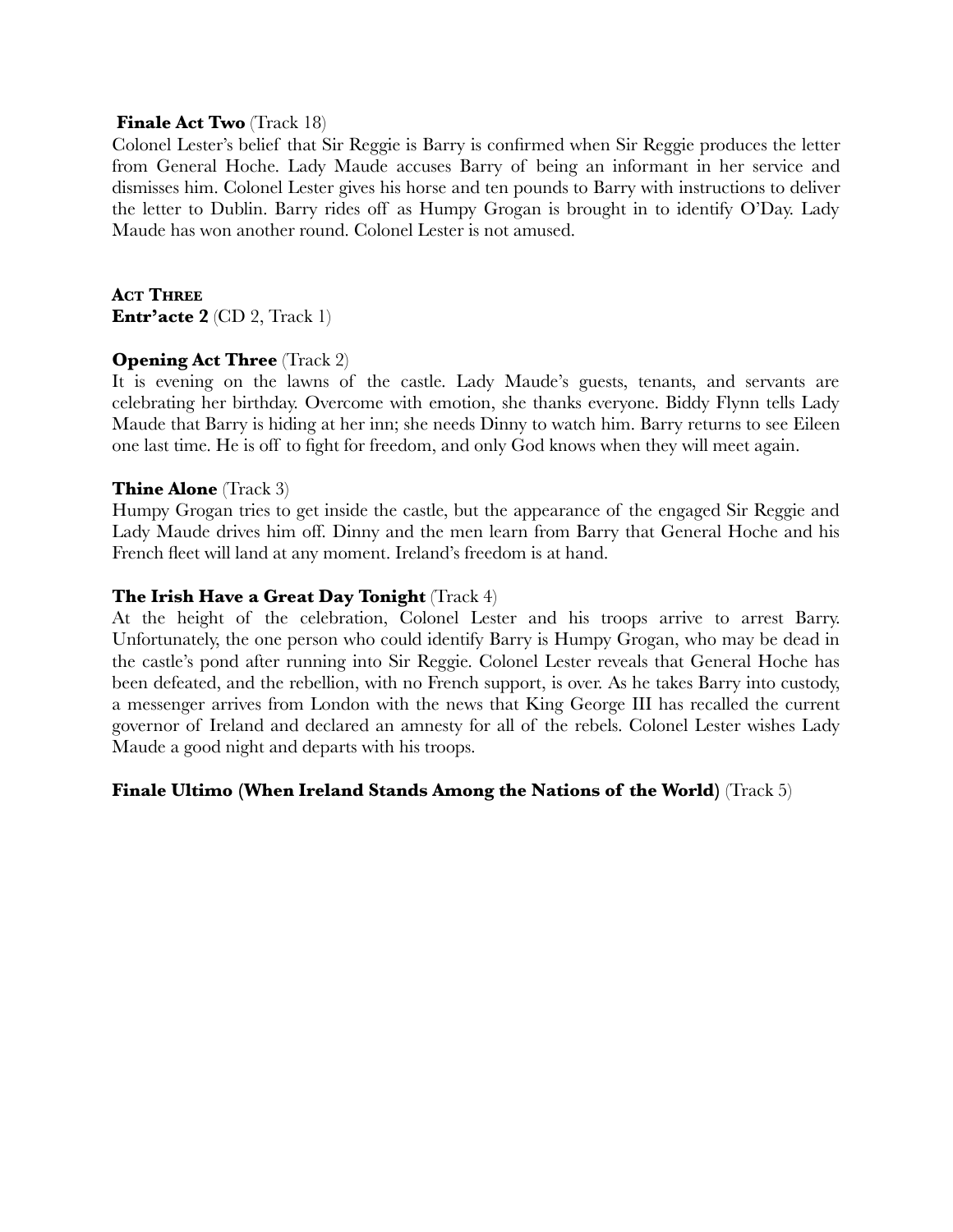### **Introduction**

Dublin-born Victor Herbert (1859–1924) came to America in 1886. Within three years, he was considered one of the best cellists in America. Although he went on to become a renowned composer, conductor, and recording artist, his greatest success came as a composer of music for the voice.

Between 1894 and his death on May 26, 1924, he composed music for two operas, and over fifty operettas, musical comedies, revues, and plays. His music for solo cello and piano has been recorded for New World Records (80721-2) as well as his collected songs (80726-2). More information on Herbert can be found in their associated liner notes (http://www.newworldrecords.org).

While his song output runs the gamut of styles classical and popular at the turn of the twentieth century, from parlor and concert song to anthem and popular song, his music for the stage reflected his European opera and light-opera background. His most well-known stage works, after *The Fortune Teller* (1898), include *Babes in Toyland* (1903), *Mlle. Modiste* (1905), *The Red Mill* (1906), *The Rose of Algeria* (1909), *Naughty Marietta* (1910), *Sweethearts* (1913), *The Princess Pat* (1915), and *Eileen* (1917).

Occasioned by the 1934 revival of *The Only Girl*, Robert A. Simon summed up the Victor Herbert *oeuvre* in the following manner: "Whatever you may think of the libretto . . . there is so much vitality in the Herbert tunes that they will remain in circulation after the libretti have had their final revivals."

For our third release in this new series, we have chosen *Eileen*, one of Herbert's most beloved scores. Even Herbert was inclined to view this work as his best effort. Although composed late in his career, it captures the romantic soul of Herbert and epitomizes the romantic American operetta in its transition from Victor Herbert to Jerome Kern.

### **The Irish Rebellion of 1798**

The historical background for *Eileen* can be found in three very brutal uprisings in 1798. None of the three were coordinated with the others, but they were all organized by a group calling itself the United Irishmen.

In Belfast in 1791, Samuel Neilson approached Thomas Russell, still an officer in the British Army, for help in drafting some resolutions calling for the reform of the Irish Parliament. Russell in turn approached Protestant lawyer Theobald Wolfe Tone. In October the resolutions were adopted by a new and open reform organization, the Society of United Irishmen, holding "that a union of Irishmen of all religious persuasions was required to counteract the weight of English influence in the country and secure a reform of [Irish] Parliament."

Returning to Dublin, Tone persuaded a friend, Napper Tandy, to organize a Dublin branch of the Society. For a number of reasons, the Society turned from reform to revolution between 1791 and 1793. Representing the Society in April 1793, Tone gave Reverend William Jackson, an Irish-born agent of the French revolutionary government, a paper stating that Ireland would give a favorable response to a French invasion.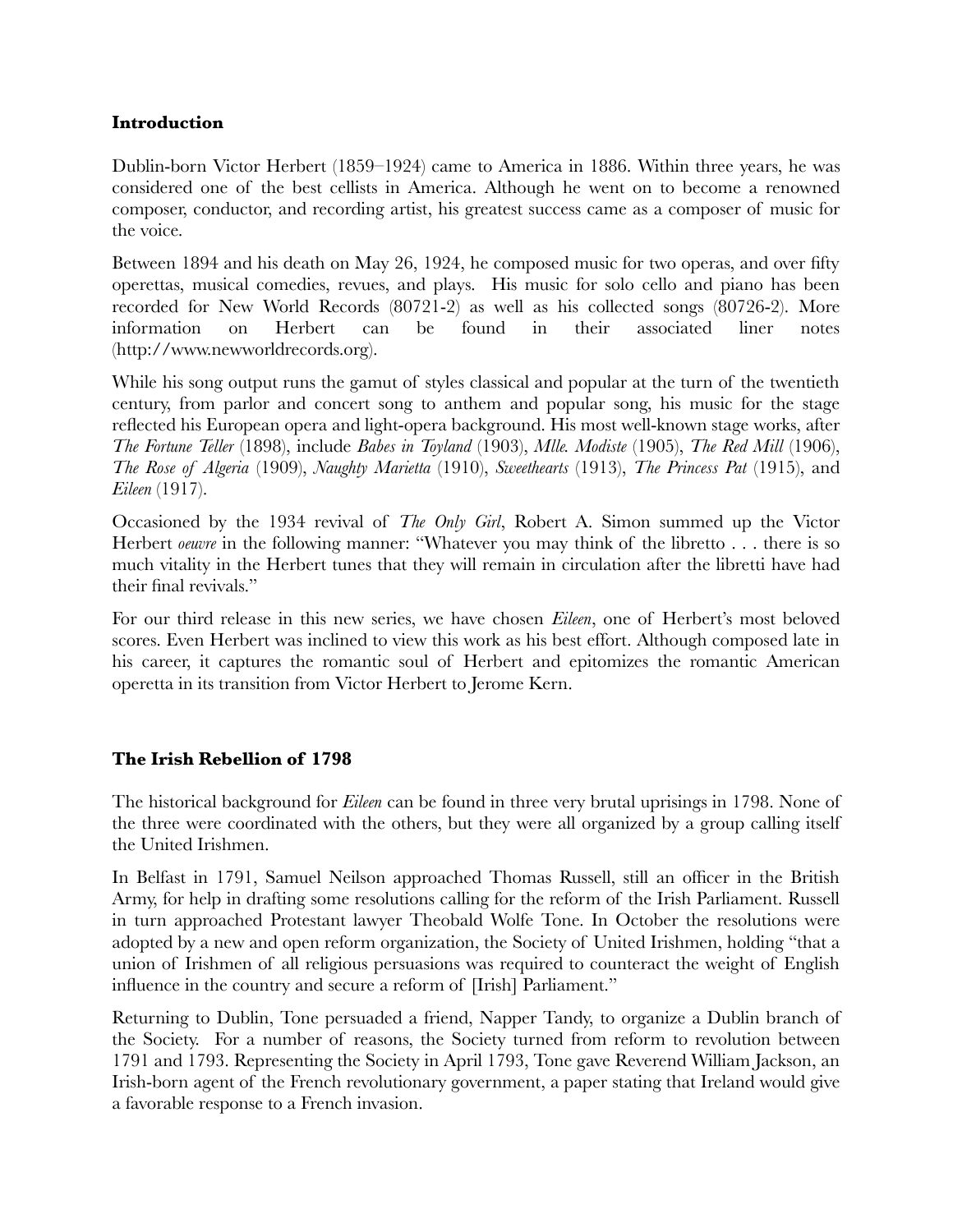This information found its way into British hands, and the Society was suppressed. Tandy fled in the summer of 1793 to America and then to France; Jackson committed suicide in 1794; and Tone agreed to exile in America in 1794. On January 1, 1796, Tone broke his parole and sailed to France from New York and first met with General Louis-Lazar Hoche in July. A French invasion fleet led by Hoche sailed into Bantry Bay on December 21, 1796, but no troops ever landed on Irish soil. A fierce headwind forced the fleet from the Bay, and Tone was once again in France by the first day of 1797. On September 19, 1797, Hoche died unexpectedly at the age of twenty-nine in Wetzlar, Germany.

The first risings of 1798 occurred in May in Kildare, Wicklow, and Wexford, followed by armed rebellion in Antrim and Down in June. The third rising was concentrated on the second French invasion in August 22, 1798, with a successful landing of 1,000 French troops under the command of General Jean Joseph Amable Humbert at Killala in Mayo. After a quick victory against the English troops, Humbert was surrounded by British troops under the command of General Cornwallis, to whom he surrendered on September 8, 1798. Humbert and his French troops were honorably treated by the English, but more than 2,000 Irish allies were slaughtered.

In mid-September, Tone, on board the ship *Hoche*, was captured by the British. Despite the fact that he wore the uniform of a French general, he was tried as a traitor and condemned to hang. His request to be shot was denied, and, before he could be hanged, he committed suicide and died of his wounds on November 19, 1798.

### **Eileen: The creation of an Irish comic opera**

The fact that Victor Herbert would write an Irish-based opera should have been no surprise, for Herbert yearned as fiercely for the liberation of Ireland as he was grateful to be a citizen of the United States.

In 1914, Herbert was elected to the presidency of the Society of the Friendly Sons of Saint Patrick, which held a festive dinner every March 17. In his remarks to the members gathered on St. Patrick's Day in 1915, Herbert made the following remarks:

"I do not wish to brag about the achievement of the Irish race, but is it not a fact that on every page of the World's history and particularly the history of this country, you will find the names of some of the most illustrious sons of Erin, and have we not in generous measure helped to build up this wonderful country since its earliest development? But we have become grateful sons of the Goddess of Liberty, enjoying the blessings of Freedom denied us in our own land. [Applause.] Unbounded as is our loyalty to the country of our adoption—and we have done our best to reward America for opening her maternal arms to us—we are still fond lovers of that Green Isle beyond the Sea. [Great applause.]"

While his desire to express his love and aspirations for Ireland might not have been a great secret, still the question remains: why did Herbert write an Irish comic opera in 1916?

There is scant documentation for the creation and composition of *Eileen* in 1916. The Blossom-Herbert contract with music publisher M. Witmark & Sons is missing; there is no way to date the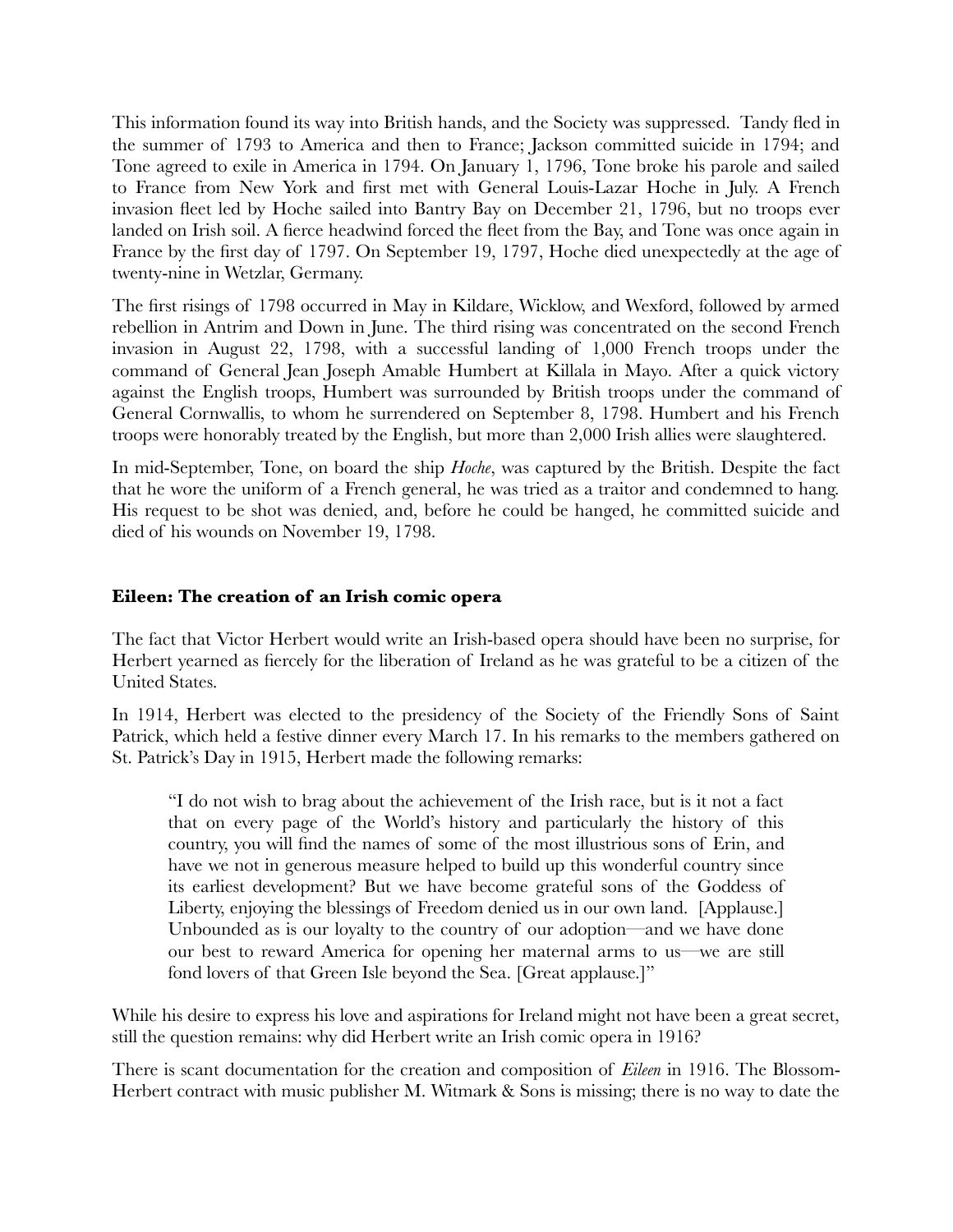development of the "Irish Opera." Blossom's libretto was not submitted to the Library of Congress for copyright until January 3, 1917, two days after *Hearts of Erin*, the title they had chosen, had opened in Cleveland, Ohio.

Whether this collaboration of Victor Herbert and librettist Henry Blossom was generated by political events in Ireland in 1916 or Herbert's concerns for family and friends in Germany and Ireland during the Great War will most likely never be determined. It is clear that, for Blossom and Herbert, the Irish Easter Rising of April 24, 1916, and its harsh penalties by the British government recalled both the unsuccessful rebellion of 1798 and a novel, and subsequent play, by Samuel Lover, Herbert's maternal grandfather.

On Saturday, May 13, 1916, three weeks after the Easter Rising, the *New York Tribune* announced that in the autumn of 1916 producers Marcus Klaw and A.L. Erlanger would produce at the New Amsterdam Theatre a new Irish comic opera by Henry Blossom and Victor Herbert. This would be the second Klaw & Erlanger production of a Herbert show, the first being the 1908 extravaganza *Little Nemo*, based on the popular comic strip by Winsor McCay.

The following evening, at a Carnegie Hall rally to honor the executed Irish rebels and to protest the actions of the British government, Herbert asked the audience to rise in honor of the "Irish martyrs of 1916" and announced that a fund would be collected in New York for the families of the men England had executed.

On July 16, 1916, *The New York Times* reported, "inspired no doubt by the recent Irish meetings, Mr. Herbert is writing a Shamrock opera." At some point around this time, the authors decided their opera's title would be In Erin's Isle. Because there are few completion dates on Herbert's full scores, it is impossible to follow the composition. The Finale Act One autograph score is dated "Sept. 16th 1916 Lake Placid."

Once it became clear to Klaw & Erlanger that the "Irish Opera" would not be ready for the September opening, they dropped the show. The parting appears to be an amicable one; on February 3, 1919, Klaw & Erlanger produced at the New Amsterdam Theatre the Herbert-Blossom musical comedy *The Velvet Lady*. Still, they could not have been pleased to learn that Herbert and Blossom had been working at the same time with Irving Berlin on a revue, *The Century Girl*, for Charles Dillingham and Florenz Ziegfeld.

On November 5, 1916, one day before the opening of *The Century Girl,* Blossom and Herbert signed a contract with Joe Weber for production of a musical play, *Aileen* [sic]. Herbert had several conditions in this contract: not less than twenty-five musicians in New York City; not less than twenty on the road; and approval of conductor and all musicians to be hired. His choice for conductor was Arthur Kautzenbach, who had conducted the Boston Pops Orchestra for the 1908–1909 season.

The early full scores for *Hearts of Erin* use the working title "Irish Opera," and it's evident from the full scores that Herbert held the material in such high esteem that he orchestrated the majority of the score himself. His amanuensis, Harold Sanford, orchestrated four of the songs, the two Act One melodramas, the first Entr'acte, and portions of the third act opening. For many shows, depending on his schedule or the importance he placed on a score, he assigned much of the orchestration of his piano sketches to an assistant and only scored the sections he felt needed his personal attention.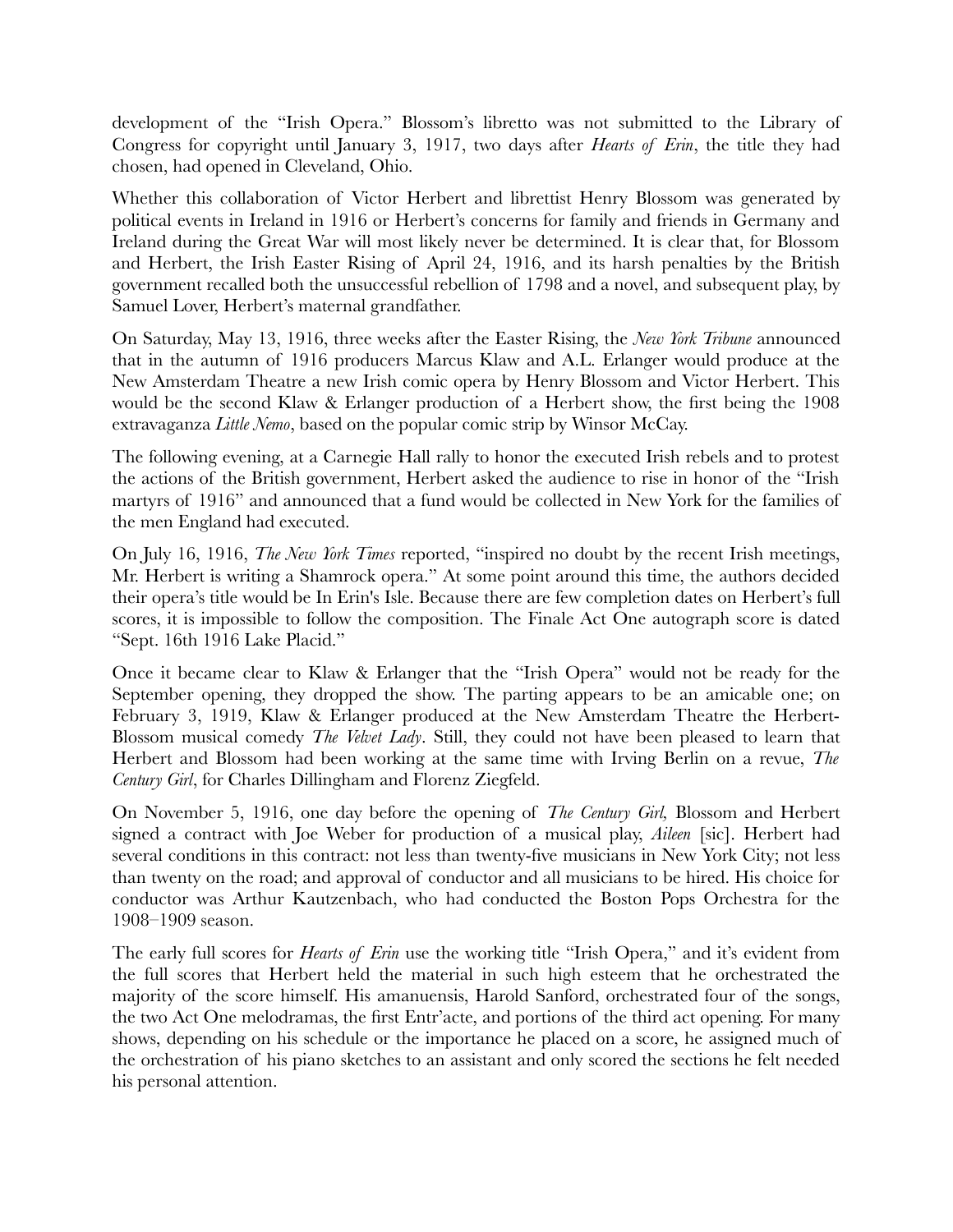Blossom's libretto owes a great deal to Samuel Lover's 1837 dramatization of his picaresque novel *Rory O'More: A National Romance*, which softens the political events of 1798 in favor of comedic situations. It's possible that the original plan was to adapt this into a comic opera libretto along the lines of Edward German's comic opera *Tom Jones*, based on Henry Fielding's novel. Lover's novel involves Horace de Lacy, a young Irish patriot, returning to Ireland to help the French free Ireland from British rule. Entrusting delivery of an important letter for General Hoche to a young Irish peasant, Rory O'More, Horace and Rory are soon entangled with the villainous smuggler Shan Regan; Rory, accused of murdering a double-dealing attorney named Scruggs, is pursued by British Colonel Thunder and his men and is sentenced to hang, until it is discovered that Scruggs is not dead. After the failure of the rebellion, Horace marries Rory's sister and sails with her to America, while Rory settles down with the milkmaid, Kathleen. The play, perhaps to succeed in London, omits the rebellion and de Lacy's departure for America.

In Blossom's libretto, de Lacy became Barry O'Day, a more obvious Irish name. Shan Regan, whose name was changed in the play to Shaun Dhu, and his smugglers became Irish patriots working for the cause with O'Day. Scruggs became informer Lanty Hackett, who suffers Shaun's murderous assault at the end of Act One. Lover's young hero Rory has more in common with Fielding's Tom Jones than with Blossom's young Dinny Doyle, an Irish patriot with the desire to marry Rosie Flynn and move up the social ladder.

Blossom borrowed none of the ladies in Lover's novel or dramatization, although innkeeper Biddy Flynn owes much to the Widow O'More. Lady Maude, Sir Reggie, and Colonel Lester may be seen as three attitudes of British rule in Ireland: the sympathetic, the apathetic, and the oppressive, but his primary source for Lady Maude, Eileen, and Sir Reggie is eighteenth- and nineteenth-century comedy. Lover's novel, ending with de Lacy's escape to America, is a much more honest ending to the brutal events of 1798 than Blossom's ridiculously happy ending.

Herbert finished writing the score of *Hearts of Erin* with the composition of "Eileen (Alanna, Asthore)" on December 9, 1916. After dating the score, Herbert wrote "Tutto finito! VH." On the manuscript and early publications of the song, the Irish word "Asthore" ("loved one") is mispelled as "Astore."

*Hearts of Erin* opened at the Colonial Theatre in Cleveland, Ohio, on January 1, 1917, with Chicago Grand Opera tenor Vernon Stiles as Barry O'Day, Louise Allen as Rosie Flynn, Grace Breen as Eileen Mulvaney, Greek Evans as Shaun Dhu, Algernon Grieg as Sir Reggie, Olga Roller as Lady Maude, Edward Martindel as Col. Lester, and Scott Welsh as Dinny Doyle. The show, and Herbert himself, were enthusiastically received. The January 2, 1917 review in *The Cleveland Plain Dealer* believed "a wealth of history, of tradition, of emotion and ambition have found musical expression."

In an interview for *The Cleveland Plain Dealer* on the next day, Herbert said "There is no place in all the world where there is more music than in Ireland. Why shouldn't an Irishman make an opera of it? He deserves no special credit for it, because he has the material at hand and in abundance. The Irish sing when they work, and they sing when they suffer—unluckily they've never known much but work and suffering. Song, too, they've had, and song they have kept through all the centuries, as pure and sweet as ever it was. It has meant an Irish national music, which I have tried to express and reflect in my opera."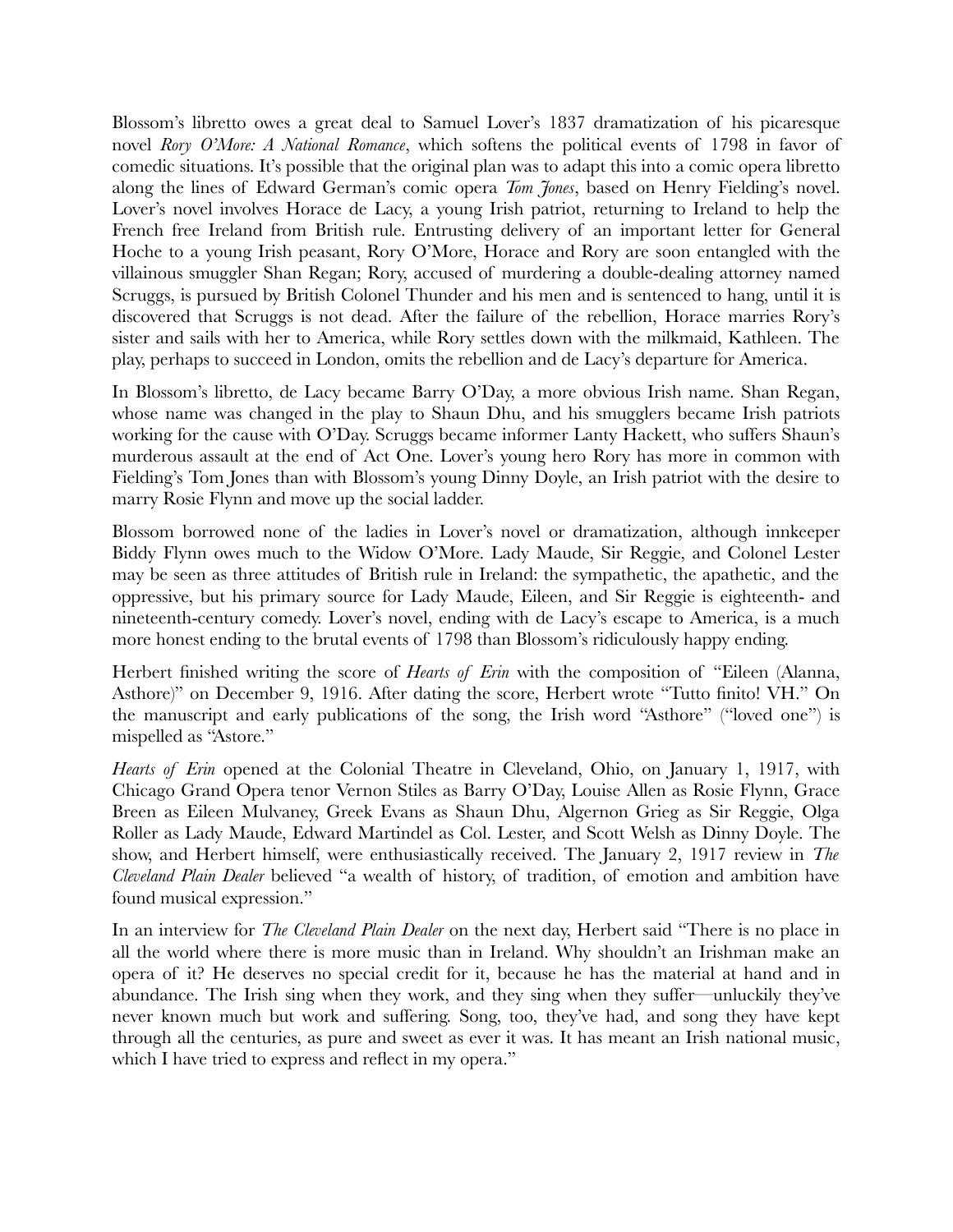The libretto for *Hearts of Erin* was submitted on January 17, 1917, to the Lord Chancellor's Office to obtain a London copyright. In the United States, the vocal score for *Hearts of Erin* was copyrighted on January 27, 1917, and individual song sheets and arrangements were published and submitted for copyright between February 14 and May 1. As a preface to the published vocal score, Herbert wrote "In this score I have not made use of any traditional Irish airs, but have endeavored, to the best of my ability, to write all 'Irish' numbers in the characteristic spirit of the music of my native country—Ireland."

After a week in Cleveland, *Hearts of Erin* moved on to Buffalo, before opening on January 15 at the Shubert Theatre in Boston, where it played until March 3. On January 17, 1917, E.F. Harkins in *The Boston Journal* reported that the show's title had been changed to *Eileen: A Romantic Comic Opera* "for the reason that [*Hearts of Erin*] didn't exactly convey the right impression. 'Eileen' was chosen in its stead because it is the name of the heroine of the operetta and because it suggests youth, romance, and the spirit of the land of the shamrock."

Further changes occurred in Boston. Walter Van Brunt, using the more Irish name Walter Scanlan, replaced Vernon Stiles, after Stiles' disagreement with management. Songs were added and dropped. Dinny and Rosie were given a duet, "I'd Like to Be a Lady;" "Cupid the Cunnin' Paudeen" was replaced by "Ireland, My Sireland"; and "Too-re-loo-re (A French Pavane)" was added to the beginning of Act Two. In addition, "Stars and Rosebuds" was dropped; the "Ensemble: Withdraw" was pared down to a bit of melodramatic music; and "Reveries" was replaced by "When Love Awakes."

An Act Two song for Barry, "Blarney Is Our Birthright," is listed in the libretti for *In Erin's Isle* and *Hearts of Erin*, as well as the Cleveland program, but there is no evidence that this song was ever written and performed in the production. A lyric for "Blarney Is Our Birthright" is printed in the first libretto for *In Erin's Isle*, but no copies of a full score, or piano-vocal sketch appear to survive. It was not published as a song sheet or in the vocal score, which would have been set and printed by late December. By the time the show reached Boston, it was no longer listed in the program.

Leaving Boston on March 4, *Eileen* played three more eastern cities before opening at Broadway's Shubert Theatre on March 19, 1917. Herbert conducted the opening night performance. According to the *New York Times* review of March 20, 1917, Herbert addressed the audience between the second and third acts, telling them that he had always longed to write an opera that would be a credit to Irish music. The same reviewer said that *Eileen* "is in Mr. Herbert's best vein. It is fairly bursting with rich melodies of the kind for which this composer is famous, some of them a trifle reminiscent, perhaps, but remindful of his own tunes and never commonplace."

Blossom's libretto did not find as much favor. The review felt "it really doesn't matter. It is of the Chauncey Olcott school of romantic Irish melodrama, wherein the young patriot invariably outwits the pursuing British officer and wins the heart of the fair colleen. Its humor is more elemental and less effective than is usually the case with Mr. Blossom's books, but perhaps that is the fault of the subject. At least it provides the requisite number of music cues and it is never a long time between tunes."

In the same newspaper five days later, Alexander Woolcott reported "Though you would never guess it from the curiously capitalized program, Victor Herbert, and not Joe Weber, is the star of 'Eileen.' He has seldom written a more thoroughly characteristic and delightful score. If, as you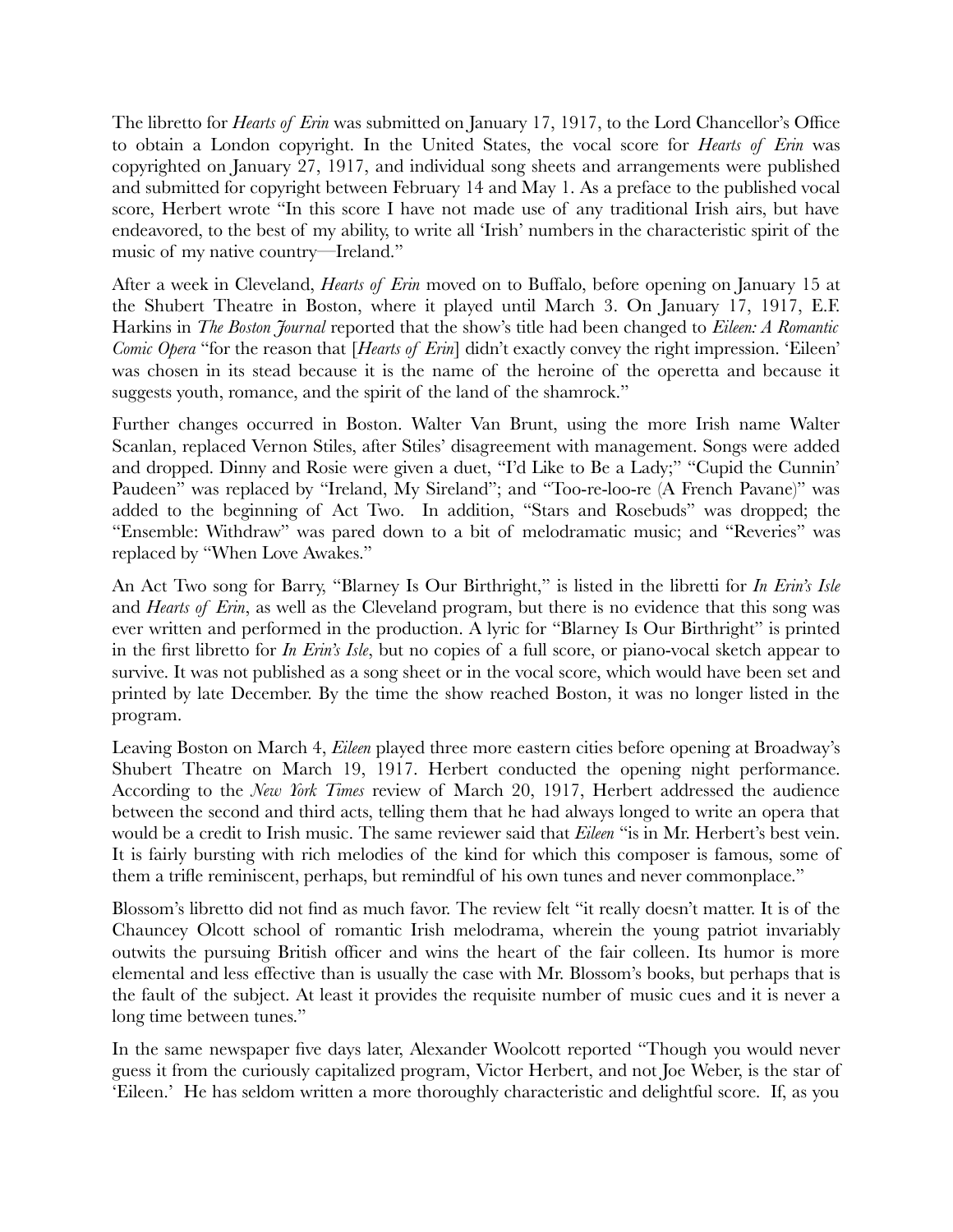might have gathered from his amusingly expansive curtain-speech at the premiere, he feels it satisfies at last his ancient desire 'to write an Irish opera which would be worthy of the traditions of a great race and its literature,' it is a pity he could have found no more inspiring a libretto than the awkward and diluted shillalah drama which Henry Blossom has compiled."

The positive reviews for the score and fine musical performances of the cast and orchestra kept the show alive for the remainder of the season.

On April 15, 1917, Scott Welsh and Greek Evans, with eight men billed as "Chorus from the Eileen company," recorded "The Irish Have a Great Day Tonight" and "Free Trade and a Misty Moon" for Victor Company. On the same day, John McCormack recorded for Victor "Eileen" and "Ireland, My Sireland." On November 4, 1917, Vernon Stiles, the original tenor lead, recorded "Ireland, My Sireland" for Columbia Records. A month later he recorded with a male quartet "The Irish Have a Great Day Tonight."

After *Eileen* closed down for the summer on May 12, 1917, the press announced that a tour, beginning on September 17, 1917, was expected to run for two years. After playing various cities including Albany, Philadelphia, Baltimore, and Washington, DC, the show opened on January 14, 1918, at the Victory Theatre in Dayton, Ohio. On January 16, a fire in the theater destroyed the scenery, costumes, properties, orchestra parts, and musical instruments. The tour was over, but efforts continued to get *Eileen* back into production.

On January 26, 1921, Herbert's attorney Nathan Burkan sent Joe Weber a notification that his rights to *Eileen* had expired with the original production and he had no authorization to negotiate for any further productions. Two months later, a new production of *Eileen* opened in Cleveland, Ohio, where it played one week, and went no further. According to composer Gustav Klemm in the October 1928 issue of *The Musical Observer*, Herbert paid for this production with his own money. This production is the most likely source for the orchestra parts and vocal score leased by the Witmark Music Library, following Herbert's contract with them on January 9, 1922, for stock and amateur performances.

According to Klemm, Herbert's close friend and colleague, *Eileen* was Herbert's favorite work, closer to his heart than anything else. He had poured everything into it, and its failure caused him much uneasiness. After the setback, Klemm felt that Herbert turned to musical comedy unworthy of his genius: "This opera, to me, marked the last truly characteristic, genuine effort of his long and brilliant career."

### **Reconstructing** *Eileen*

It was the goal of this project to re-create the sound of the music played opening night on Broadway and to capture the music that was originally written for *Hearts of Erin* but discarded during tryouts. Thus, this is the first recording of all existing music that Victor Herbert composed for *Hearts of Erin* and *Eileen*.

The first step was to search for all existing music. The full scores, libretti, and sketches were found in the Victor Herbert Collection of the Library of Congress. The Tams-Witmark Collection in the Library of Congress contains the Witmark Music Library rental version of *Eileen*, consisting of a manuscript vocal score, and a set of orchestra parts, most likely prepared at Herbert's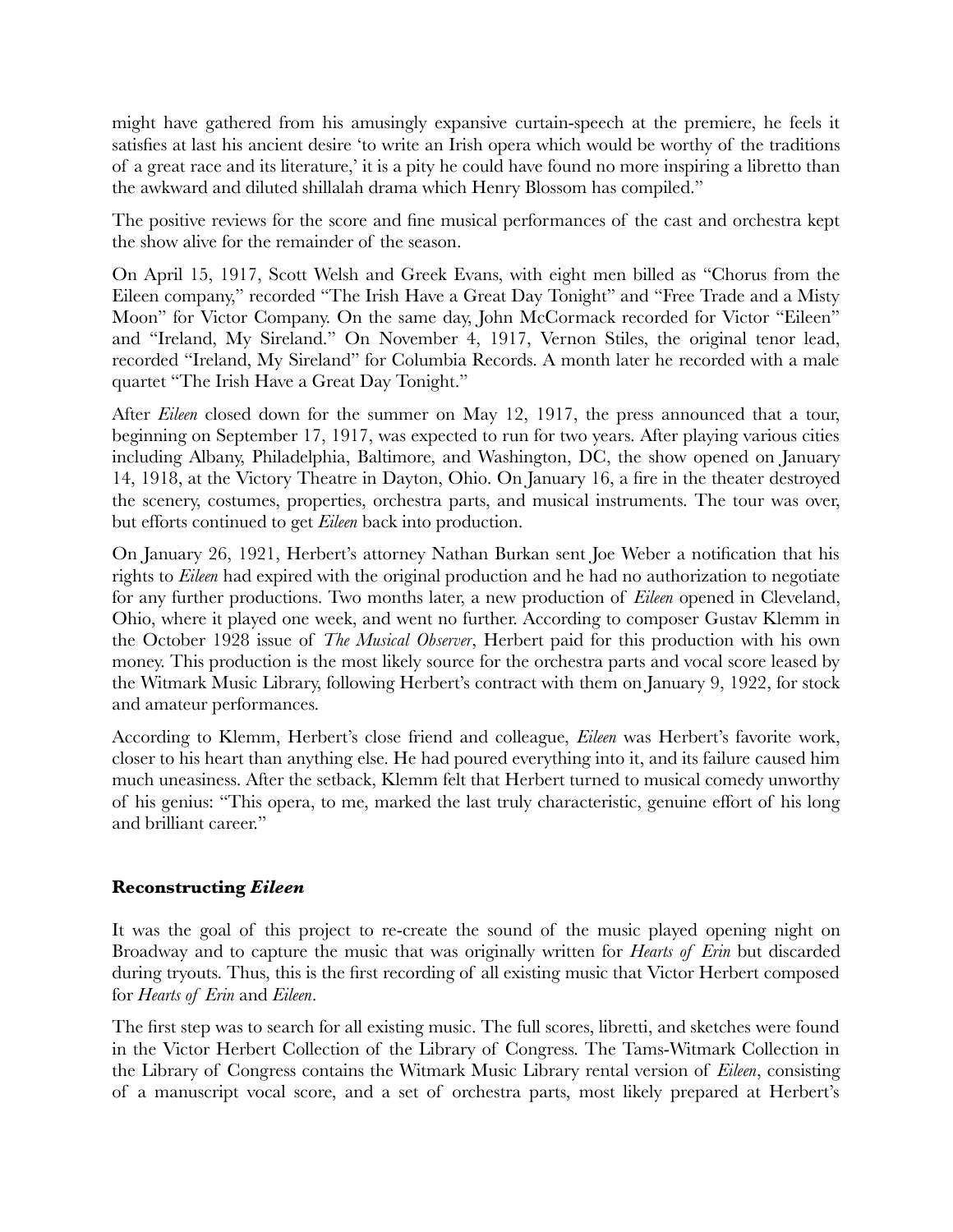expense in 1921. The Witmark rental score, cobbled together from the published vocal score and further alterations on hand-written inserts, may be the only documentation of the final version of *Eileen* approved by the composer.

As they were written, Herbert turned finished piano-vocal sketches over to his publisher, M. Witmark & Sons, Inc., to be engraved on metal plates, from which individual song sheets and a vocal score, copyrighted in January 1917, would be printed. When the title of the show and major parts of the score were changed between Boston and Broadway, Witmark published the new numbers as song sheets. Following that, a revised vocal score of *Eileen* was published, perhaps in time for the autumn 1917 tour. There is little evidence that this new vocal score was ever copyrighted, since Witmark already had copyrights for the entire *Hearts of Erin* score and the new songs for *Eileen*.

The music plates for *Eileen* and other shows, along with those for other publishers, were most likely melted down during World War One. In 1929, Warner Brothers Music purchased M. Witmark & Sons, along with the publishers Harms and Remick. The Witmark Music Library had merged in 1925 with the Arthur Tams Library to become the Tams-Witmark Music Library, which was not sold to Warner Brothers. At some point after 1929, Warner published new vocal scores for *Eileen* and *Babes in Toyland*. The new vocal score for *Babes in Toyland*, based on the Tams-Witmark rental version, was re-engraved with errors, and the wrong source material was used for *Eileen*. As a consequence, the last published vocal score for *Eileen*, which remained in print into the 1970s, was in reality the score of *Hearts of Erin*.

During rehearsals, as the music was adjusted to the staging, cuts were made within the first two finales and the opening of Act Three—dropping a bar here, a section there, or rewriting a passage to make the transition smoother—but none of the published vocal scores reflect these cuts. They exist only in Herbert's full scores and the Witmark rental materials.

In addition, information on two numbers is scant. One song intended for Barry, "Blarney Is Our Birthright," is listed in both the Act Two libretti of *In Erin's Isle* and *Hearts of Erin*. However, there are no existing sketches or full scores for this number. Inquiries into the source for this number on the 1997 Ohio Light Opera recording of *Eileen* turned up a computerized piano-vocal score for that production and very little documentation of its origin. After much deliberation, it was determined that there was not enough information to accept the song as a Herbert composition.

A melodrama titled "Barry's Entrance" exists as an undated full score in Herbert's hand. It was written late in production, because the production title on the score is "Eileen," whereas earlier scores bear the production title "Irish Opera" or "Hearts of Erin." This short melodrama is not in the Tams-Witmark rental materials, but there is no way to determine if its deletion was deliberate or accidental. It was determined to include this music in the recorded score.

After examining all of the material, it was decided to copy new orchestra parts from the original full scores in the Victor Herbert Collection. These scores, written in ink on Witmark "Orchestra Score No. 7 'The Crest'" manuscript paper, are in the hand of either Herbert or Harold Sanford, who served as the concertmaster for *Eileen*, the concertmaster for the Victor Herbert Orchestra, Herbert's social secretary, his musical assistant, and principal arranger of Herbert's music for publication after 1910. It was determined, as well, that all cuts made in the full scores would be opened and the original scores copied as completely as possible. Fortunately, all of the deleted material was discernable and easily reconstructed.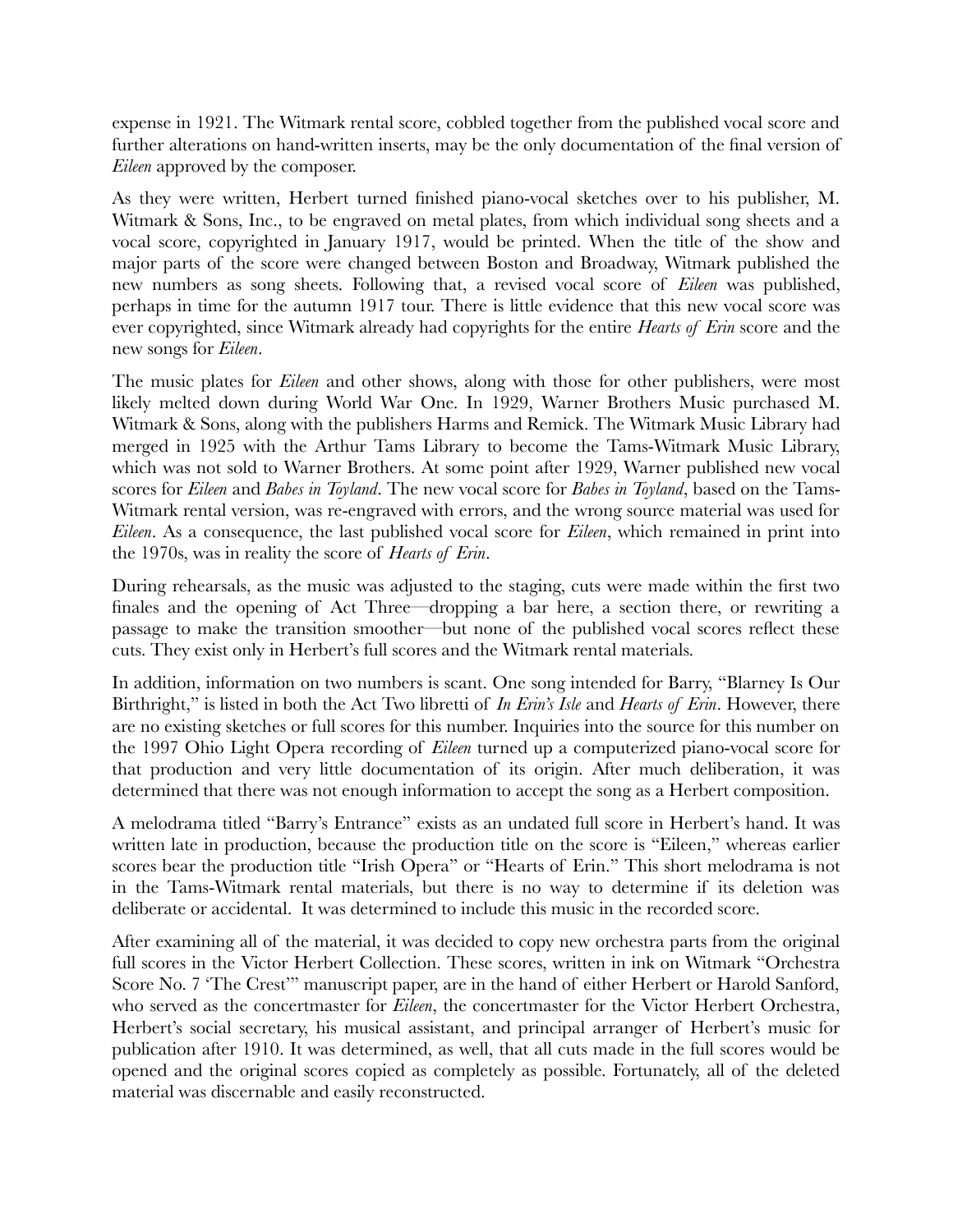One further decision was made during the recording sessions. In the third act opening, at circled rehearsal number 4 in the vocal score, there are eight bars of music for the onstage piper that proved unplayable on the pipes. These bars were deleted but the missing music may be heard at rehearsal number 18, played by the full orchestra in the dance following the "Ave Maria."

### **The Final Score of** *Eileen*

As *Hearts of Erin* became *Eileen*, four numbers were replaced with new material. For whatever reasons the changes were made, the replacement numbers are much better choices for both the characters and the situations. Herbert's score for *Hearts of Erin* was a strong one, but Herbert's score for *Eileen* is glorious: nostalgic, heroic, cinematic, humorous, and in character.

In the Finale Act One, the swooning strings accompanying Colonel Lester's introduction to Lady Maude are not only very funny but in character for his fawning over an aristocrat. His music's swagger elsewhere aptly fits his character's bluster. Lady Maude's music captures not only her authority and sense of humor, but her humanity. Barry's music is much more in character than much of Blossom's dialogue for him; Herbert never lets the audience forget that Barry is a romantic hero, driven by a strong love of country and duty, from the opening strains of "Ireland, My Sireland" to his final number.

Ingenues are harder to characterize; their music needs to be pretty and charming. Herbert projects Eileen's education and class standing through her music's vocal agility and a certain amount of formality and *chic*. Rosie's music is simpler, although the two-octave stretch of "My Little Irish Rose" is a huge one for a soubrette.

The finales of the first two acts allow Herbert to display the range of his talents as composer and orchestrator, pushing the drama with bravura moments for brass and percussion or taking a pause for breath with a solo or an ensemble, such as the stirring Act One "Glad Triumphant Hour" or the humorous Act Two "Die Like a Man." In the first act finale, Herbert's use of "Thine Alone" as an ensemble for soloists and chorus is a revision of a simpler ensemble in *Hearts of Erin*. It not only provides a respite from the building drama but establishes the melody as the show's love theme.

Herbert's romantic vision of Ireland reaches its apotheosis in the amazing pastoral opening sequence of the third act. Here, much like Canteloube's evocative *Chants d'Auvergne*, his nostalgia and imagination run riot in this musical tapestry of Irish country life. Along with dances and calls to vespers, pipers and church bells echo through the hills, while Dinny's folk-like serenade and the glorious ensemble "In Erin's Isle" sparkle like stars, blending into a quiet coda for departing guests on a beautiful September evening.

Herbert was a master of orchestration and his knowledge of an instrument's capabilities add subtlety throughout the work. The choice of two instruments stands out. The harp, traditional symbol of Ireland, shines throughout the score. His use of the bass clarinet, instead of the more common bassoon, was a stroke of genius. Its color lends the score a mellow, reedy sound, and its deep hollow tone is much more apt and sinister for Humpy Grogan's creeping about.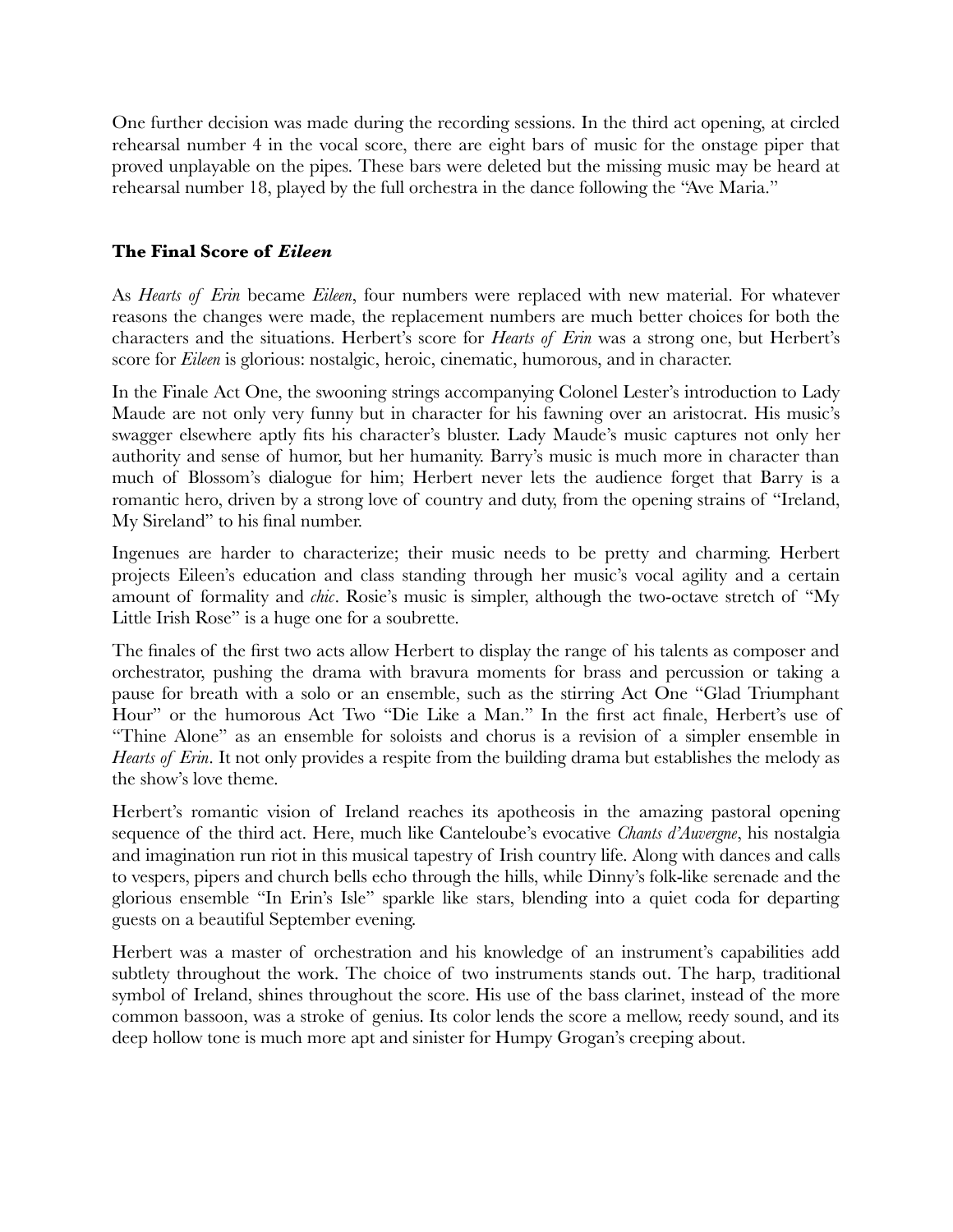### **The Deleted Numbers**

Recording the numbers cut from the score as an appendix serves two purposes: it gives a full exposition of all of the music and could shed some light on possible reasons for their deletion from the show.

### **Cupid, the Cunnin' Paudeen** (CD 2, Track 6)

This song was replaced with "Ireland, My Sireland," which seems better suited for a heroic leading man returning to fight in a rebellion than a song about romance. The heartbreaking "Ireland, My Sireland," with the longing of an immigrant for his homeland, guaranteed an emotional connection with the audience.

### **Hearts of Erin: Opening Act Two** (Track 7)

When the decision was made to replace the duet "Stars and Rosebuds" with a solo for Eileen, the replacement, "Too-re-loo-re (A French Pavane)," was added to the end of the round "Come, Tom." To make this change, the final bars of music were altered, transposing to a new key, with a bit of recitative to set up the reason for the number. This also meant cutting the string version of the round "Come, Tom" that pulled the chorus offstage at the finish of the number.

### **Stars and Rosebuds** (Track 8)

"Stars and Rosebuds" and the tenors losing their place in the round "Come, Tom" are Herbert's broadest moments of comedy in the score's composition. Dramatically, the number should move Eileen and Barry from combatants to lovers, but the staging is too static to accomplish this. The leading lady, confined to her chair, must appear to accompany herself on the harp; and the leading man, after interrupting her song, sings the second half of the number offstage. The physical comedy is based on her determination to play the instrument and practice her song, as well as her puzzlement over someone singing with her. The progression of words and music moves from humor to romance, and Herbert lets the moment bloom. It's a musical delight, but that doesn't mean it worked in performance.

### **Ensemble: Withdraw** (Track 9)

Strangely, the chorus seems neither alarmed nor particularly interested in Eileen's fall from her pony. The first twenty-eight bars of this number provide more of a sense of drama than anything else in the number; cutting an ensemble, which isn't particularly successful as a dramatic moment, to an instrumental underscore was a wise decision.

### **Reveries** (Track 10)

In *Hearts of Erin*, "Reveries" was Eileen's response to Lady Maude's pleading to Eileen that she should resist her romantic feelings for Barry. This beautiful moment was dropped in favor of her passionate declaration of love in "When Love Awakes," accomplishing two things: turning the moment from one of melancholy to passion and revealing more underlying grit in the fainting heroine than we were led to expect.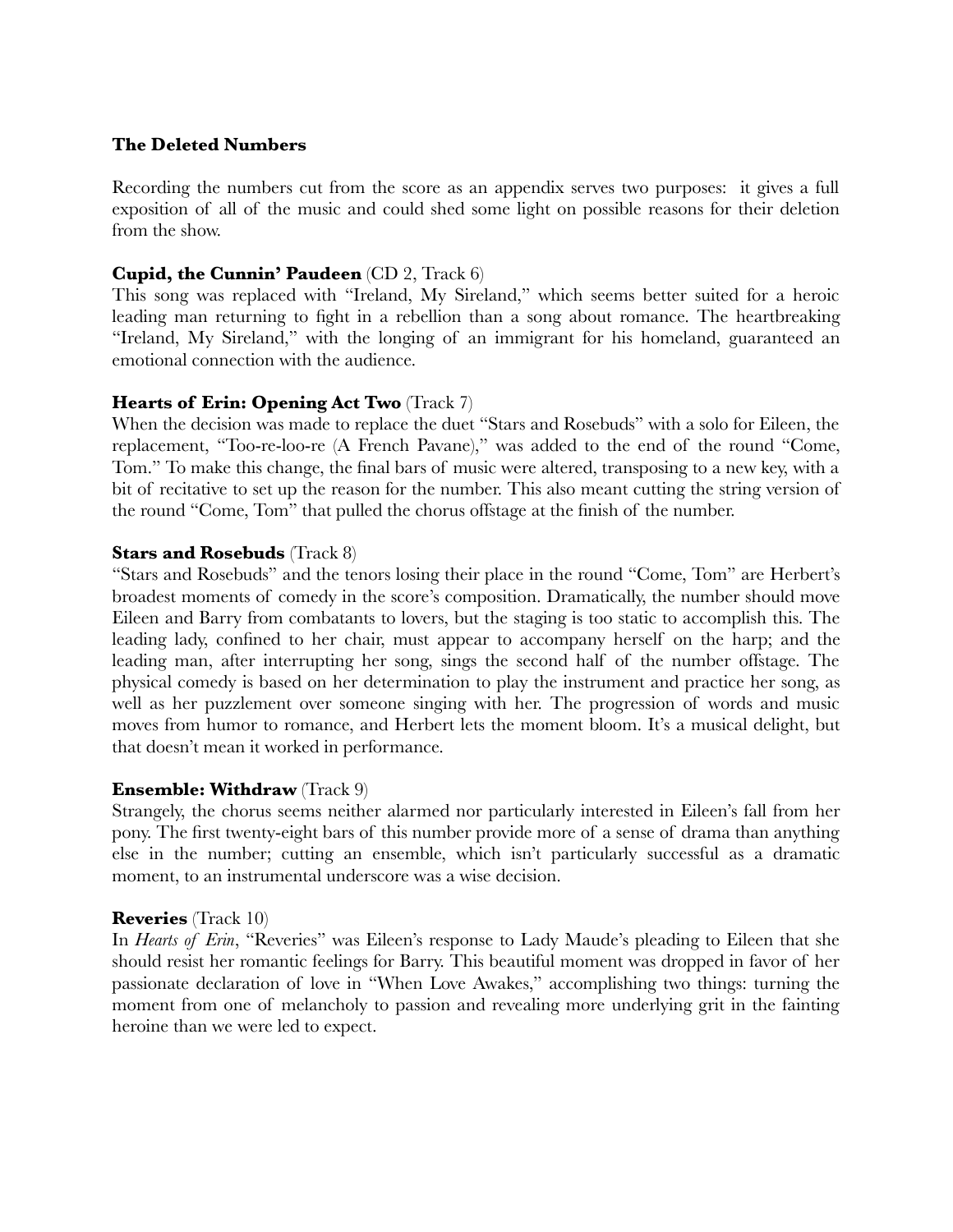#### **Orchestra Selections from** *Eileen***, arr. by Harold Sanford** (Track 11)

While a majority of the score's orchestration was written by Herbert, Harold Sanford orchestrated several numbers, as well as arranging and preparing this orchestral selection for sale by June 1917. This medley of music from the score seems a good way to close the recording. There is a subtle change in the orchestral color of this medley by the replacement of the show's bass clarinet with the bassoon.

—*Larry Moore and Sean O'Donoghue*

*Larry Moore works as an arranger, editor, and musical-theater historian in Manhattan. Sean O'Donoghue is a writer and musical-theater historian.*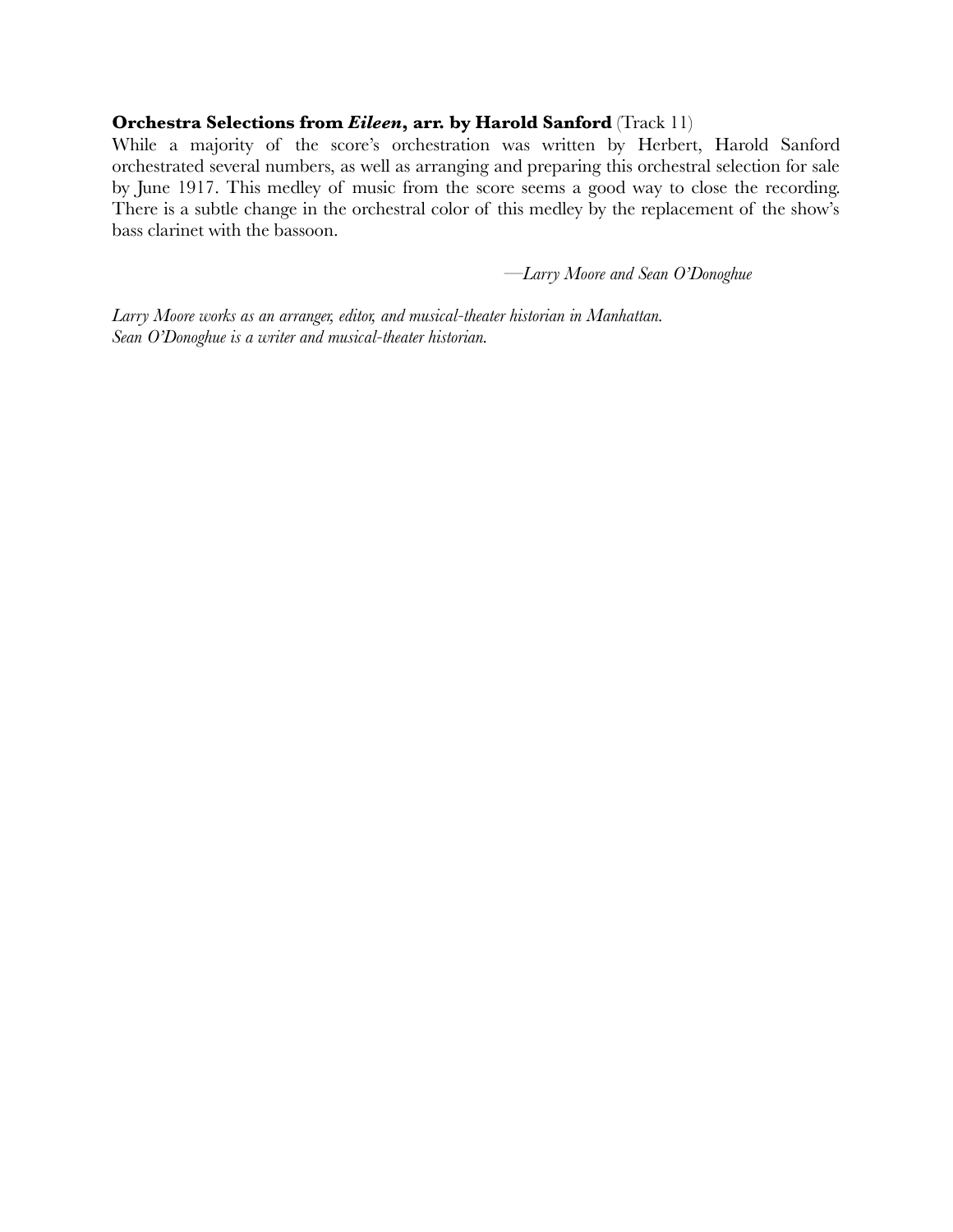### **EILEEN: A ROMANTIC COMIC OPERA**

MUSIC BY VICTOR HERBERT BOOK AND LYRICS BY HENRY BLOSSOM

### *DISC ONE*

### **ACT ONE Outside the inn, at the Sign of the Black Bull, County Sligo, Ireland, 1798 (Morning)**

**Overture** [Track 1]

### **Opening Act One** [Track 2]

(*At rise of the curtain a misty dawn is just breaking. Shaun Dhu, chief of the smugglers, is directing the men and Old "Biddy" Flynn, with a lanthorn, and bustling about—in the way, most of the time*.)

### **SHAUN** (s*poken*)

Look alive now, lads! Sure the work is soon done. To the cave with that, Mickey! Shhh! Into the house with the silks and tobacco!

#### **BIDDY**

'Tis a good job ye've done.

**SHAUN** And we're through none too soon. Day is breakin.' We'd better be off.

### **BIDDY**

Just a drink, Shaun—to keep off the rheumatiz?

#### **SHAUN**

Well, one—to your health, Biddy Flynn!

### **BIDDY**

Set out the cups and a jug, Dinny!

### **SHAUN**

Ye've the last of it inside, Dinny?

### **DINNY**

All stored away, safe as a church!

### **SHAUN**

Then we'll all have just a nip and drink to free trade and a misty moon!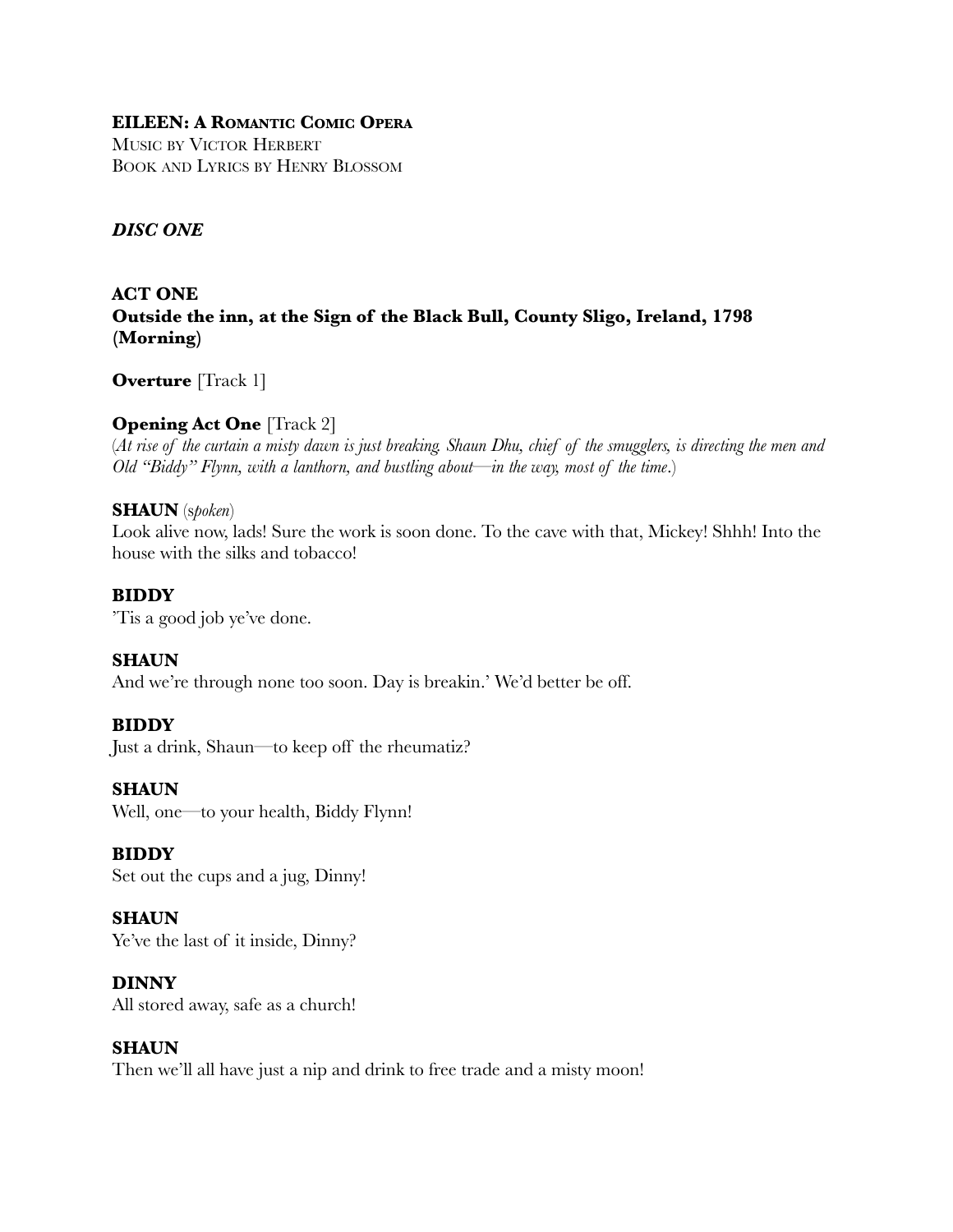### **Free Trade and a Misty Moon** [Track 3]

### **SHAUN**

While ships may sail the sea!

# **MEN**

While none of us is free!

### **SHAUN**

While heaven sends us a misty moon

### **MEN**

Sure, why not take it as a gracious boon?

### **SHAUN**

If France and Spain have somethin' we can use,

### **MEN**

Faith, 'twould be ungracious to refuse!

### **SHAUN** So, free of tax or duty—

**MEN** We fetch ashore our duty!

### **SHAUN**

Then drink to the mist o'er the moon!

### **ALL**

Och, here's the night that's black with rain, And wind and wave! The thicker the better! For when the sun comes out again There's none the wiser at all! On silks and brandy, on snuff and tay, 'Tis divvil a penny we have to pay! Come then! "Caide mille failte!" Fill up and we'll drink aroon! Traloo! Traloo! Free trade and a misty moon!

### **My Little Irish Rose** [Track 4]

### **ROSIE**

(*First verse*) Although I'm young and very small, I've no fear of men at all!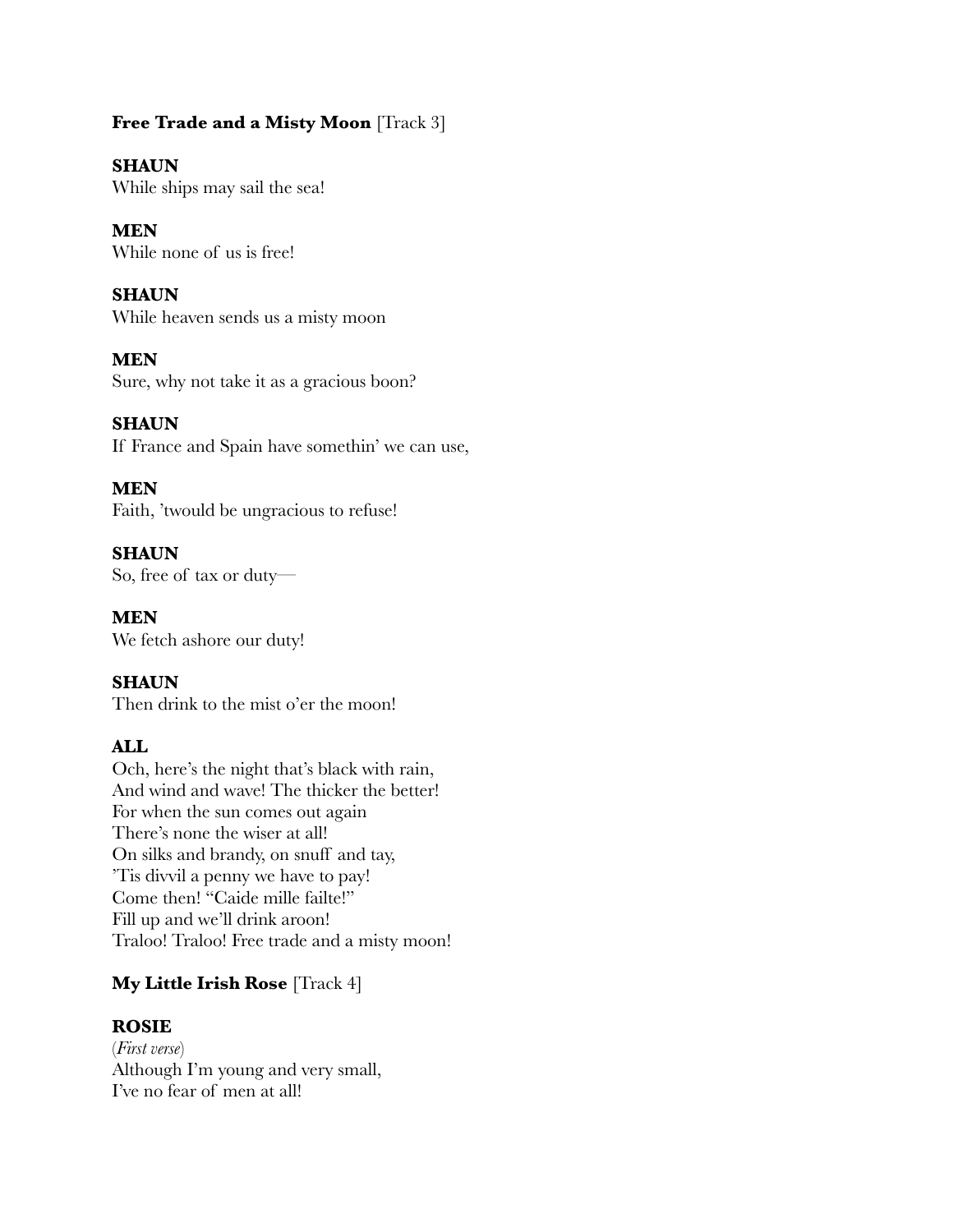I just laugh and tease and chaff, And say, "Aw, now go on, off wid you!" They all try to steal a kiss, But when that has gone amiss, Each one cries and lies and sighs, "I love you so, my Irish Rose!"

#### (*Refrain*)

Ah, Rosie, you're named For the flow'r that's justly famed For more of sweetness and of loveliness Than any bud that blows! But, sure, there's a thorn in My heart when you are scornin' it! For 'tis your love I'm dreamin' of, My little Irish Rose!

#### (*Second verse*)

But though with "blarney" they are free, They don't whisper, "marry me!" Yet I let them smile and get Them all to think they've won my heart! Some day, though, I'll chance to find One who's of a diff 'rent kind, One who'll say, "Now name the day That ye'll be mine, my Irish Rose!"

(*Repeat refrain*)

### **Entrance of Humpy Grogan** [Track 5]

### **DINNY** (*spoken*)

There'll be worse than the redcoats about, Shaun, I'm thinkin.'

#### **SHAUN**

Who, then?

### **DINNY**

Lanty Hackett, the lawyer! You can laugh, but the man's a thief!

#### **SHAUN**

Why? Because he's tryin' to steal your Colleen?

### **DINNY**

She wouldn't be wipin' her feet on him, but I'll tell you one thing: Lanty Hackett is a traitor, informer, and spy.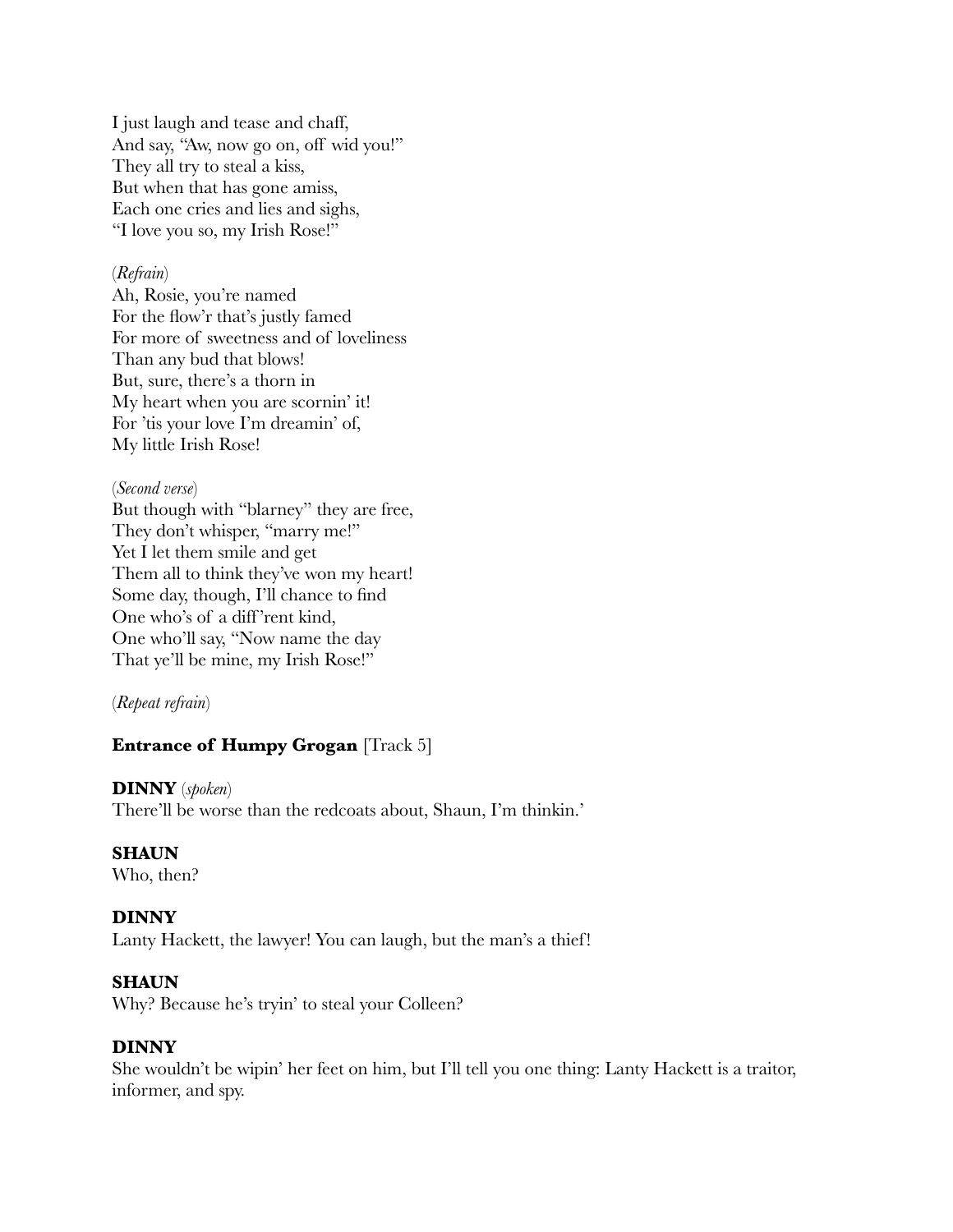### **BIDDY**

Sure, it ain't Lanty Hackett I fear, but it's old Humpy Grogan, collector and gauge.

### **DINNY**

Bad cess to him.

### **BIDDY**

I'm afraid of the man, I am. He's always skulkin' about. If he isn't just goin' into some diviltry, he's just comin' out of it!

### **DINNY**

Some day I'll land him one "skelp" with me blackthorn.

### **SHAUN**

Give me a sharp knife for sure work.

**DINNY** Every man to his taste!

**SHAUN** Shh! Who's there?

### **Entrance of Barry O'Day** [Track 6]

**LANTY** (*spoken*) Who's inside?

### **ROSIE**

There is none inside but my mother—

### **LANTY**

If I should just drop Colonel Lester the hint—but I won't—sure, his redcoats would search the place.

### **ROSIE**

Let them! There's no one, I tell you, but—

### **LANTY**

Young Barry O'Day! There's a price on his head. A big price! English money for anyone who'll give him up!

### **ROSIE**

But you wouldn't do such a dirty thing, Lanty!

### **LANTY**

Give me some sweet reward, then. A sweet kiss for example, and I'll never whisper.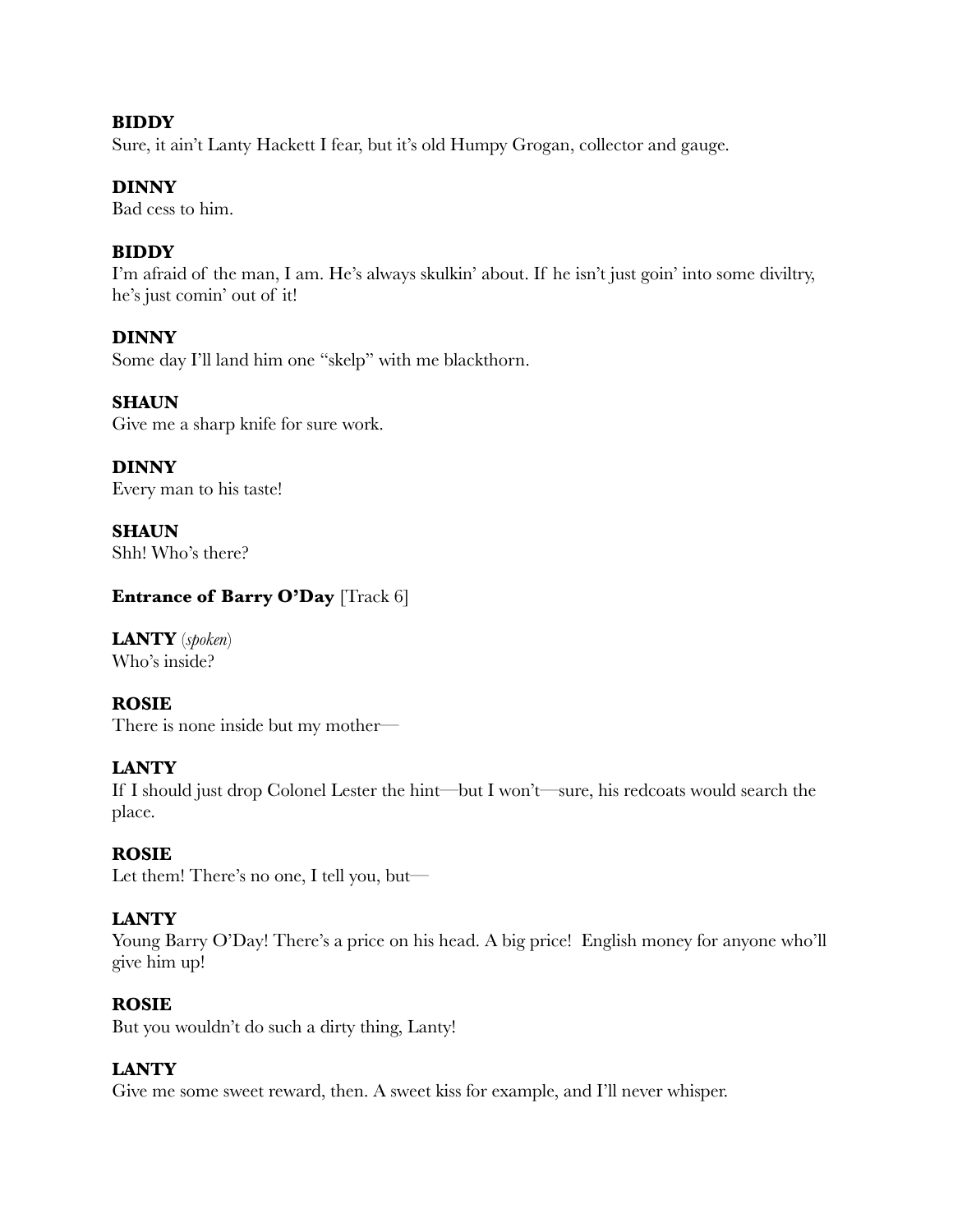**ROSIE** Go on and behave yourself now. Get away, I tell you—

**LANTY** I'll have a kiss anyhow—(*grabs her*)

**ROSIE** (*struggling*) Get away! If Dinny was here—

**LANTY** Dinny is it? I'll have that kiss.

(*Lanty pinions her arms behind her back and tries to kiss her.*)

### **ROSIE**

I hate you. Let go of me! Help, Mother! Help!

(*Door opens suddenly and Barry O'Day rushes out*)

### **BARRY**

Hands off, sir! (*throwing Lanty to the ground*) And take that for your boldness.

### **Act One (Part 2)**

### **Ireland My Sireland** [Track 7]

### **BARRY**

(*First verse*) When far from the land that I'm proud to call "My own," I repine till the heart o' mine is sore! And I dream of the past And the happiness I've known, While my soul seems to whisper o'er and o'er:

### (*Refrain*)

Tell me, when shall I again see Ireland? There's no other spot I know that's half so fair! I am longing for my home, my Sireland, For my heart, my hope, my loved ones are there!

(*Second verse*)

Where else could you meet with a welcome half so sweet, Though 'tis poor and disheartened you come home? Here a friend is a friend And he will be to the end! So, forever I'm singing as I roam!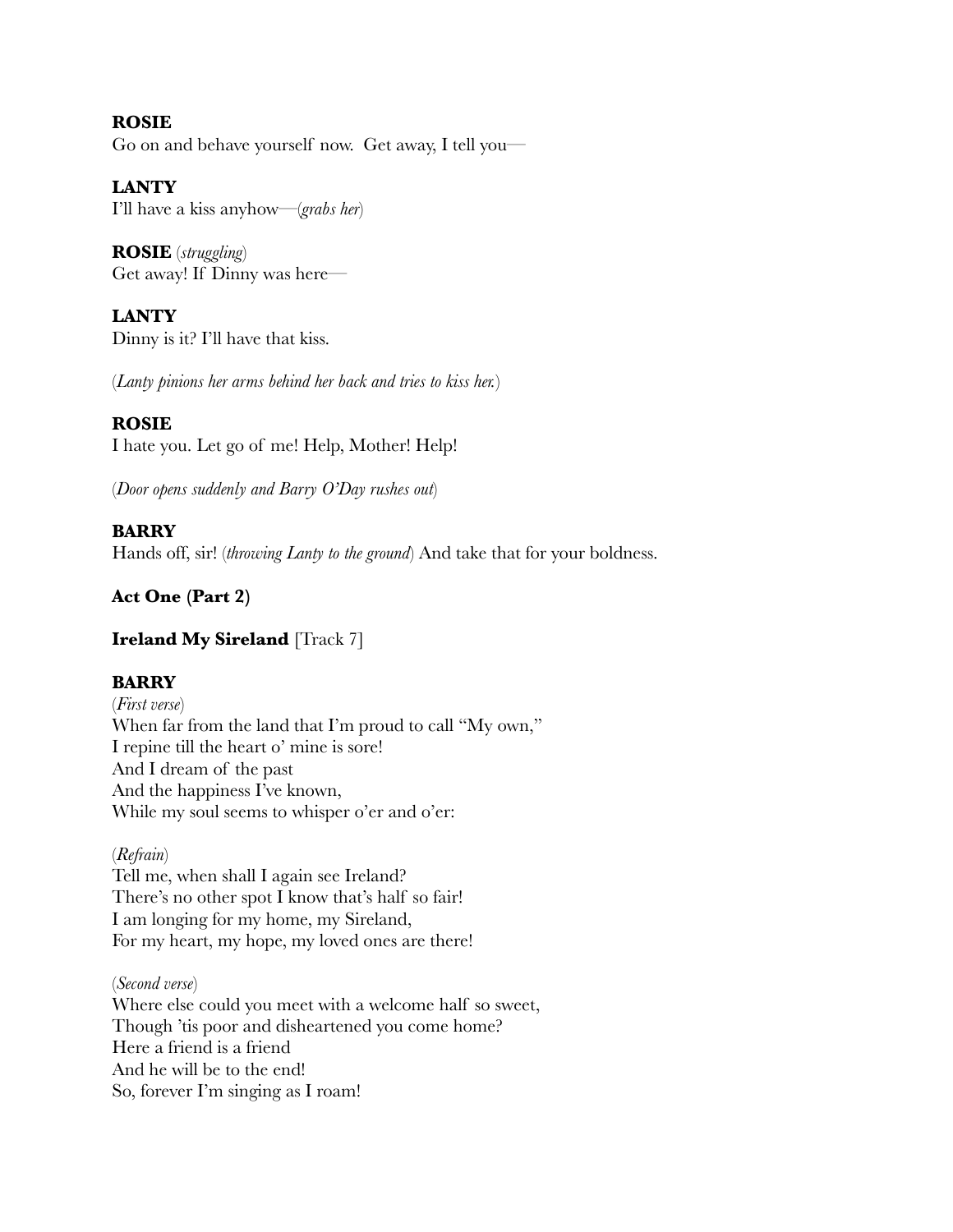(*Repeat refrain*)

### **Act One Finale** [Track 8]

**LANTY** (*spoken*) Who are you waiting to meet?

**BARRY**

'Tis you, then?

**LANTY** It is.

**BARRY** What's the password?

**LANTY** "Where's Michael Dwyer?"

**BARRY** Correct. And the message?

### **LANTY**

"The French under General Hoche have arranged for another invasion." Here, take this letter. You'll find it in cipher complete as I got it. But I've had to be cautious. I think Colonel Lester has got his bad eye on me! There's but a few of us left now, the way they've been takin' and hangin' us.

(*Sound of a crowd in the distance*)

**HUMPY** (*offstage*) Help! Help!

**BARRY** Who comes?

**HUMPY** (*running on*) Help! They will kill me! Protect me, sir!

(*Dinny enters with a basket of eggs.*)

### **DINNY**

Humpy Grogan! Do you know our secrets? Take that! (*smashes eggs on Grogan's head*)

**ROSIE** Dinny! My eggs!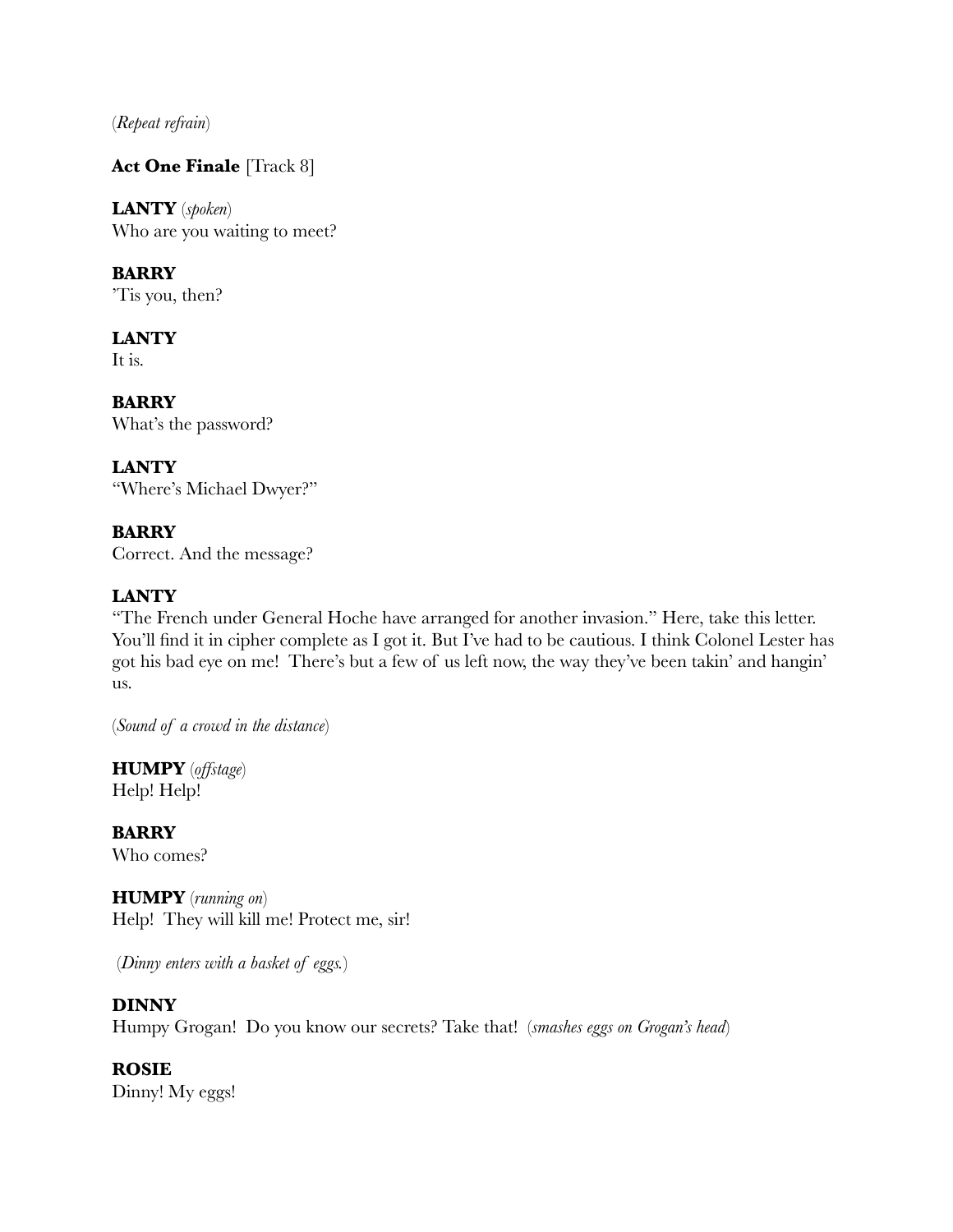**DINNY** Take your eggs! O'Day, are ye mad that ye speak with that dirty boss?

**ROSIE** A coach! It's Lady Maude!

**LANTY**

Humpy! It's Barry O'Day! He's here. Quick! Fetch Colonel Lester! Hurry!

(*The crowd riots about the coach.*)

**A MAN** Stop the coach!

### **ANOTHER MAN**

Get the groom!

(*The groom is pulled off the coach and beaten up.*)

### **MAUDE**

My groom!

**BARRY** (*grabs a shillelagh and fights his way to Maude's assistance*) Away from the coach! Watch the ladies!

(*Lanty sends Humpy, hiding under the table, to fetch Col. Lester.*)

**MAUDE** (*sung*) This is most outrageous! Is there no one here?

(*She sees Barry and stops in amazement.*)

**BARRY** (*offering his arm*) Your Ladyship! Permit me!

**MAUDE** You! In Ireland?

**BARRY** Yes. You know why!

**MARIE** (*spoken*) Oh! Mademoiselle, she faint!

**MAUDE** (*sung*) My niece, Eileen!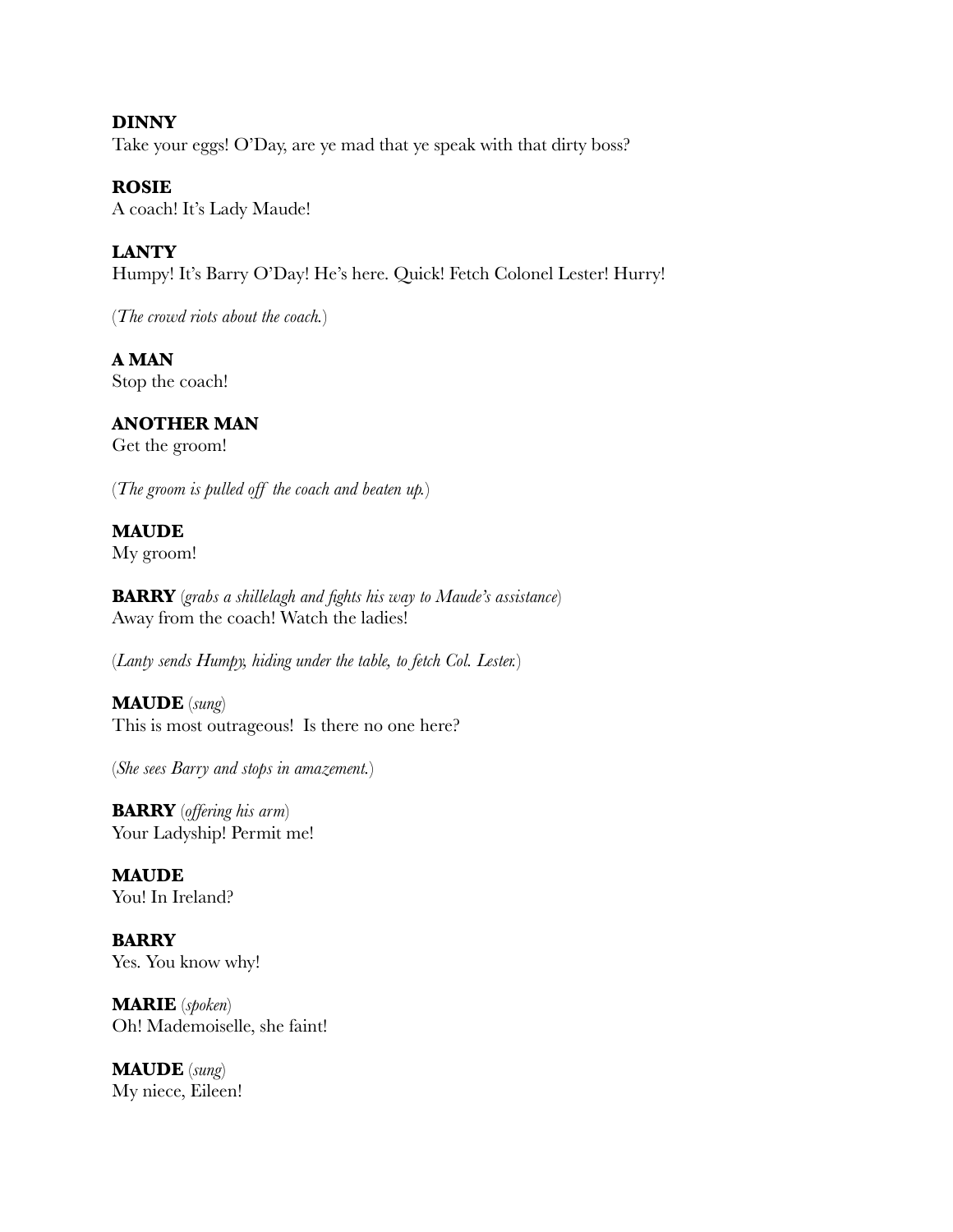(*Biddy and others help Marie and Eileen from the coach.*)

### **BARRY**

How wondrous!

(*The following lines are sung in ensemble.*)

### **MAUDE**

Eileen! From sudden fear she grows faint—Be brave, my dear! Eileen, I pray thee, be brave, my dear! There's naught to fear.

### **MARIE**

*Maigne fait-il? Je vous implore. N'entendez vous? Je meurs de ma douleur. Ah, Miss Eileen, venillez-vous encore la. Ah! Tout encore va bien. Je ne crais rien et tout va bien!*

### **BARRY**

How sweet and fair! An angel fair, 'Tis a dream, a wondrous dream. Oh, rapture! My heart goes out to her with rapture! 'Tis a wondrous dream.

### **EILEEN**

Where am I? Am I dreaming?

### **CHORUS**

See there! Oh, look! She seems alarmed – from fear she has grown faint! There's naught to fear.

(*Biddy and Marie help Eileen into the inn. Sir Reggie enters followed by a group of tormentors. There is a short comedy scene in which the crowd have all possible fun with Sir Reggie*.)

### **SIR REGGIE** (*spoken*)

Really! Unhand me!

**MAUDE** Sir Reggie! Help him.

### **BARRY**

You! Free the gentleman! I said, leave him alone.

(*One of the girls has taken his hat.*)

**SIR REGGIE** My hat!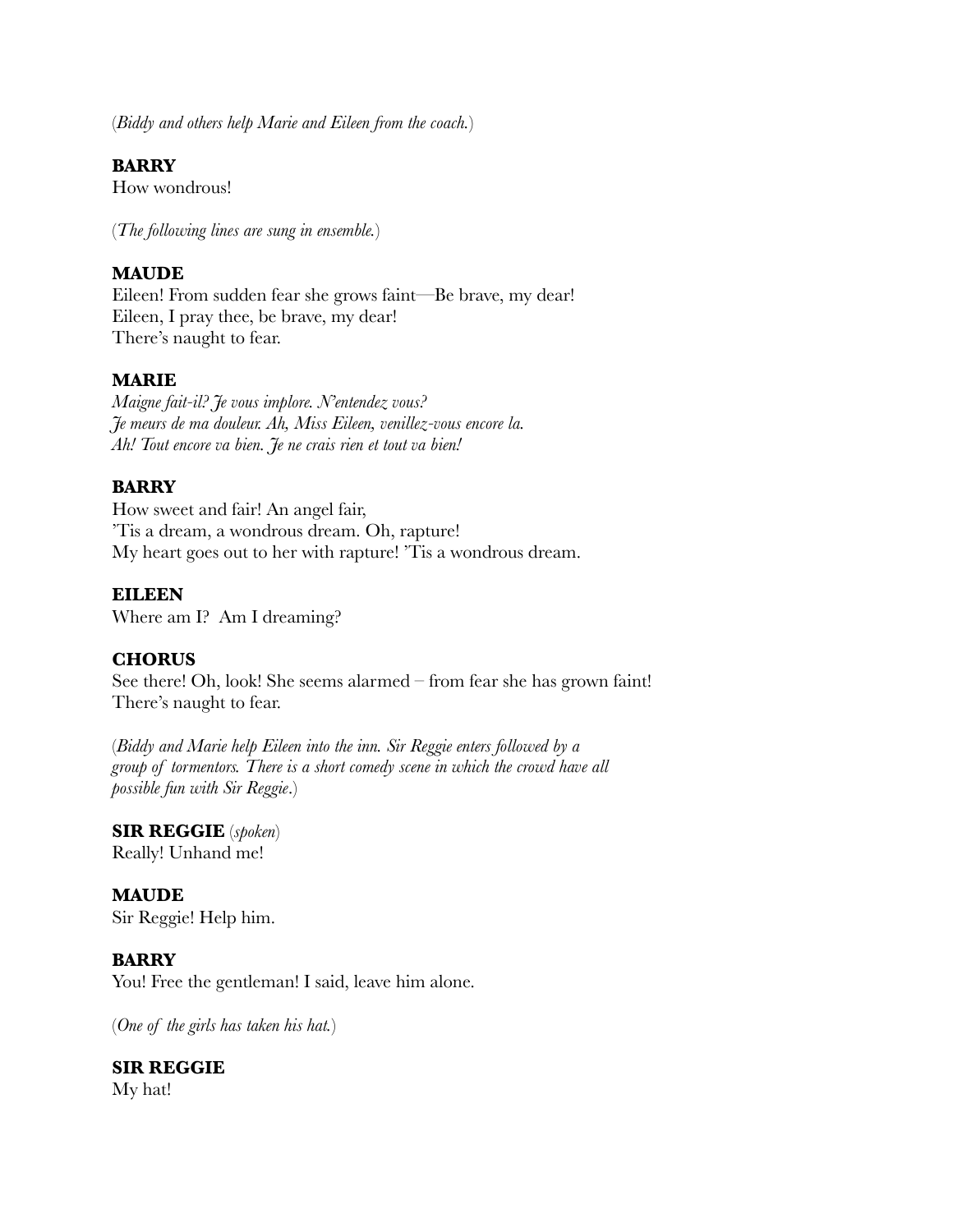**MAUDE**

Give the gentleman his hat! Sir Reggie, come inside. Eileen, you will come with me. (*She exits into the inn with Sir Reggie*.)

**A WOMAN** (*sung*) And who are you that's so bold with your tongue?

**A MAN** And so free with your stick!

**CHORUS** Yes, tell us, tell us!

**BARRY** With pleasure!

**DINNY** Wait a moment, Sir!

**A WOMAN** Oh, hold your prate!

**CHORUS** Yes, let him speak!

### **BARRY**

My friends, I'll tell you all! I'm Barry O'Day!

**CHORUS** O'Day! He's Barry O'Day!

### **BARRY**

I'm back here to work for the cause! Are you with me?

**CHORUS** Yes, we are!

**BARRY** It looks never so bright

**CHORUS**

To a man we will fight.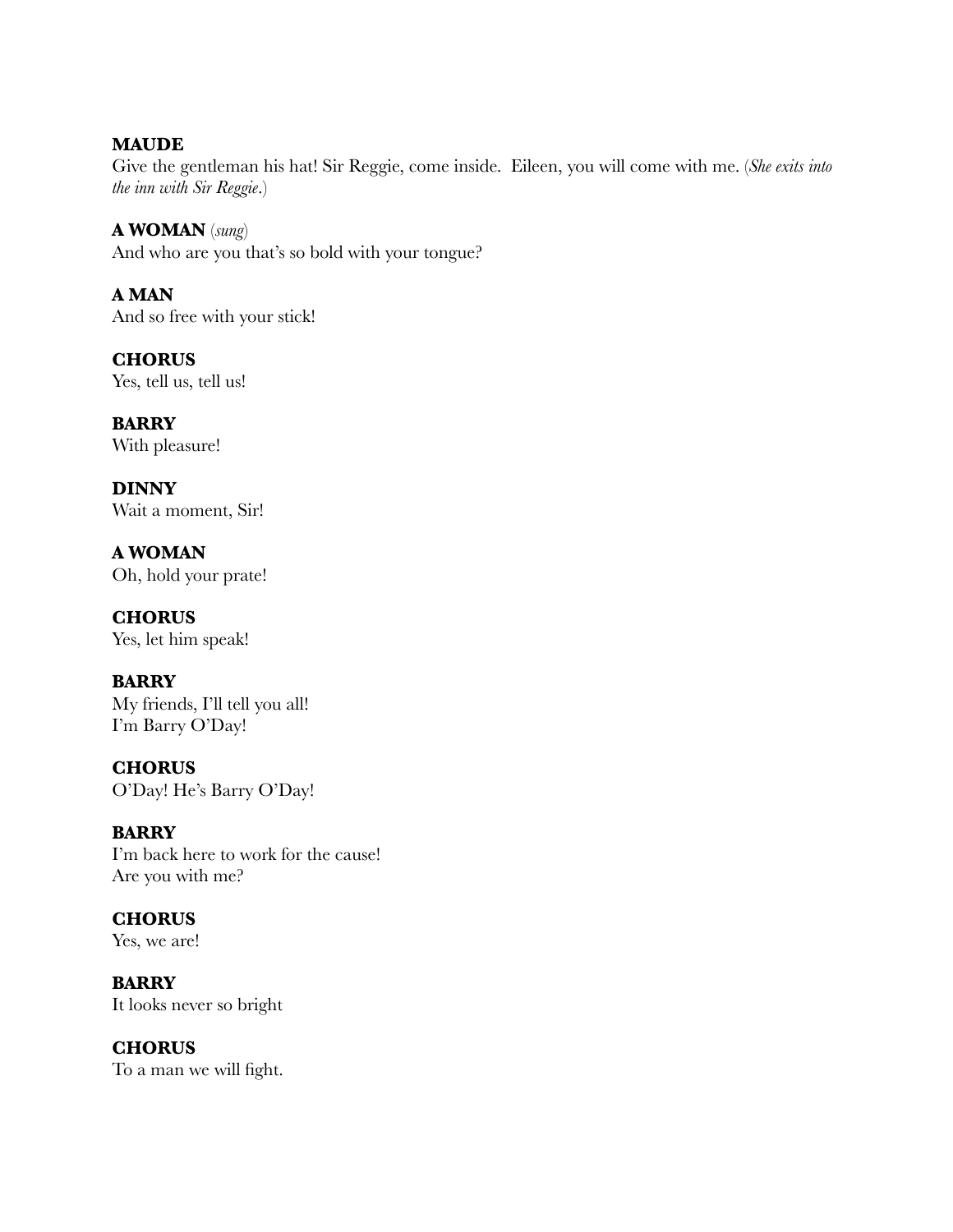#### **BARRY**:

That's the spirit I love for the time is at hand! Glad triumphant hour! May the tyrant's pow'r Now and forevermore be broken! Hearts in sorrow tried, Beat with loyal pride, Mind our slogan "Erin Slanthogal Go Bragh!"

### **ALL**

Glad triumphant hour! May the tyrant's pow'r Now and forever more be broken! Hearts in sorrow tried Beat with loyal pride! Mind our slogan "Erin Slanthogal Go Bragh!"

### **BARRY**

So, friends! Proudly we stand Undaunted still! Glad to fight for our land Through good or ill! Come! The time is now at hand Gladly for our native land!

### **CHORUS**

To a man we'll fight!

### **BARRY**

For the right, we'll bravely fight! 'Gainst alien laws for Freedom's cause!  $Ah$ —

### **ALL**

Glad triumphant hour, etc.

(*Shaun rushes in*.)

# **SHAUN** (*spoken*)

Everyone! Has Humpy Grogan been here?

#### **DINNY, ROSIE, BIDDY** Yes!

### **SHAUN**

He's talkin' now with Colonel Lester.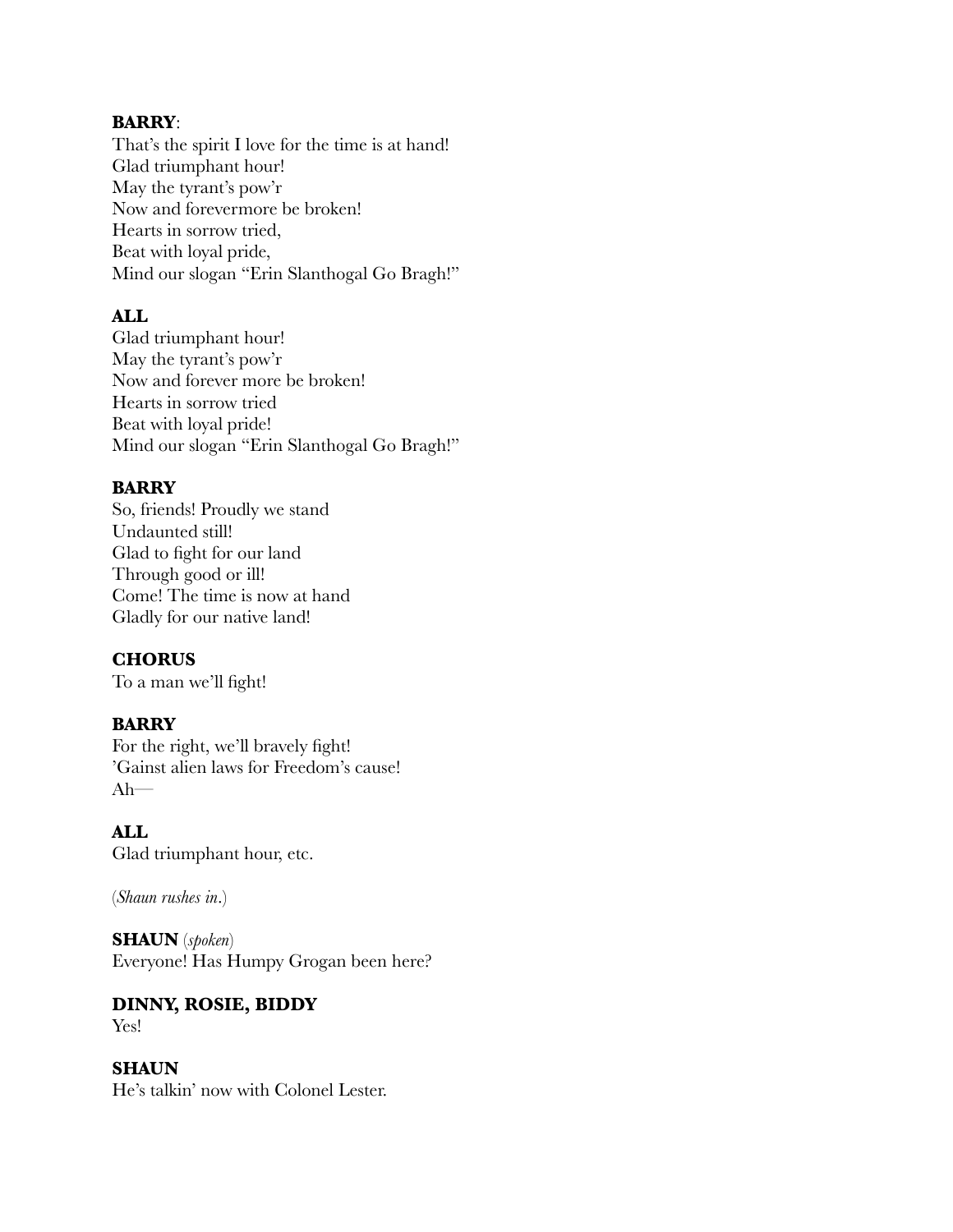### **ROSIE**

That's Lanty's work! He sent him! He knows all your secrets, Shaun!

### **SHAUN**

Then he knows too much.

### **DINNY**

No doubt about it.

### **SHAUN**

Search him! (*Lanty is grabbed and searched. Dinny finds a paper, which he hands to Shaun*.) That paper?

### **DINNY**

I can't make it out.

### **BARRY**

Give it to me. It's from Colonel Lester himself. (*reads*) "Help me take O'Day and the reward is yours."

### **A MAN**

Traitor!

### **ANOTHER MAN**

Kill him!

### **SHAUN**

Barry, hide in the house. We'll take care of this fellow.

### **A WOMAN**

The redcoats! The redcoats! They're surrounding the house!

**DINNY**

Quick, inside!

### **BARRY** No use. They'll search the house.

**MAUDE** (*enters from house*) What can I do to help you?

### **BARRY**

Take these papers. They must not find them on me. With your permission I'll drive you to the castle. Should they mistake me for your coachman, we may elude the fox. Dinny, strip the livery off the coachman. We'll change places.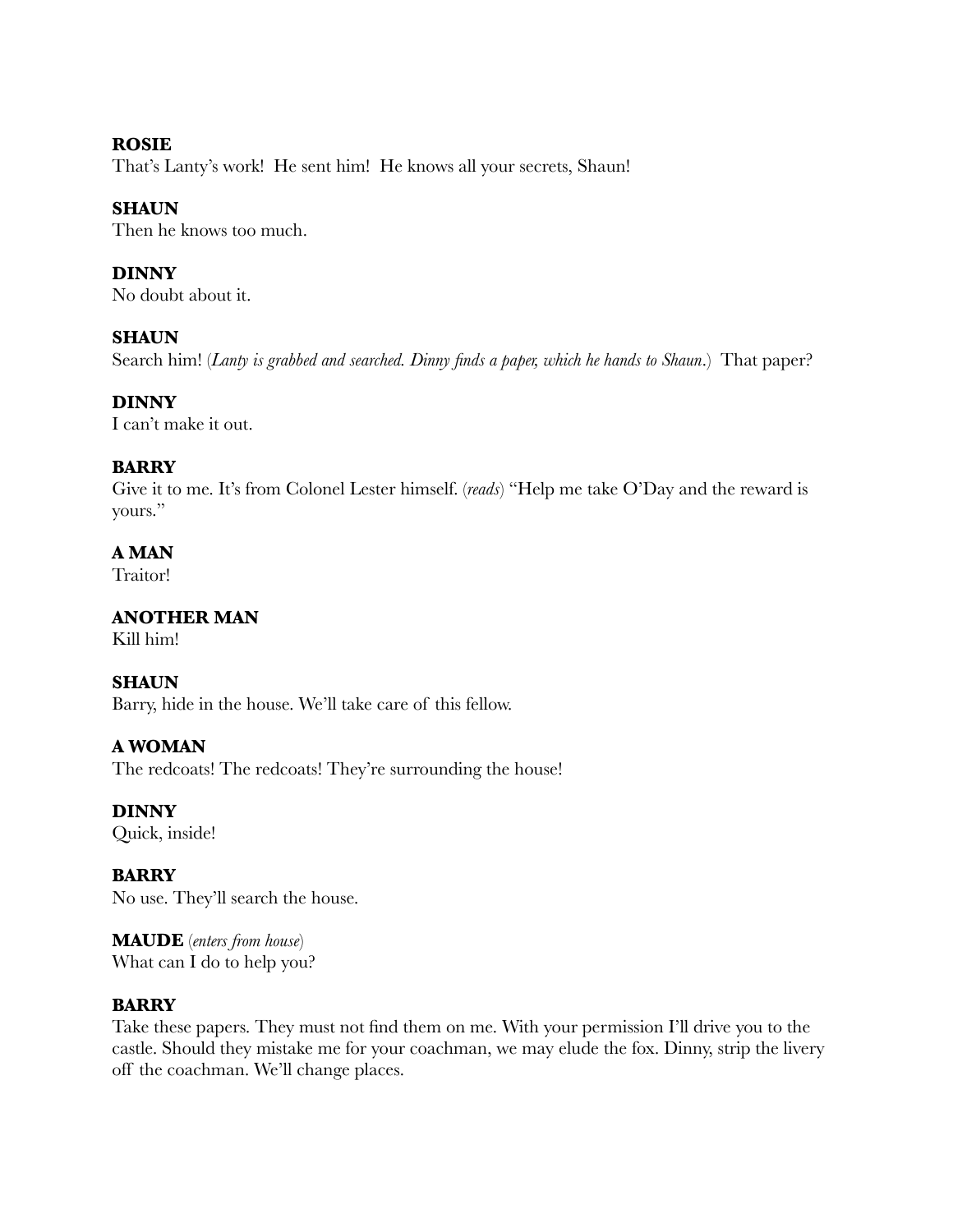(*Dinny takes the coat from the coachman. As Barry puts it on, Dinny takes Barry's discarded coat and hastens into the house. At the same moment, the British soldiers appear. Colonel Lester enters, led by Humpy Grogan*.)

### **LESTER** (*sung*)

What means this rabble?

### **BIDDY**

Nothing, Colonel dear! "Herself" is calling on us, Lady Estabrooke!

(*Eileen enters from house, followed by Marie and Rosie, and goes to her*.)

### **LESTER**

Your Ladyship! I'm Colonel Lester, at your service!

### **MAUDE**

Colonel Lester! (*introducing Eileen*) This is Miss Mulvaney.

### **LESTER**

Have these vagabonds annoyed you?

**MAUDE** Oh, no! They're all my friends!

**CHORUS** We are! We are! We are!

### **MAUDE**

But we must now be going. (*to Barry*) Come, James.

(*Barry bows and starts for the carriage*.)

**LESTER** (*stopping him*) One moment, please. I've an arrest to make.

**CHORUS** Arrest?! Arrest!

**LESTER** (*spoken*) Who's this?

**SIR REGGIE** I am Sir Reginald Stribling . . .

### **MAUDE**

Yes!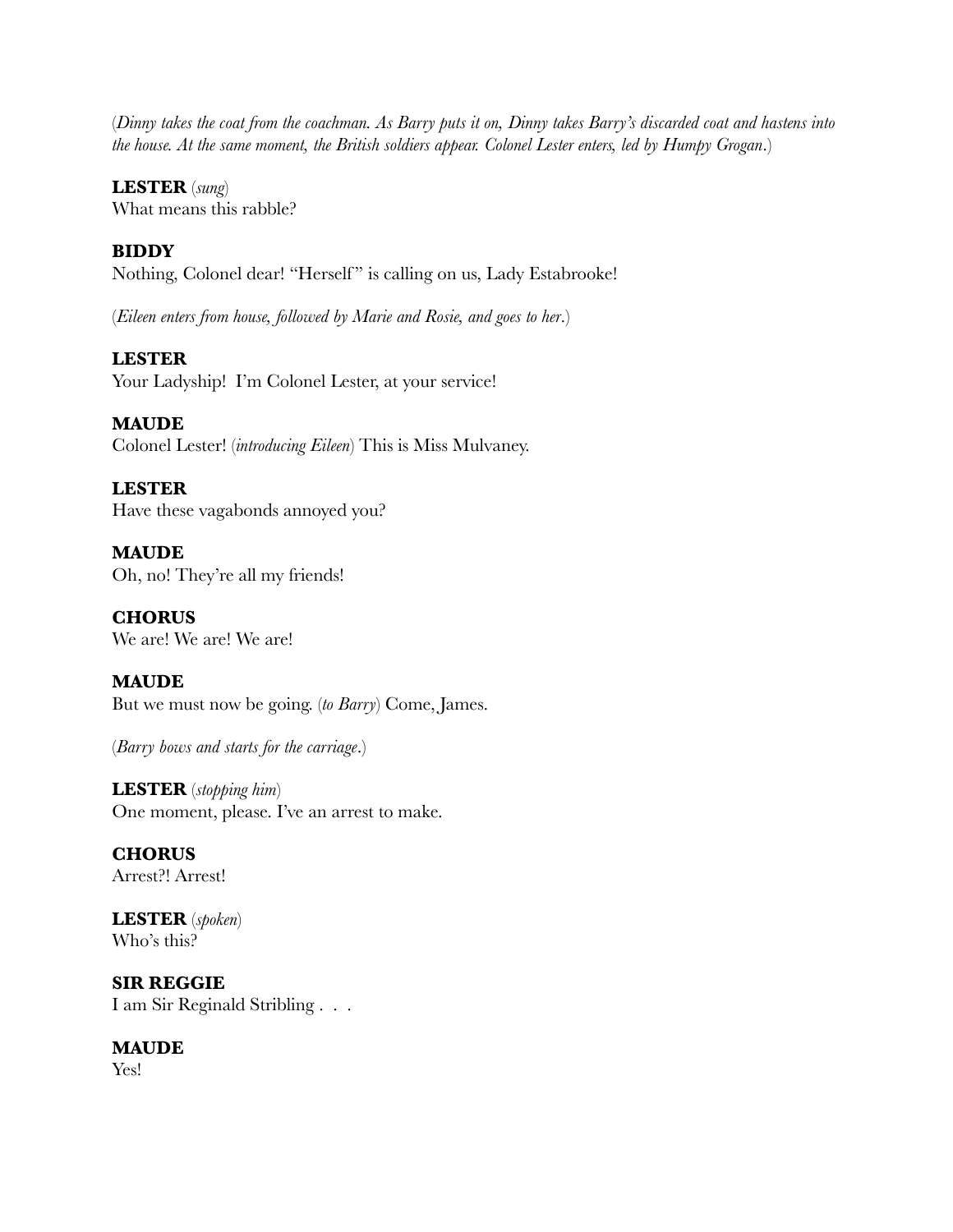#### **SIR REGGIE**

. . . of London.

**MAUDE** (*sung*) And my guest!

**LESTER** Indeed!

**SIR REGGIE** And I must make complaint!

**MAUDE** Not now, Sir Reggie, please!

**LESTER** (*referring to Barry*) This is your servant?

**MAUDE** Yes!

**BARRY** My Lady's most obedient servant!

**LESTER** Then I will not detain Your Ladyship.

**MAUDE** Thanks! (*to her little coterie*) Let's be off!

(*Eileen, Marie, and Sir Reggie enter the coach*.)

**MAUDE** Good day! You'll find a welcome at my castle any time!

(*Barry mounts the coach*. *Colonel Lester helps Lady Maude into the carriage*. *Lanty and Humpy hasten to the door of the inn with a sergeant and some soldiers*.)

**LESTER** Your Ladyship, allow me!

**CHORUS** Ha! Ha! Ha!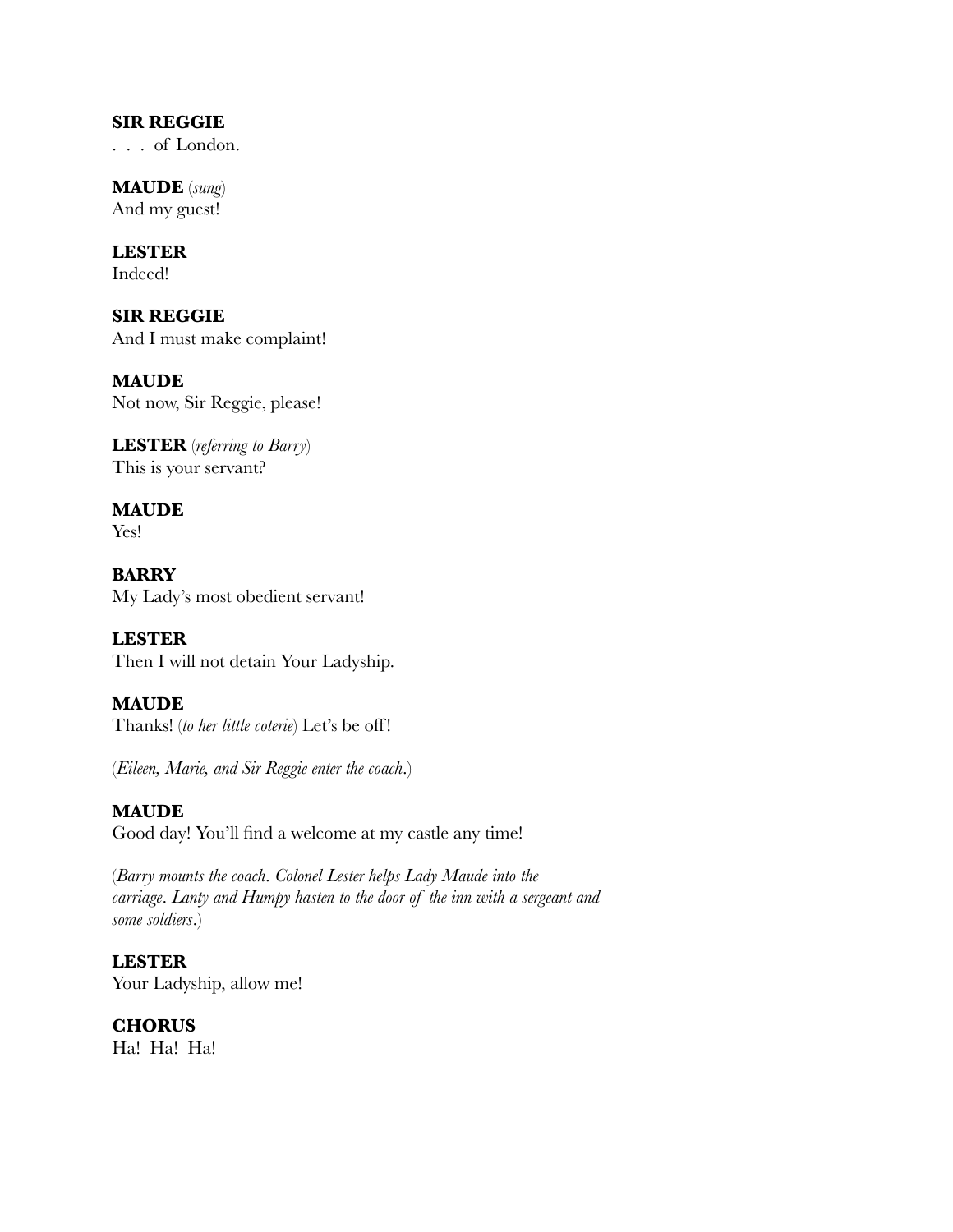(*The coach pulls out. Lanty sees Dinny enter from the house with the sergeant and the soldiers*.)

**ROSIE** (*spoken*) Now, Lanty, promise you'll be true.

**LANTY** First, promise you'll be mine.

**ROSIE** You wouldn't give the word? Sure, you'll say nothin'?

**SHAUN** His first word will be his last!

**LANTY** Hey! We're tricked! Your bird has flown! He's gone with—

**SHAUN** (*drawing his knife*) Die, Hackett! (*stabs him in the back*)

**BIDDY, ROSIE** Shaun!

**DINNY** Run for it!

**BIDDY** Run, Shaun!

(*Shaun, pushing everyone roughly aside, runs upstage. He jumps to an overhanging limb of a tree.*)

### **LESTER**

Take that man! Dead or alive. After him!

(*Shaun swings out of sight. The soldiers rush offstage after him, followed by Colonel Lester. A few gunshots are heard. Dinny, watching from a rock, indicates in mime that Shaun has safely escaped*.)

### **CHORUS**

Hearts in sorrow tried Beat with loyal pride, Mind our slogan "Erin Slanthogal Go Bragh!"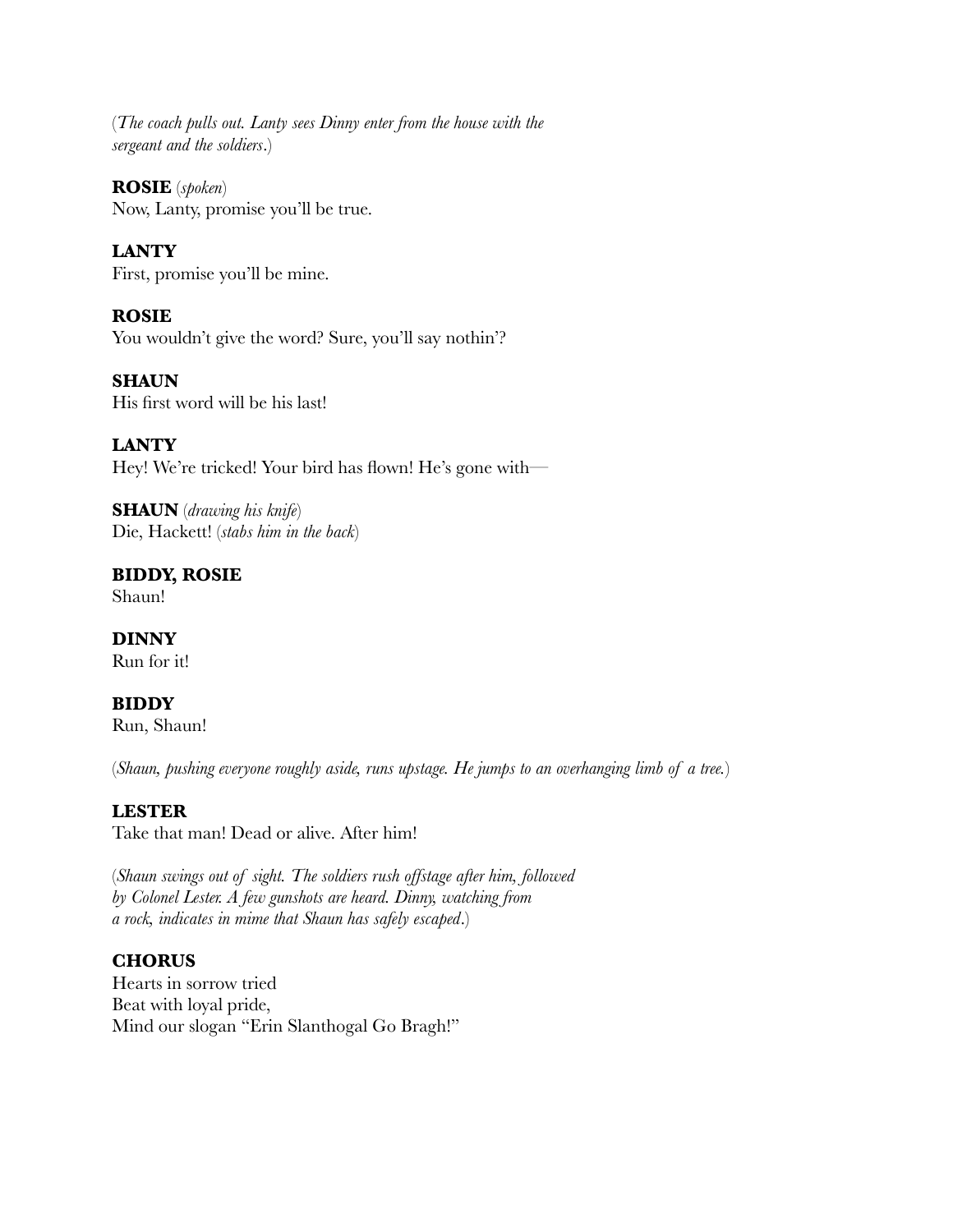### **ACT TWO Living Room of Lady Maude's Castle (Afternoon)**

### **Entr'Acte** [Track 9]

### **Opening Act Two** [Track 10]

(*At rise of the curtain, Lady Maude is seated, doing a bit of "fancy work," while Eileen is painting Maude's portrait. The young people, evidently guests of Lady Maude, are grouped naturally around the settee.*)

### **CHORUS**

Come, Tom! Tune your fiddle, We'll have a merry "Come-all-ye!" Start a "comether" While we are together! Now you begin and we'll sing with you! Mickey Maguire met Katie Callahan As she came through the turnstile; "Give us a pogue, then, Ye sly little rogue, then," Says Mick and quickly he kissed her twice! "Good day!" Mick was off on his way! Men are so Kiss and go! What care they for the heart that's breakin'? So, come, Tom! Tune your fiddle, We'll have a merry "Come-all-ye!" Start a "comether" While we are together! Now you begin and we'll sing with you!

### **MAUDE**

Quite a good round, I must admit! And thoroughly Irish! But I'd love to hear again that sweet Pavane we heard last month in Paris! Eileen! Won't you oblige?

### **EILEEN**

I will!

### **Too-re-loo-re (A French Pavane)** [Track 11]

### **EILEEN**

Once in May, with a too-re-loo-re! too-re-loo-re! Blithe and gay, with a too-re-loo-re! too-re-loo-re! Went a maid to the merry dance! There she paid with a haughty glance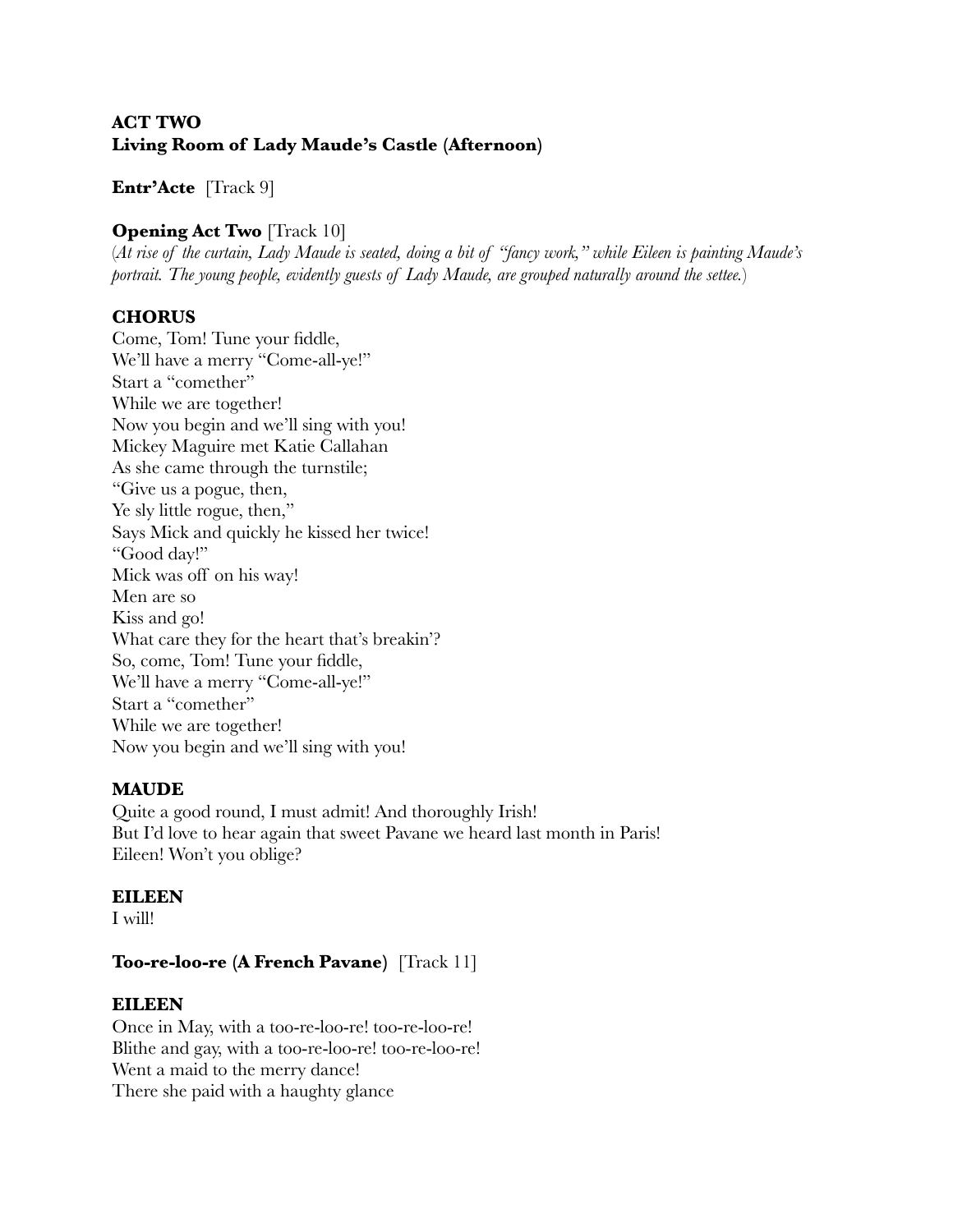Each poor swain Who spoke to her of love, and told him 'Twas all in vain For without gold it is too-re-loo-re! too-re-loo-re! Hearts grow cold, then it's too-re-loo-re! too-re-loo-re! But, alas! Though Fortune ne'er has wooed her, Love has flown, And the maiden's left alone! Ah!

### **CHORUS**

Without gold it is too-re-loo-re! too-re-loo-re! Hearts grow cold, then it's too-re-loo-re! too-re-loo-re!

### **EILEEN, CHORUS**

But, alas! Though Fortune ne'er has wooed her, Love has flown. And the maiden's left alone! Too-le-roo-le-la! Ah!

### **Eileen (Alanna, Asthore)** [Track 12]

### **BARRY**

I'm in love, I'm in love with a slip of a girl! And if I should be merry or sad, I don't know! For my heart is afire and my head is awhirl! Yet I'm suff'rin' for her so I'm glad that 'tis so! For her hair is that black and her eyes are that blue! She's the form of some proud little queen! 'Tis that neat! While her cheeks are like roses new kissed by the dew! And the name of the darlin's Eileen! Sure, that's sweet!

Eileen! But my heart you have captured! 'Tis you that I love! You I adore! My soul with your charm is enraptured, Oh, lovely Eileen, Alanna, Asthore!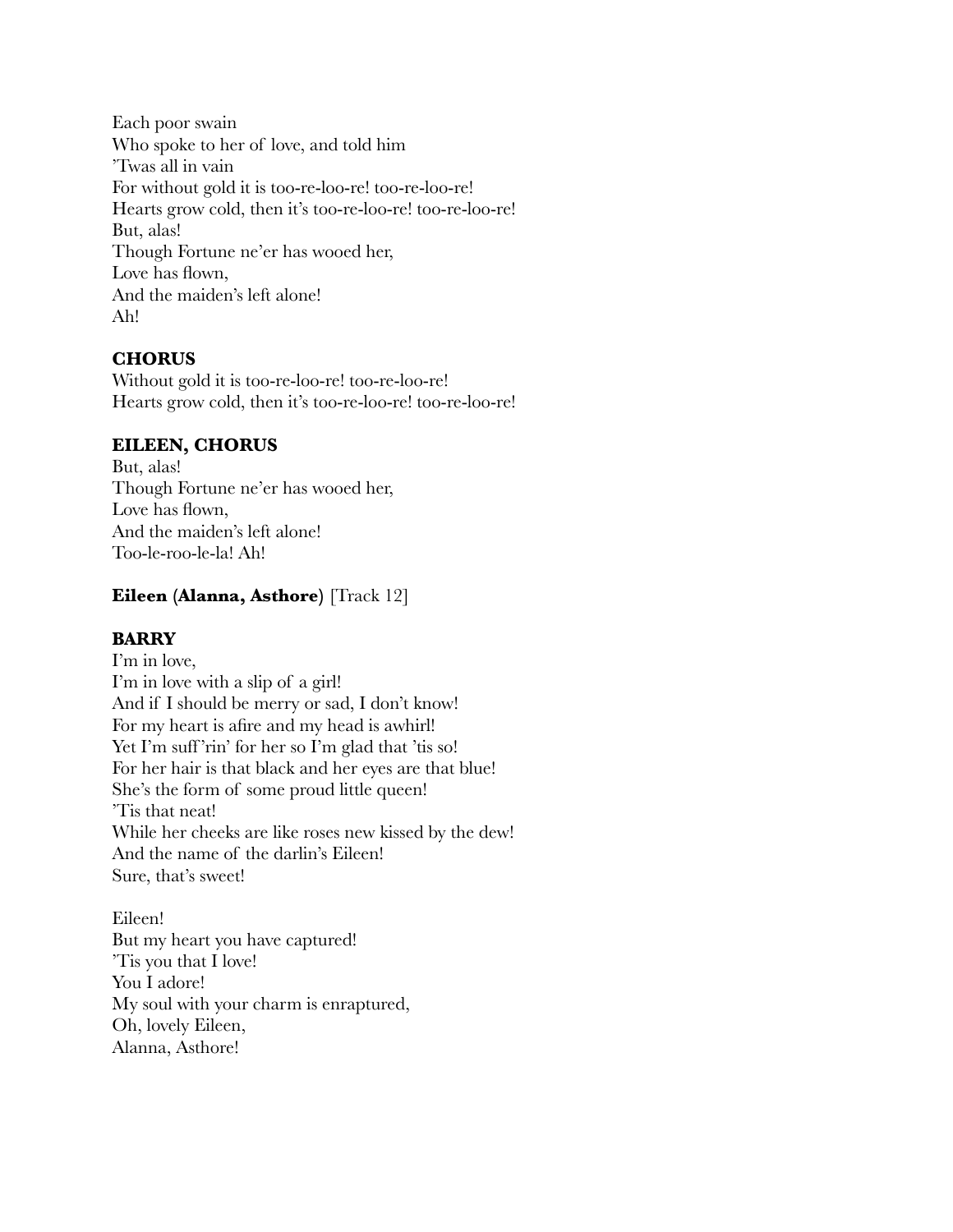### **If Eve Had Left the Apple on the Bough** [Track 13]

#### **SIR REGGIE**

#### (*First verse*)

This world is full of trouble; that's a platitude, I know, Which is frightfully familiar, but I mention it to show That we have to thank the woman for we're given to believe That we'd all be bright and merry now, if it were not for Eve! For in the world's beginning There was neither grief nor sinning! Everything was simply rippin' Till the woman plucked the pippin!

#### (*First refrain*)

For if Eve hadn't wandered in the orchard; Hadn't found the apple hanging on the tree; Hadn't learned the secret hidden Of that bit of fruit forbidden, Oh, how very pleasant everything would be! If Adam hadn't let the woman tempt him, We shouldn't have to marry them, as now! We could fondle them and love them, But without the bother of them, If Eve had left the apple on the bough!

#### (*Second verse*)

So much that now is risqué or considered "infra dig," Wouldn't trouble us if Eve had plucked a lemon or a fig. It is rather ancient history, and, yet as you may note, That unpleasant "Adam's apple" sticks in every fellow's throat! And the memory of what is Still within our epiglottis Stifles every good intention! That is why again I mention:

#### (*Second refrain*)

That if Eve hadn't wandered in the orchard, This life would not be such a fearful bore! There would be no jail for debtors, Tradesmen would respect their betters! And we shouldn't care a capper what we wore! There'd be no styles to vex our pretty women, Through the woodland they might wander gay and free! Or amid the fields of clover They might turn a new leaf over, If Eve had left the apple on the tree.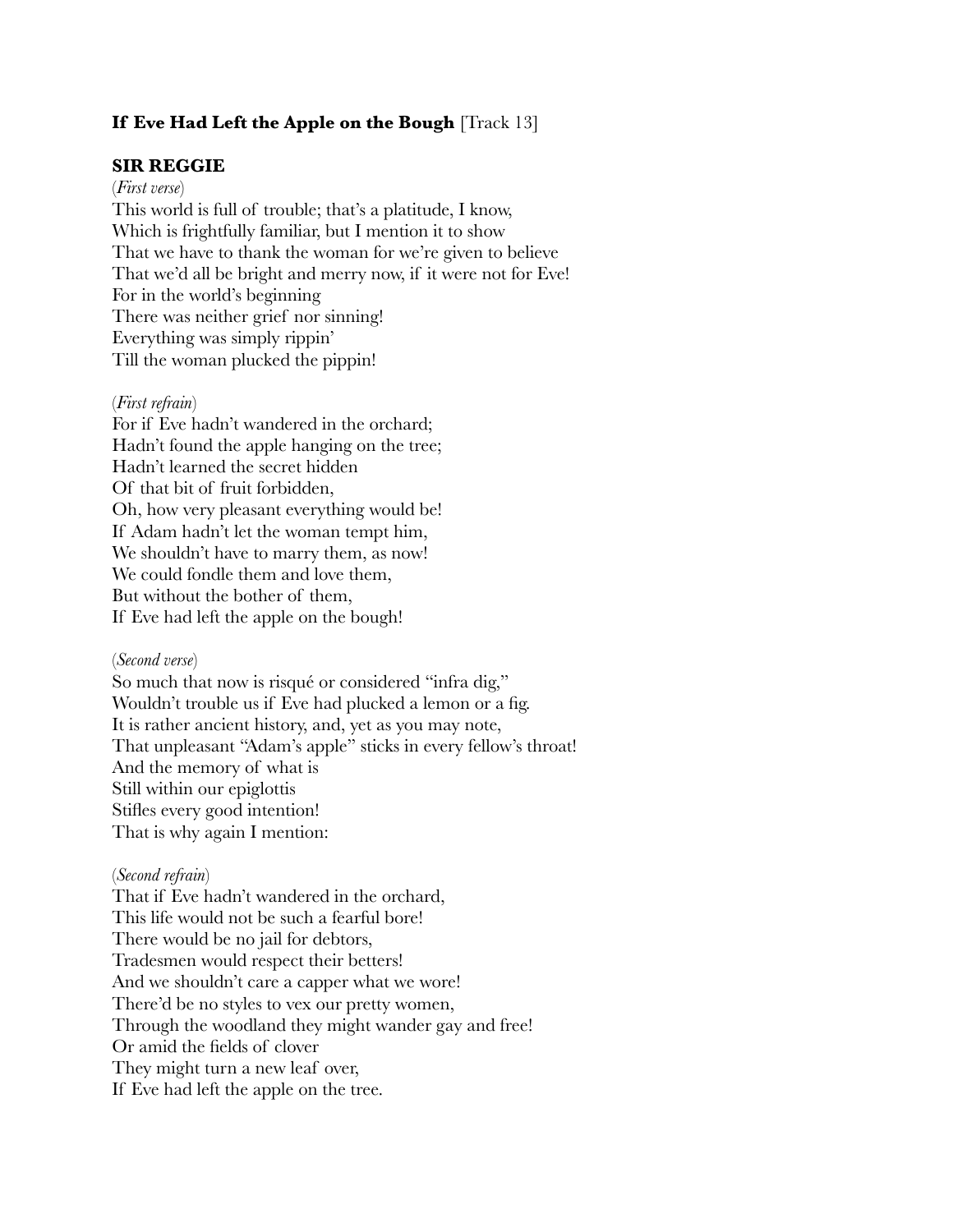### **I'd Love to Be a Lady** [Track 14]

### **DINNY**

(*First refrain*) Believe who may, I really have to say The quality seem funny! Of things I've heard I wouldn't say a word But sure, they're not my way!

### **ROSIE**

'Tis different far, depending who you are! As long as you have money, You take your ease, behaving as you please, And may it come to us some day!

### **BOTH**

(*Refrain*) Some day, in some way, To you and me, I know, There will surely come that happy home, Just a heaven here below! Sure then, but that's when We'll show them all the style 'Tis a gentleman I'll (you'll) be when you're (I'm) a lady!

### **DINNY**

(*Second verse*) But be it said that after we are wed, I'll stand no gallivantin'! When you're my wife, I've married you for life, And 'tis the same for you!

### **ROSIE**

No harm in me for causin' jealousy Though I've the chance, I'm grantin'! There's lots of men are askin' of me "when?" And yet me little heart is true!

(*Repeat refrain*)

**Entrance Music [Track 15]** 

**When Love Awakes** [Track 16]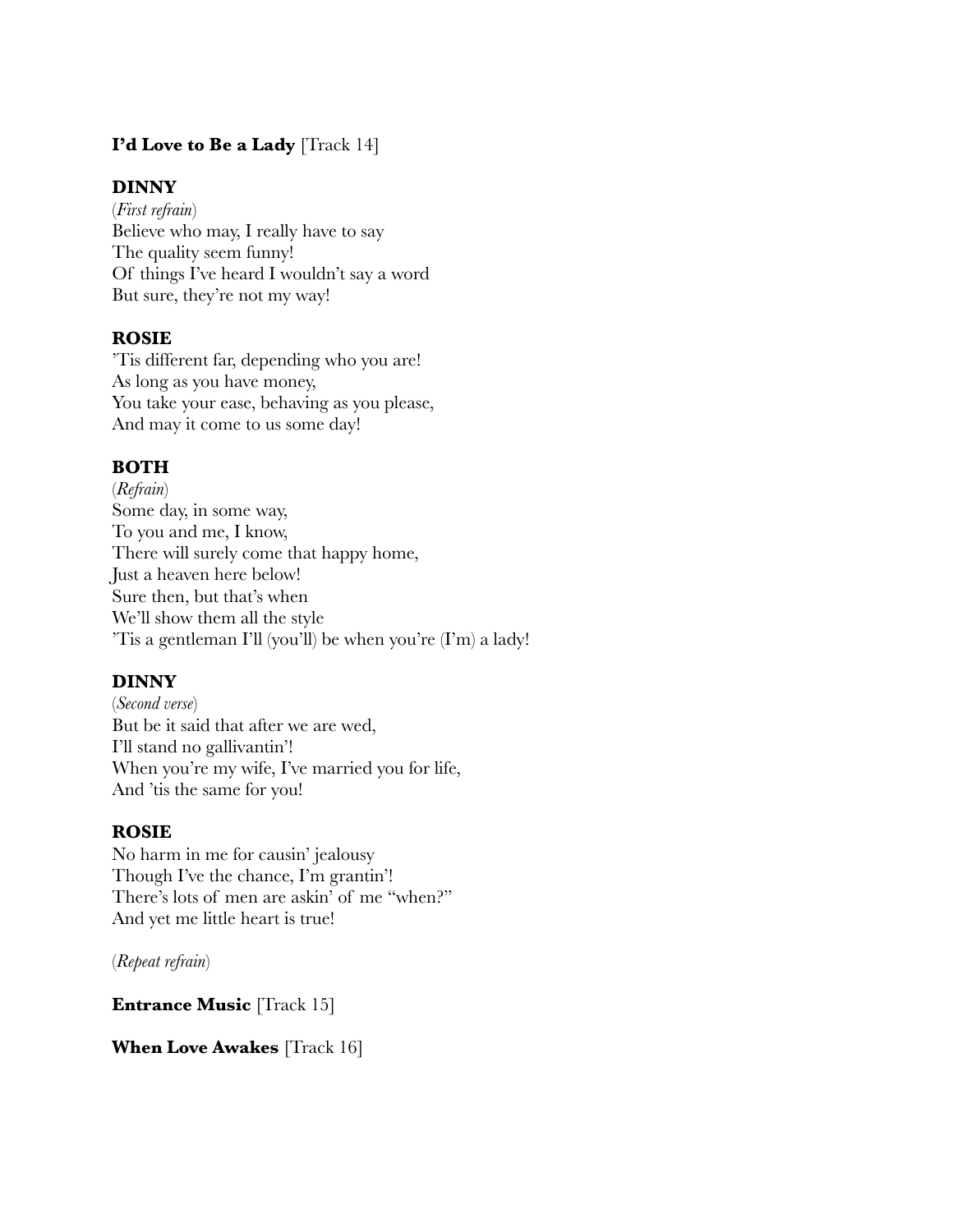#### **EILEEN**

What is this thrill I ne'er have known before? My heart is singing! And o'er and o'er I hear the words, the telltale looks and sighs That set me dreaming of Paradise! Joy from above! It must be love, This bliss that fondly I'm dreaming of!

For when love at last is waking, Like the dawn of a beautiful day With the crimson sunrise breaking As the shadows glide swift away, Then the heart, no longer lonely, But enthralled by a rapture to be, Whispers, "Love, I love you only!" Tell me, Love, that you love but me! Grant that I have read aright Fortune's decree! I should be forsaken quite, Love, parted from thee! Heart of mine! Don't repine! Love in my soul is awake!

For when love at last is waking, Like the dawn of a beautiful day With the crimson sunrise breaking As the shadows glide swift away!

### **EILEEN, CHORUS**

Then the heart, no longer lonely, But enthralled by a rapture to be, Whispers, "Love, I love you only!" Tell me, Love, that you love but me!

**Act Two (Part 2)**

### Life's a Game at Best [Track 17]

### **MAUDE**

Again the ways of early days We find ourselves repeating!

### **LESTER**

Really?

### **MAUDE**

Merely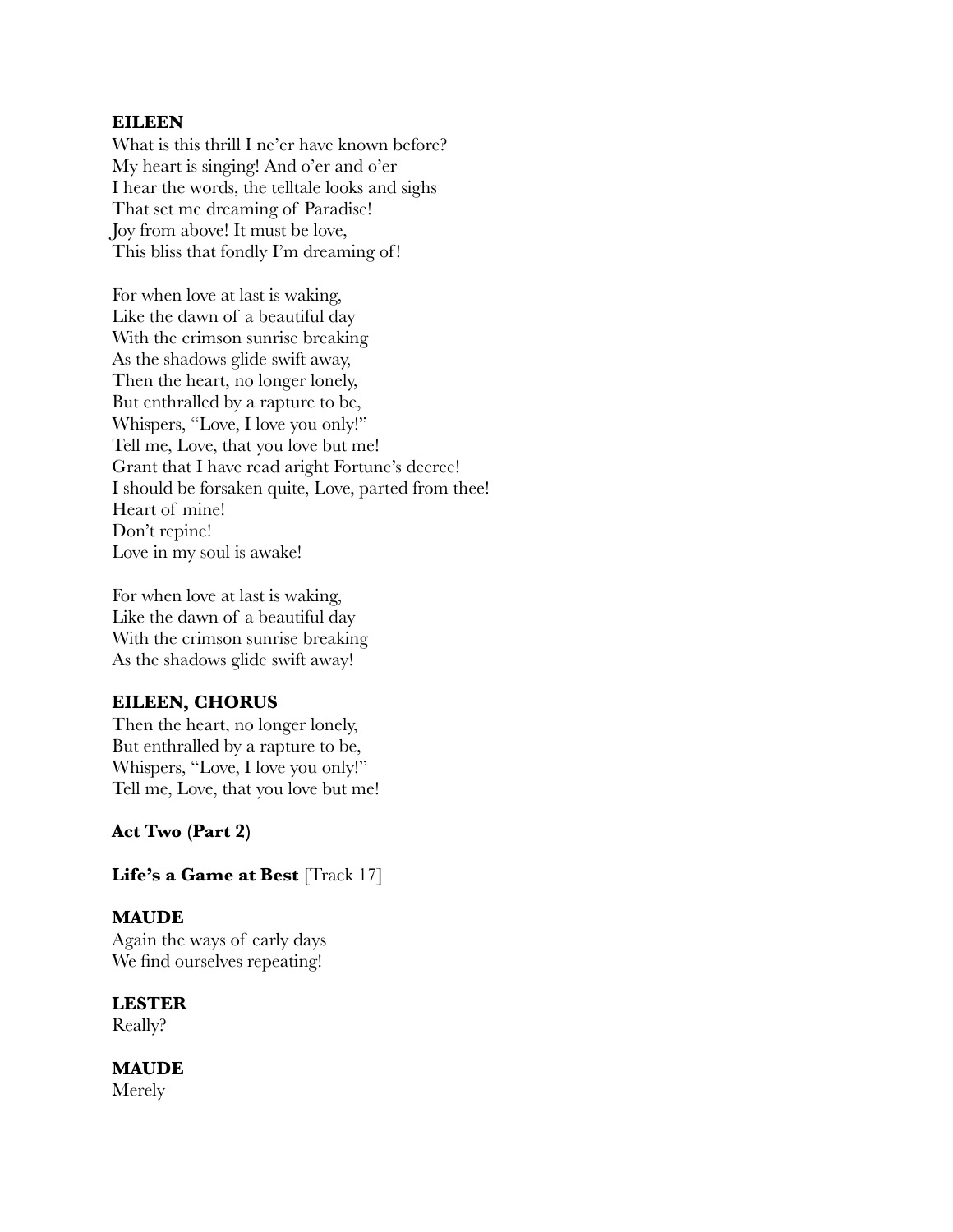# **BOTH**

Playing a childish game!

### **LESTER**

Then please agree to promise me That there shall be no cheating,

### **MAUDE**

Surely! Purely!

**BOTH** Vict'ry is our aim!

### **MAUDE**

Now Greek meets Greek!

### **LESTER**

You hide, I'll seek.

### **BOTH**

Life's a game at best! Play it then with zest! Though the guerdon be great or small, Aim to win though you hazard your all, For great affairs of state Are, by tricks of fate, Won or lost as the dice are toss'd In the game of life!

### **Finale Act Two** [Track 18]

# **REGGIE** (*spoken*)

You rang, milady?

### **MAUDE**

Yes, you'll drive us into town, please, Charles.

### **REGGIE**

Your lady.

### **LESTER**

One moment! So this is "Charles"? It seems to me that when last we met you were Sir Reginald Stribling of London and now you are Charles the groom. I know you for Barry O'Day. (*sung*) I arrest you!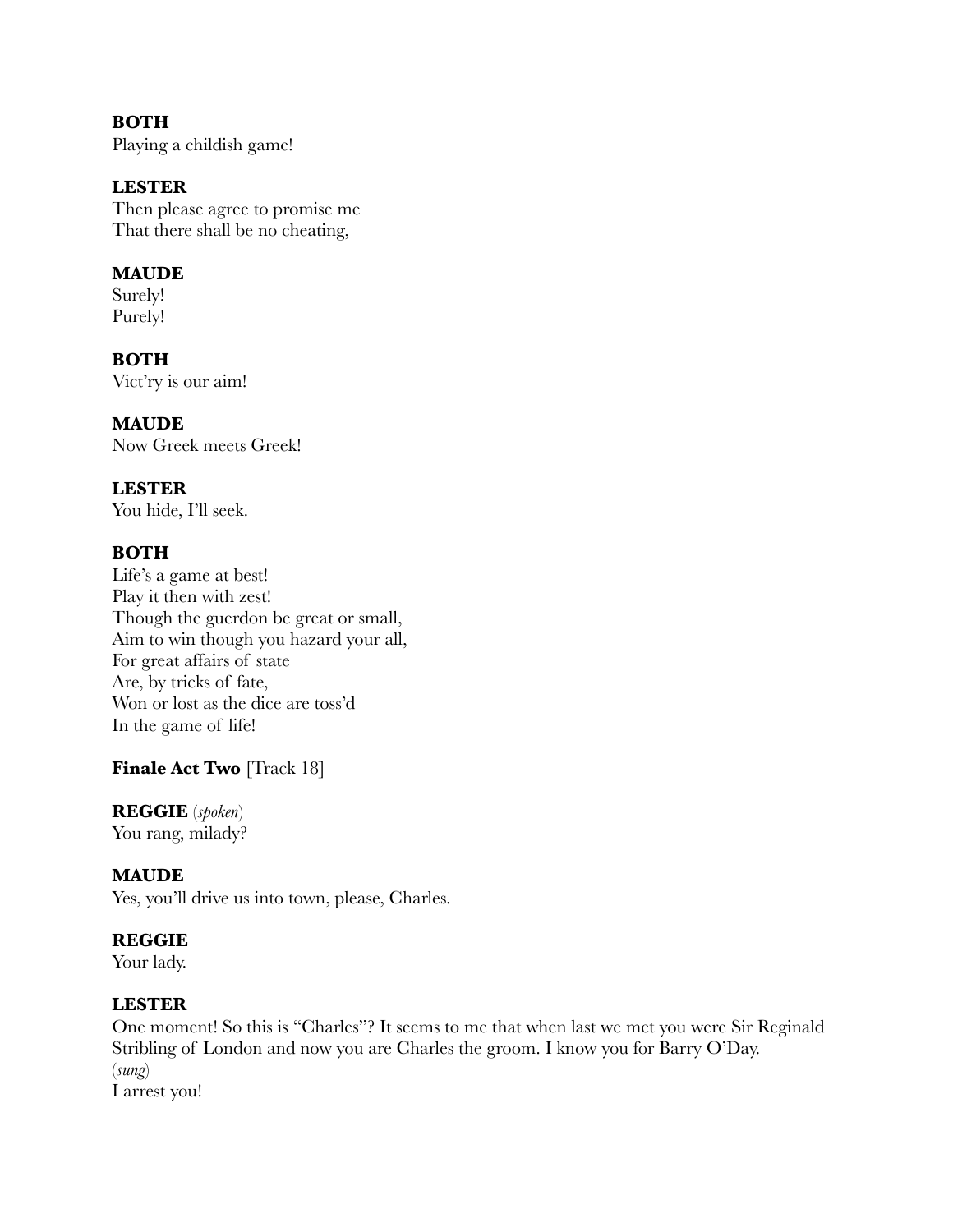**MAUDE** (*to Eileen*) Cry! Cry! Oh, Colonel! You are most unfair!

### **LESTER**

I warned you of my purpose. Sergeant!

**MAUDE** (*to Sir Reggie*) Remember! Do not tell! The letter in your pocket! You are lost if you delay!

**REGGIE** (*fumbling*) I don't know where I put the thing! Ah, here we have it!

**LESTER** Stay! That paper! Give it up, sir!

**MAUDE** Let me have it!

**LESTER** At your cost! Resistance will be useless.

**REGGIE** Well then, take it! (*Gives paper to Col. Lester*)

**MAUDE** (*to Eileen in mock despair*) Lost! Lost! He's lost!

**LESTER** (*reading*) Ah, ha! To Captain Barry O'Day! Well, ladies, who has won, I pray?

### **MAUDE, EILEEN**

You've beaten us we must confess! To trick you was a hopeless task! But, oh! Be gen'rous, nonetheless And spare his life! 'Tis all we ask!

**REGGIE** (*to Col. Lester*) My life? Did they ask you to spare it?

**MAUDE, EILEEN** Should he die, how shall we bear it!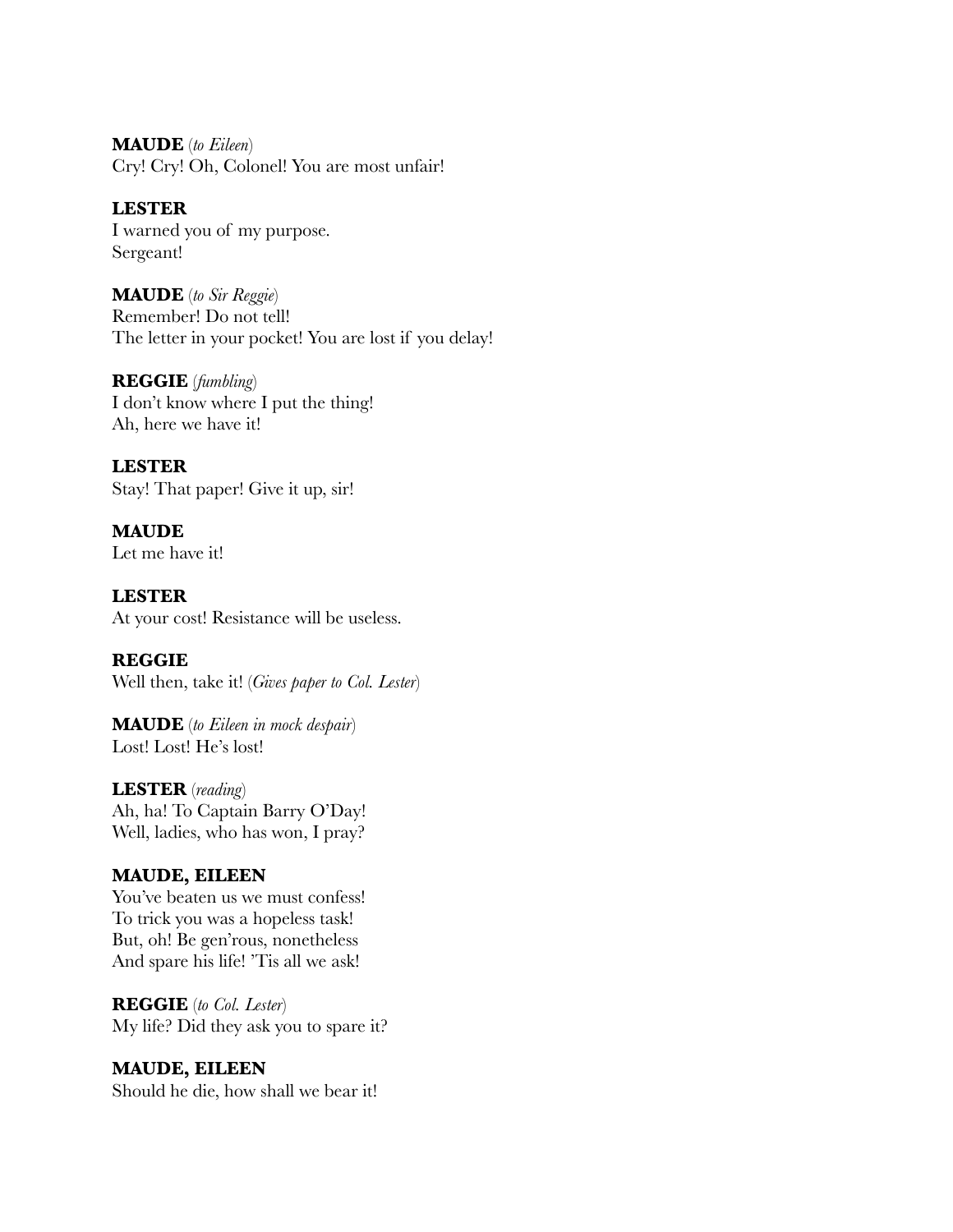### **LESTER**

A man who can die as a soldier When fate shall have sealed his doom To me is a hero immortal So great as the greatest, I care not whom.

### **MAUDE**

Yet I'm very certain when a sentence you pronounce

### **EILEEN, REGGIE, BARRY**

Such delay

### **MAUDE, REGGIE, BARRY**

Sorrowful are you over what you'd do,

### **EILEEN**

I shall faint, I know, if he does not go.

**LESTER** A hero immortal,

**MAUDE** For 'tis very little that our heroism counts

# **EILEEN, REGGIE, BARRY**

Must he stay?

#### **MAUDE** When we're dead.

### **EILEEN, REGGIE, BARRY** He'll be lost!

**LESTER** Die like a soldier brave!

### **MAUDE** As the loving father who is chastening a son,

### **EILEEN, REGGIE, BARRY** How I pray!

#### **MAUDE** Really feels as sad as the erring lad,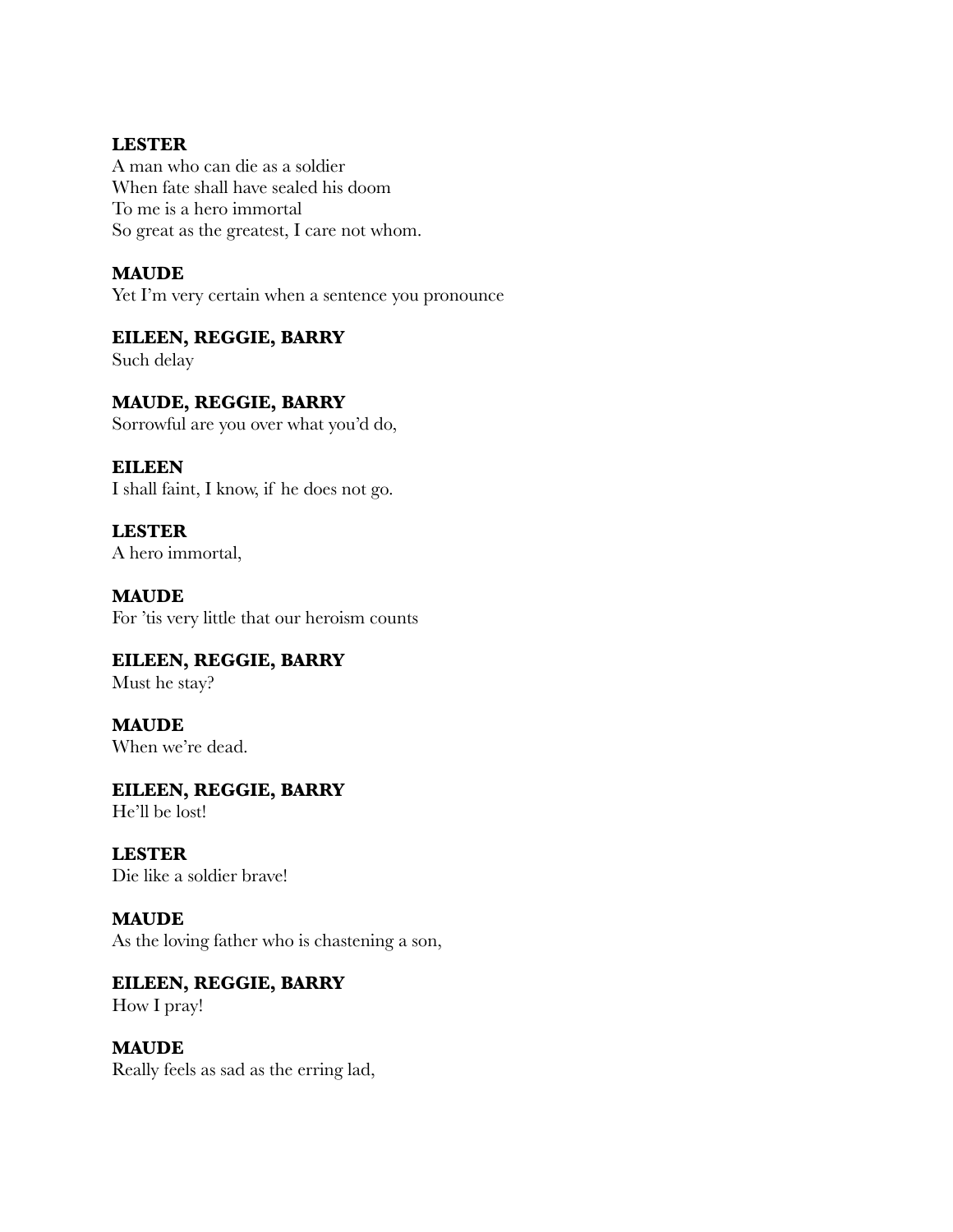### **EILEEN, REGGIE, BARRY**

Still if he may be able to go free,

**LESTER** As great as the greatest!

**MAUDE** So you've but the solace of a solemn duty done Life should mean but little to a soldier.

**EILEEN, BARRY** Oh, fatal delay!

**REGGIE** That's all I can say!

**LESTER** Die! Die! Die! Like a soldier!

**MAUDE** 'Tis brave advice!

**EILEEN** 'Tis lightly said!

**BARRY** It won't suffice!

**REGGIE** When one is dead!

**LESTER** Die! Die! Die! Like a man!

**MAUDE** He will, I know!

**EILEEN** Ah, if he should!

**BARRY** We all must go!

**REGGIE** I wish I could!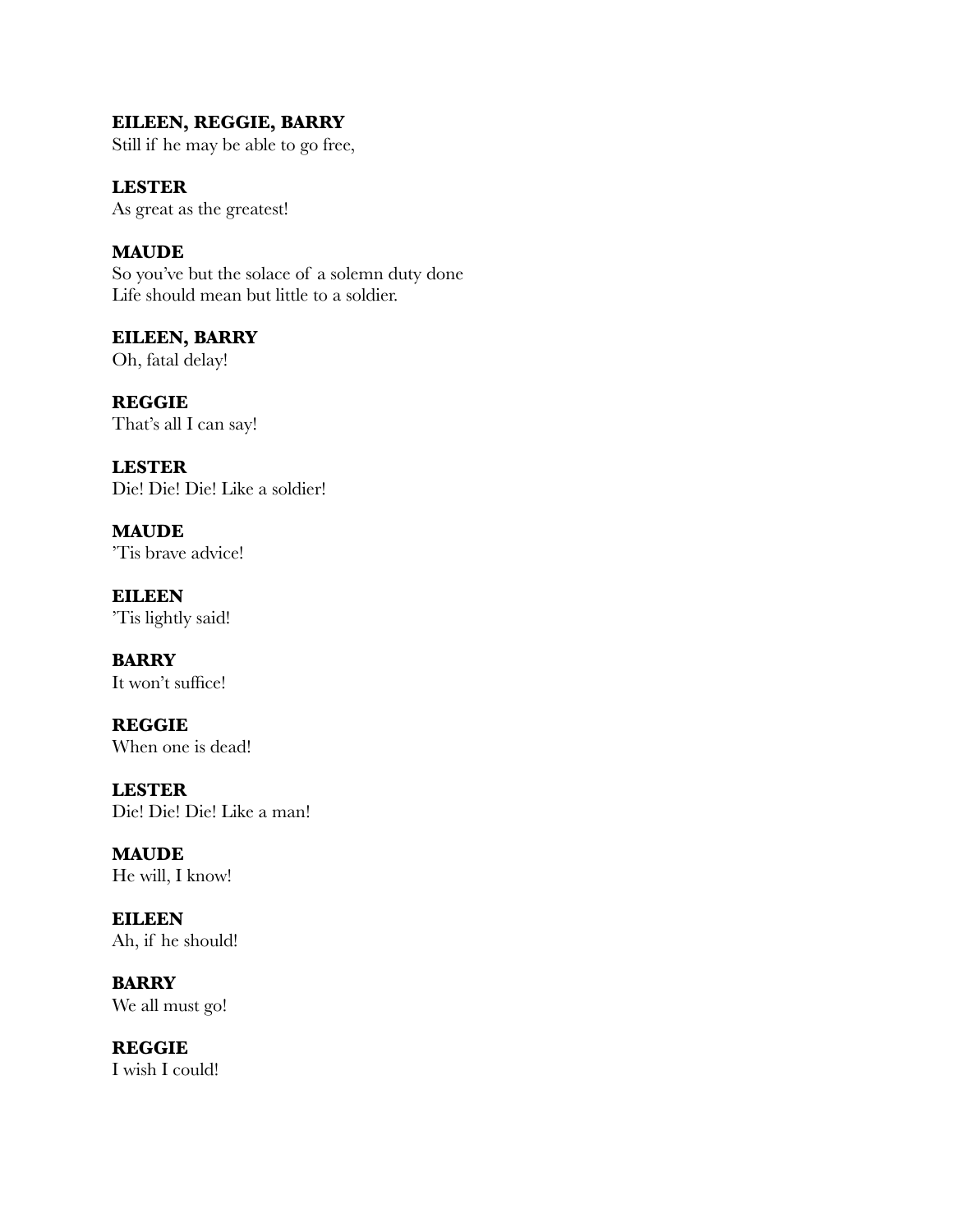**LESTER** Die! Die! Die! Like a soldier!

### **MAUDE, EILEEN, BARRY**

Sad indeed will be the parting Yet without a sigh let us say goodbye Like a man.

### **REGGIE**

Oh! I wish I could run!

### **LESTER**

So have heroes gone since time began!

**ALL** Die like a man!

### **REGGIE**

I wish I could!

**ALL** Die like a man!

(*Sergeant enters with a file of soldiers who place themselves upstage.*)

### **LESTER** (*spoken*)

Sergeant, there's your man! (*sung*) Your Ladyship! You lose with no good grace!

### **MAUDE**

You've won by unfair methods,

### **LESTER**

I?

### **MAUDE**

You've bribed, corrupted someone! (*to Barry*) And I believe 'tis you! You are discharged! Be gone!

### **BARRY**

Your ladyship!

### **MAUDE**

I will not hear you,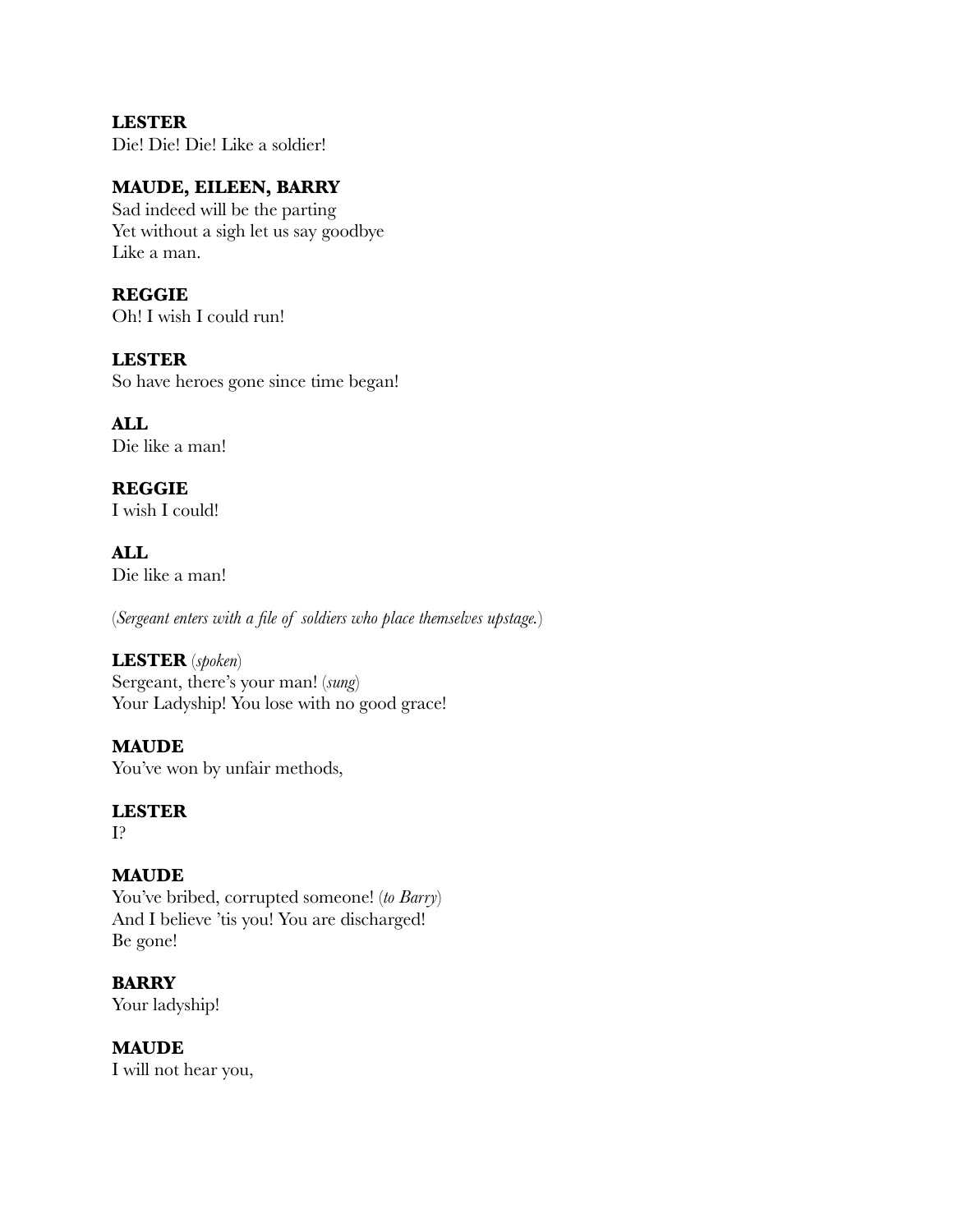**BARRY** On my word!

**MAUDE**

No oath can clear you! Ingrate! Traitor! Spy! I will no longer have him here!

#### **LESTER**

Then I will take him! (*spoken*) You know the way to Dublin?

### **BARRY**

Like I know me prayers for penance.

### **LESTER**

Then you shall ride for me with a dispatch.

**EILEEN** (*sung*) I'm faint with the strain!

**MAUDE** Be brave, we win!

### **BARRY**

How can I thank you? My true friends!! Goodbye! I shall never forget you.

#### **LESTER**

Now, Here! Be off with this at once! (*Gives packet to Barry, who starts out and stops.*)

#### **BARRY**

You know the walkin's bad, sir!

**LESTER** Walking? Take a horse!

**BARRY** All right, sir!

**MAUDE** None of mine!

**LESTER** Then take mine! (*spoken*)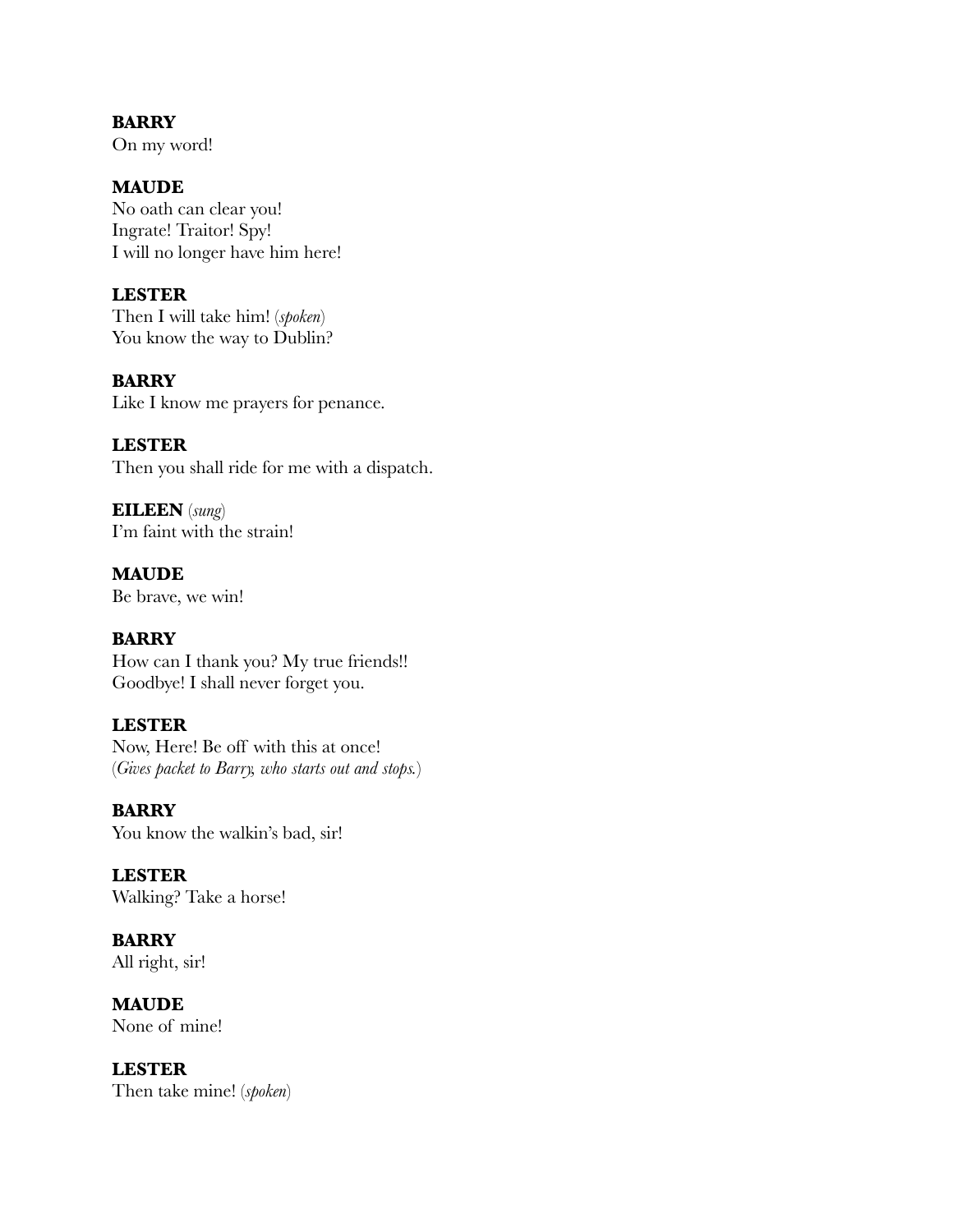**BARRY** Corporal!

**LESTER** Sergeant! Get my horse for this man.

**BARRY** (*sung*) Beg pardon, Colonel!

**LESTER** Well, what now?

**BARRY** Sure I could do with ten pounds!

(*Col. Lester takes purse and counts gold coins in Barry's hand.*)

**LESTER** (*spoken*) One, two, three, four—

**CORPORAL** Humpy Grogan is outside, sir. He says you sent for him.

### **LESTER**

Yes, to identify O'Day. (*finishes counting coins*) Five, six, seven, eight, nine, ten. There's your ten pounds. (*sung*) Be off! Be off!

### **BARRY**

Sure, Colonel, 'tis a jewel you are! I'll drink long life and good wife to ye! (*runs out*)

### **LESTER** (*to Sir Reggie*)

Now, sir! In recognition of your bravery, your eyes shall not be bandaged!

### **REGGIE**

What?

### **LESTER**

And you yourself shall give the word to fire!

### **REGGIE**

Fire?

(*Women laugh almost hysterically.*)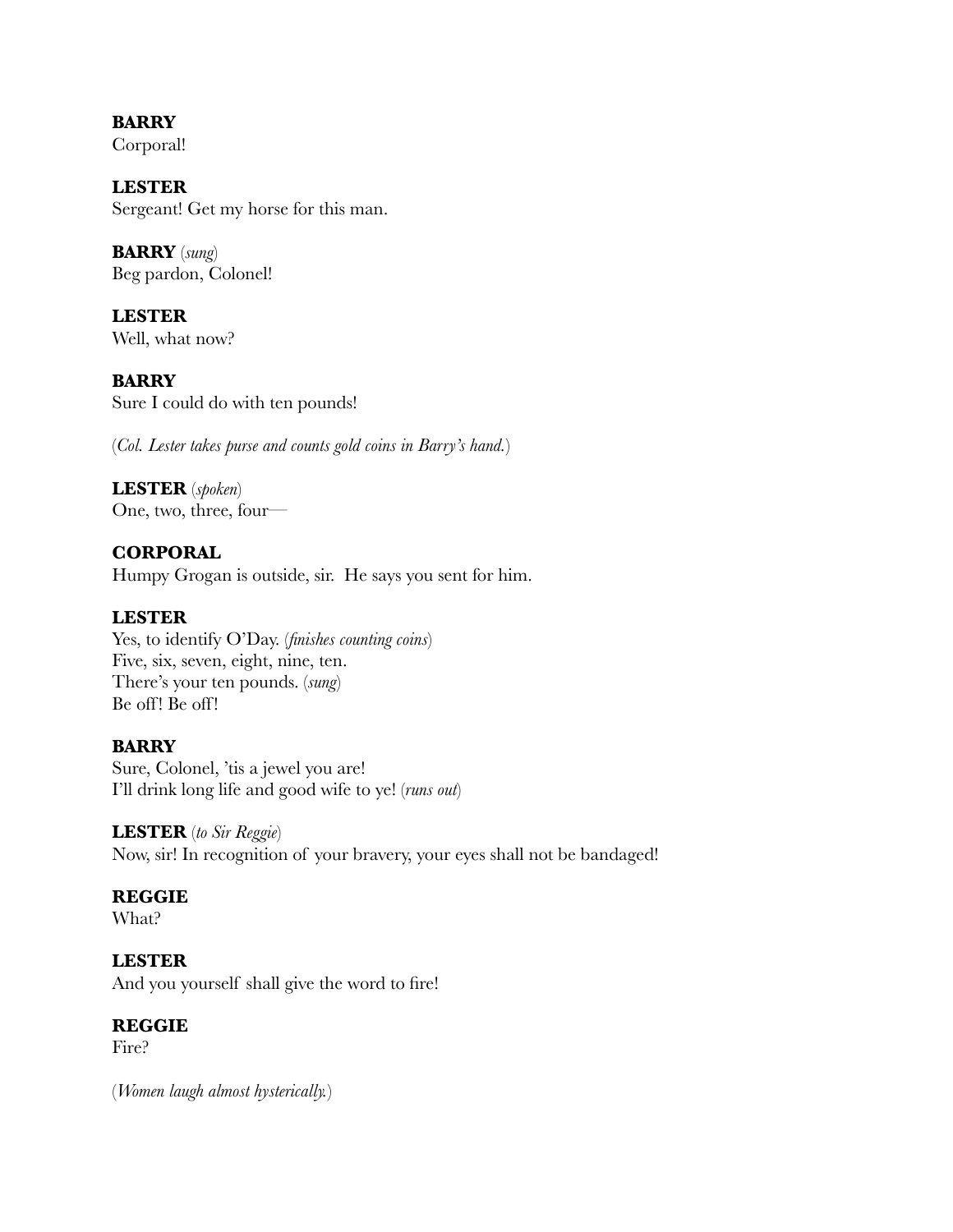**LESTER** (*to Maude and Eileen*)

I can't see what you're laughing at! (*spoken*) What now?

(*Noises off. Humpy Grogan is seen running across the lawn, pursued by crowd, closing in and handling him roughly. He rushes into the room for sanctuary, falling at the feet of Col. Lester. A few of the mob led by Dinny rush in after him. Maude's guests enter.*)

# **HUMPY**

Save me! Save me!

**LESTER** What has he done?

### **CROWD**

He's a liar! Spy! Informer! Kill him! Hang him!

### **LESTER**

Let go! Get up, you groveling toad! Get out!

**HUMPY** But, Colonel, I must tell you—

**CROWD** Ah! Take him! Hang him!

### **HUMPY**

Sure, Colonel, you must listen! The O'Day! I seen him.

# **CROWD**

Ah! Take him! Hang him!

### **LESTER** Silence! Well, what of O'Day?

**HUMPY** He's gone, sir!

**LESTER** Gone?

**HUMPY** On your honor's horse!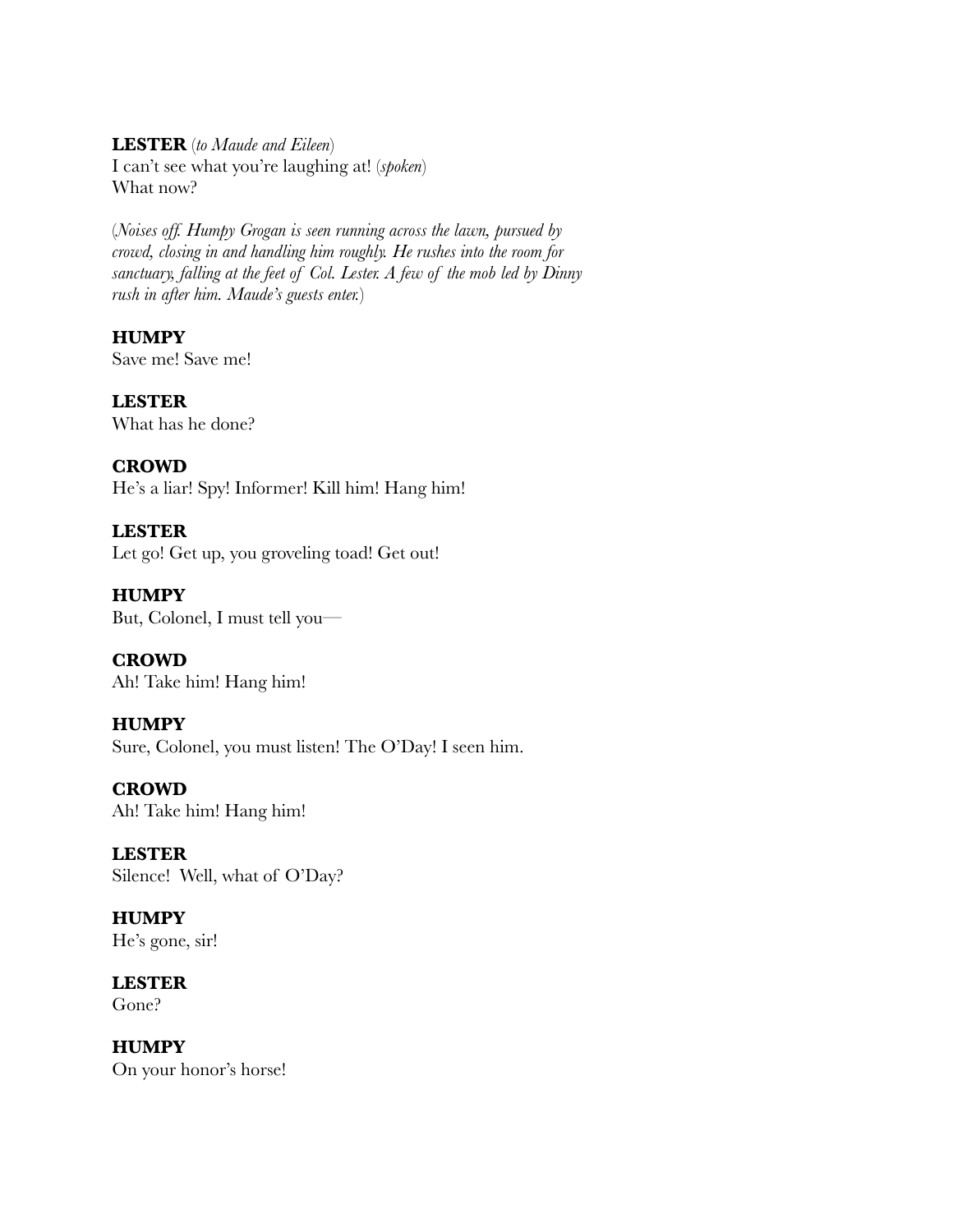**REGGIE** And with your gold! (*removes his disguise*)

**ALL** Ha! Ha! Ha!

**LESTER** (*to Maude*) Tricked again! By you!

### **MAUDE**

By me! Remember! Great affairs of state are by tricks of fate, Won or lost as the dice are tossed In the game of life!

(*Col. Lester and Humpy exit.*)

### **CHORUS**

Once again she's made a fool of 'em, She's saved the young O'Day! Bless the moment when the rule of 'em Ends and they're on their way. So here's good day! Good day! We say good day! Be on your way!

### **MAUDE**

Good day!

*DISC TWO*

**ACT THREE Gardens of Lady Maude's Castle (Evening)**

**Entr'Acte 2** [Track 1]

**Opening Act Three** [Track 2]

### **CHOIR BOYS**

Ave Maria, gratia plena, Ora pro nobis, Sancta Maria. Benedicta tu in mulieribus. Ora pro nobis. Amen.

### **CHORUS**

Amen.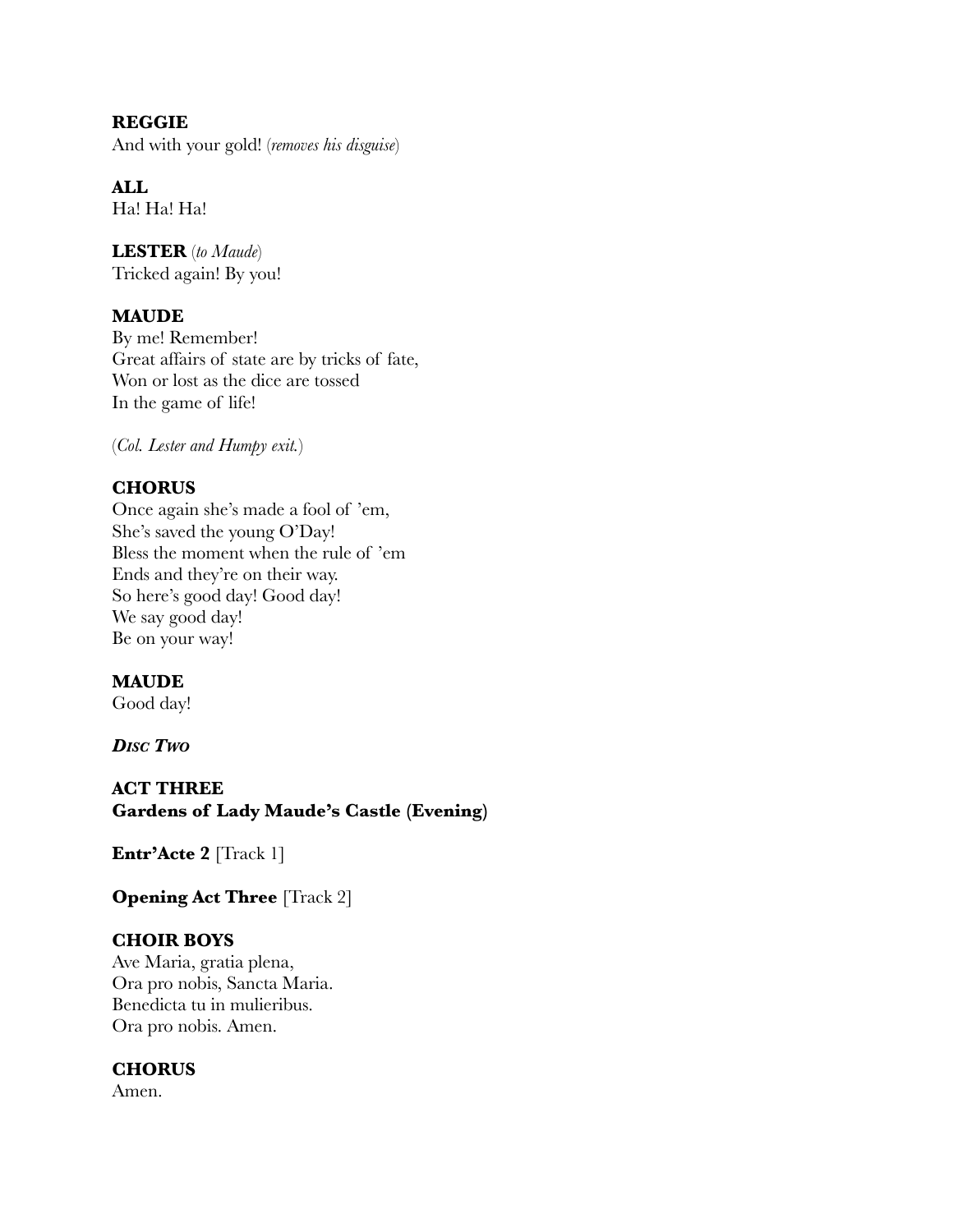**A MAN** Come on, ye divils!

(*General dance*)

**DINNY** Long life to her ladyship!

**CHORUS** Hey! Long life!

**A MAN** May angels make her bed tonight!

**CHORUS** Go come! Dinny! Sing her a welcome!

**A MAN** Go on! You're the boy wid the voice!

**CHORUS** Yes! Sure he's the boy wid the voice!

### **DINNY**

She's sweet as any flow'r, and far more fair, Set in a lovely bow'r, a jewel rare! Her voice so choice will hush the thrush. Her eyes are soft and bright like stars at night Now shining up above! Small wonder 'tis you, 'tis you we love!

### **MAUDE**

My friends, I thank you from my heart! You've shown to me your truly Irish loyalty! Ah, true sons of Erin! Loving, loyal-hearted one and all! Her joys and griefs you share in! By her side you will stand or fall! For the loved ones who surround you, They are faithful through tear and smile! By God's blessing I have found you, My good friends in Erin's Isle!

### **ENSEMBLE**

Ah, true sons of Erin!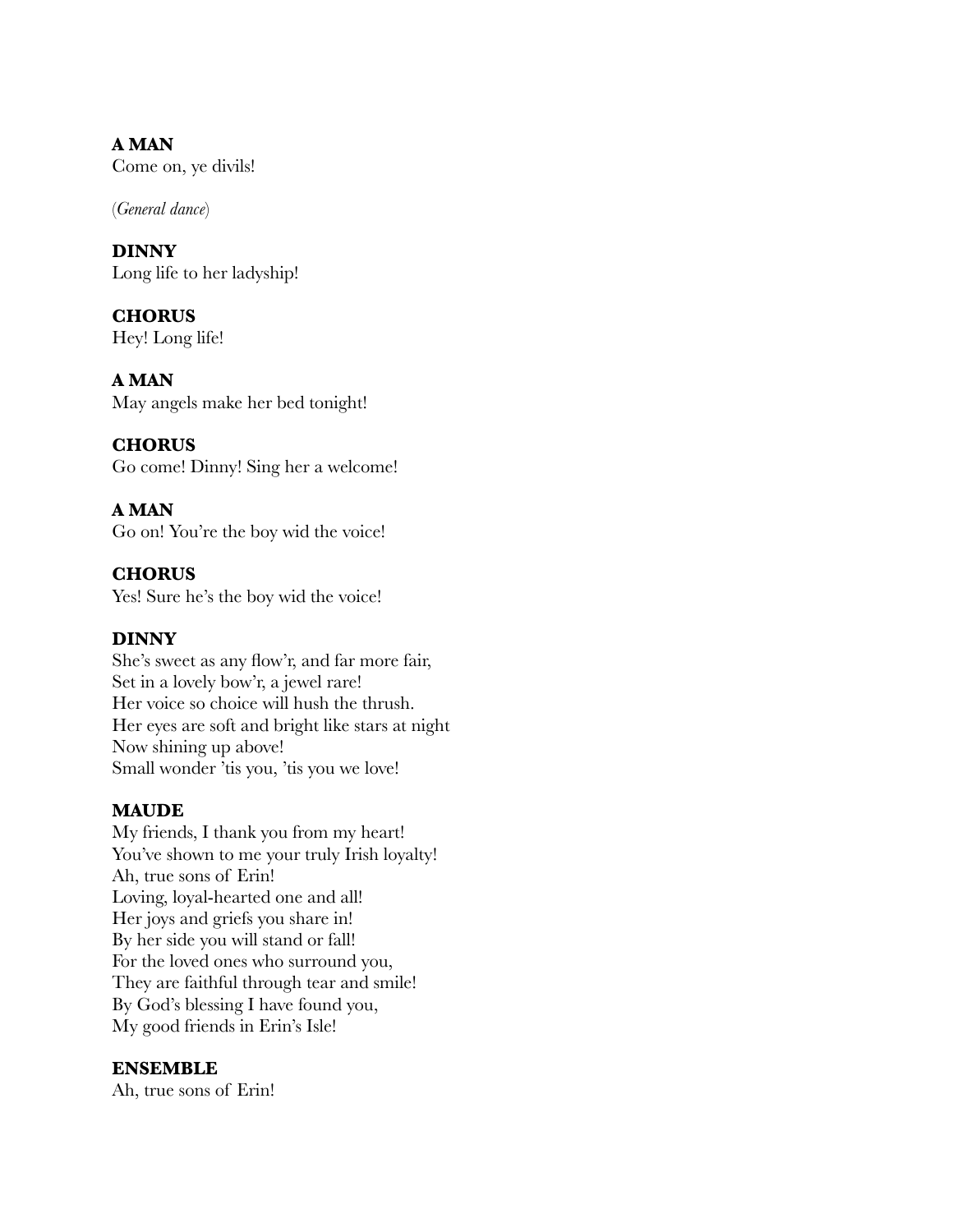Loving, loyal-hearted one and all! Her joys and griefs we share in! By her side we will stand or fall! For the loved ones who surround you, They are faithful through tear and smile! By God's blessing she has found us, Her good friends in Erin's Isle!

### **DINNY** (*offstage*)

Ah!

### **Thine Alone** [Track 3]

### **BARRY**

Tell me! Why is there a doubt within thy heart, Eileen! Tell me why?

### **EILEEN**

I but fear the time will come that we must part! Alas! I should die.

### **BARRY**

Ah! Near to thee or distant, love, though I may be, Eileen! Thou art mine!

### **EILEEN**

Evermore, by day, by night I'll dream of thee, my darling; My heart is but thine!

### **BARRY**

Eileen!

**EILEEN**

Mine own!

### **BOTH**

In thine arms enfold me, my beloved! Let thine eyes look fondly into mine! For thy love bears a spell All too wondrous to tell, 'Tis a rapture that's all divine! So within thy tender arms enfold me, For thy loss the world could not atone! Beloved, swear that you will e'er be true And forever mine alone! Be mine!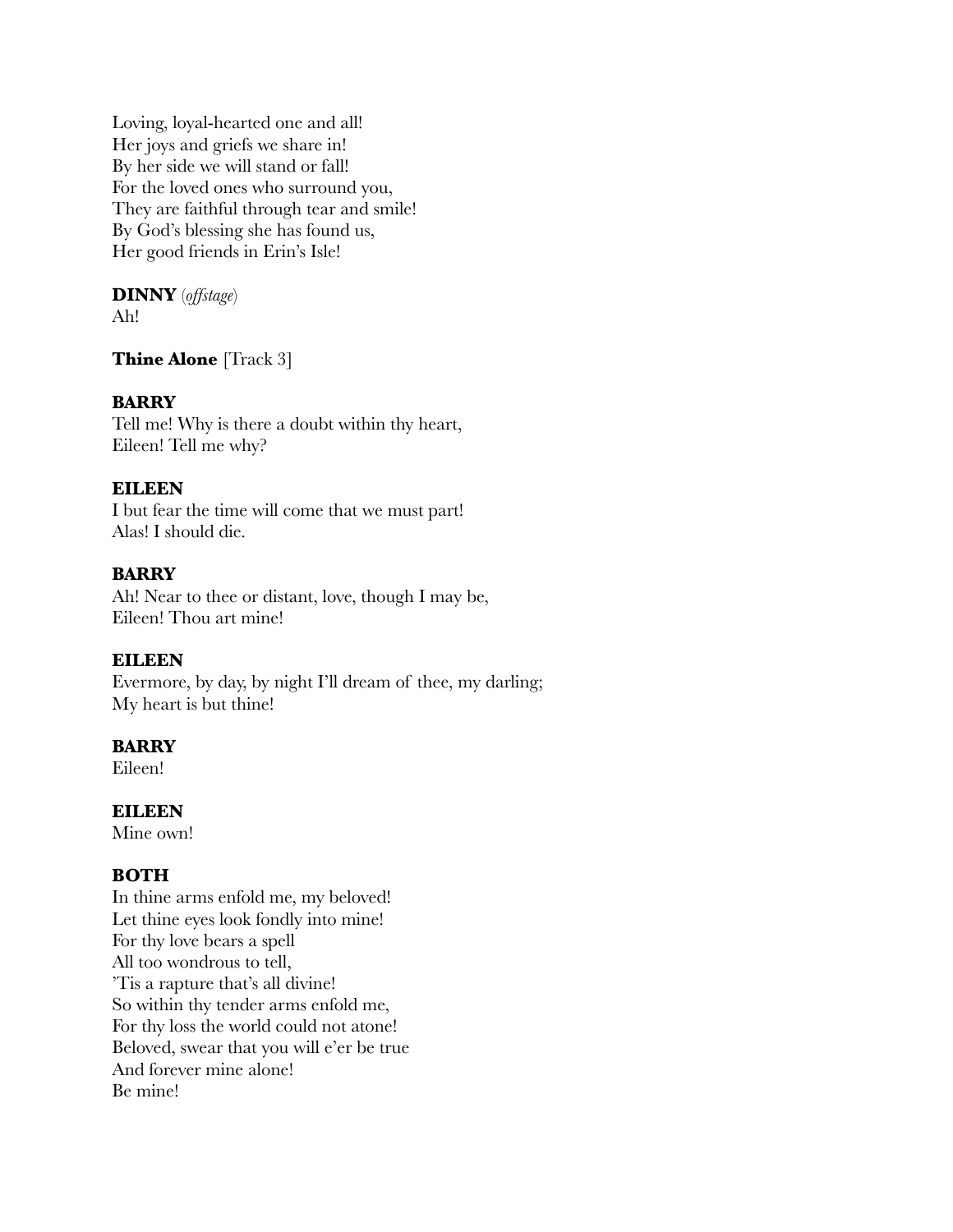### **The Irish Have a Great Day Tonight** [Track 4]

#### **DINNY**

(*First verse*)

Arrah! Ireland was a nation from the time of Adam's fall And 'twas never meant that we should be oppressed! But the Saxon tyrants took us once and robbed us of our all, They've been trying ever since to take the rest! But ev'ry loyal Irishman that's now alive or dead Would give his life to set our wrongs to right, And this faithful little band here, Together heart and hand here, May see the dawn of freedom break tonight!

#### (*Refrain*)

'Tis a great day tonight for the Irish For the cause we have fought for and died, And the time is soon to be When you'll see Old Ireland free! 'Tis the land of our love and our pride! We despise and defy our oppressors And their tyrant laws we will fight; But as fast as they can make 'em, Begorra, we can break 'em! Sure the Irish have a great day tonight!

#### (*Second verse*)

Did yez ever know an Irishman who didn't love a fight? Or who wouldn't stay to see it to the end? Did yez ever know of one who wasn't merry when he's "tight," Or who wouldn't give his life to save a friend? And who can beat the Irish when it comes to makin' love? The other nations do the best they can; And in other ways they trick us But, sure, they'd never lick us If they'd stand up and fight us man to man!

#### **MEN**

Yis! Yis!

#### **DINNY**

(*Repeat refrain*)

### **DINNY, MEN**

(*Repeat refrain*)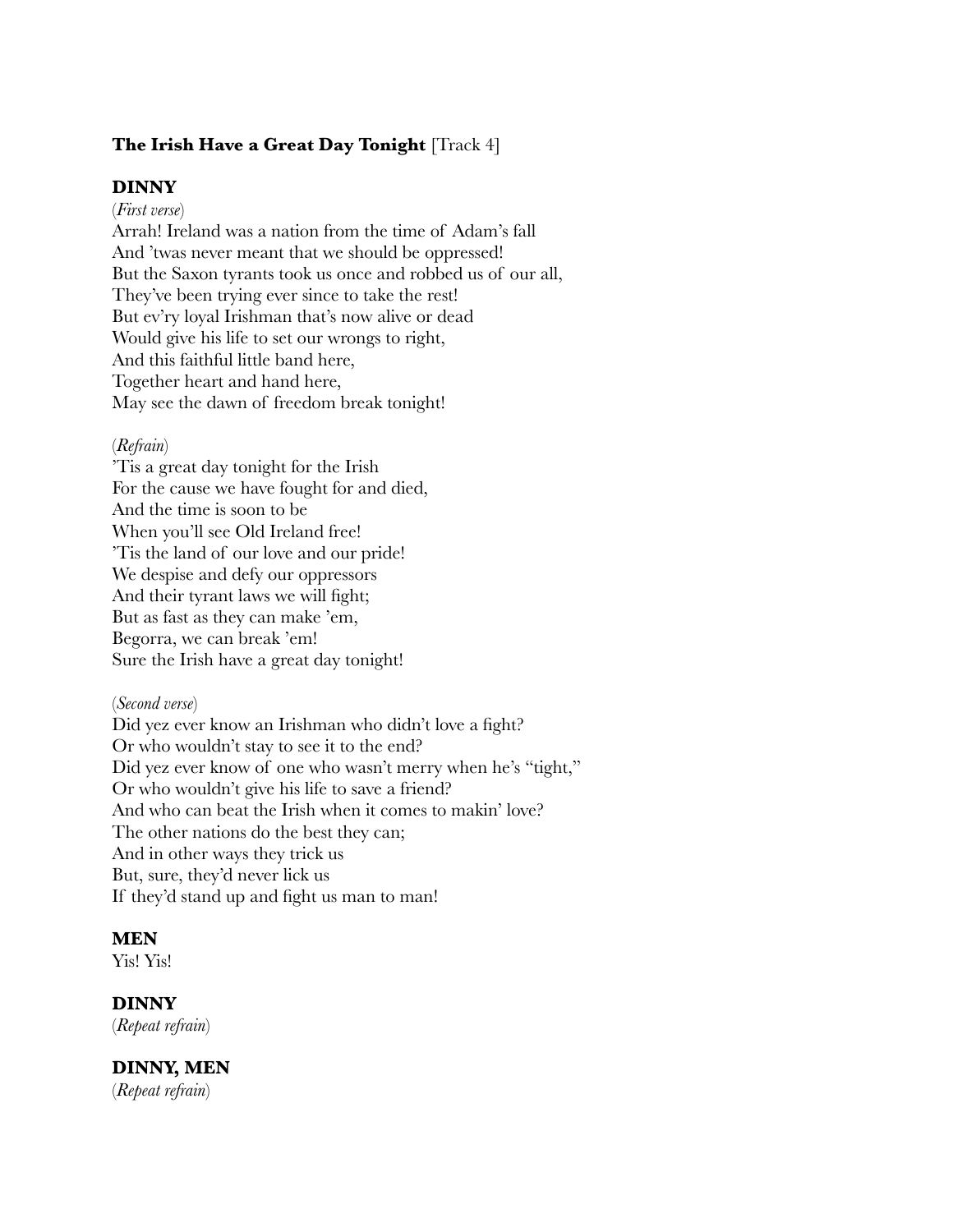### **Finale Ultimo** [Track 5]

#### **BARRY**

Oh, that fair prophetic day that Ireland dreams of! When at last from all oppression we are free! When through martyrdom unknown She has come into her own Out of thralldom that is never more to be! I can hear, in fancy, now, her children singing! I can see her well-beloved flag unfurled! And with heart and soul I pray, God may speed the blessed day When Ireland stands among the nations of the world!

### **CHORUS**

Oh, that fair prophetic day that Ireland dreams of! (*Repeat verse*)

'Tis a great day tonight for the Irish For the cause we have fought for and died, And the time is soon to be When you'll see old Ireland free! 'Tis the land of our love and our pride! We despise and defy our oppressors And their tyrant laws we will fight; But as soon as they can make 'em, Begorra, we can break 'em! Sure the Irish have a great day tonight!

#### **\*\*\***

### **APPENDIX**

### **Cupid, the Cunnin' Paudeen** [Track 6]

### **BARRY**

Of course ye have heard of the Roman saints Like Apollo and Venus and Juno, And Mars and Jove, and the heathen drove, Whose morals were, arrah, well, you know! Sure, but the cutest of all of them Was the cunnin' Paudeen they called "Cupid!" When he shot his darts into aching hearts, They fell in love! Some say he still is livin'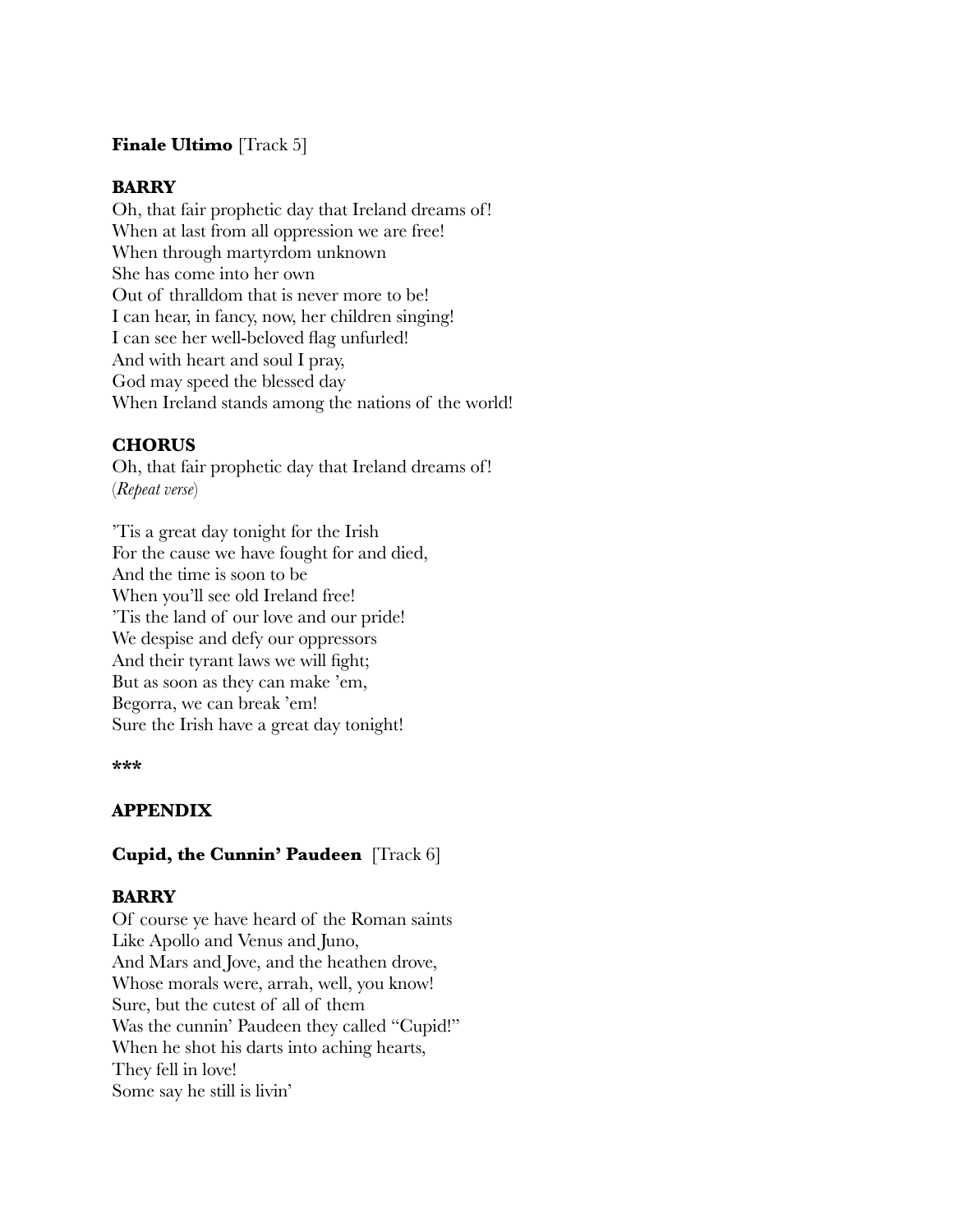And is waiting for me and you And if ever a chance he is given, He'll pierce all our hearts through and through. Whether he lives or is dead and gone There is only one thing I am sure of: That soon or late, When we meet our fate, We fall in love!

Now, Cupid was up to all sorts of tricks, Because he was that cunnin', remember! He found it sport of the rarest sort When he could match May with December. Prince he would marry to peasant girl, And, indeed, the delight of his life was To play his jokes upon hapless folks Who fell in love! Yet it must be related In regard to this sly little elf That though half of the world he has mated, He's never been married himself. Doubt, if you will, that he's livin' still, But there's one thing, at least, I am sure of: That soon or late, When we meet our fate, We fall in love!

### **Hearts of Erin: Opening Act Two** [Track 7]

#### **CHORUS**

Come, Tom! Tune your fiddle, We'll have a merry "Come-all-ye!" Start a "comether" While we are together! Now you begin and we'll sing with you! Mickey Maguire met Katie Callahan As she came through the turnstile; "Give us a pogue, then, Ye sly little rogue, then," Says Mick and quickly he kissed her twice! "Good day!" Mick was off on his way! Men are so Kiss and go! What care they for the heart that's breakin'? So, come, Tom! Tune your fiddle,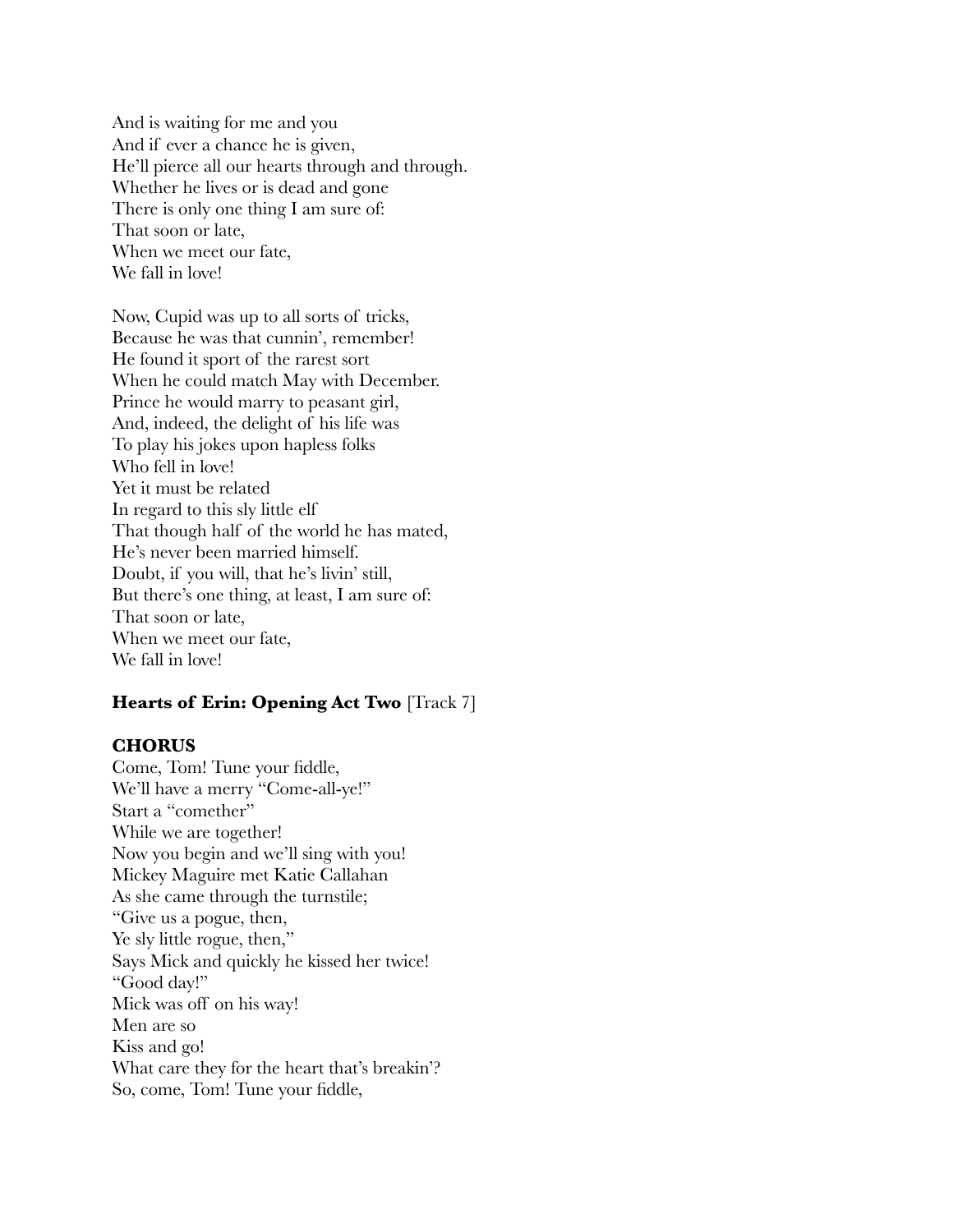We'll have a merry "Come-all-ye!" Start a "comether" While we are together! Now you begin and we'll sing with you!

### **Stars and Rosebuds** [Track 8]

### **EILEEN**

(*Accompanying herself on the harp*) In the days of old romance a minstrel gay Loved a lady fair, Proud beyond compare!

(*Barry enters and coughs to get her attention.*)

(*spoken*) Leave me alone!

(*Barry exits. She begins again.*)

In the days of old romance a minstrel gay Loved a lady fair, Proud beyond compare! And beneath her window he would sing this lay, While the moon and stars were twinkling brightly. Moonbeams, star gleams, cold and so distant are!

**BARRY** (*offstage*) Cold and so distant!

(*She stops, puzzled at the sound.*)

**EILEEN** (*beginning again*) Pray, love, say, love, Are you not colder far!

**BARRY** (*offstage*) Are you not colder?

(*She stops again, puzzled at the sound.*)

**EILEEN** (*beginning again*) Dear love, dream of one who adores you

**BARRY** (*offstage*) Madly adores you!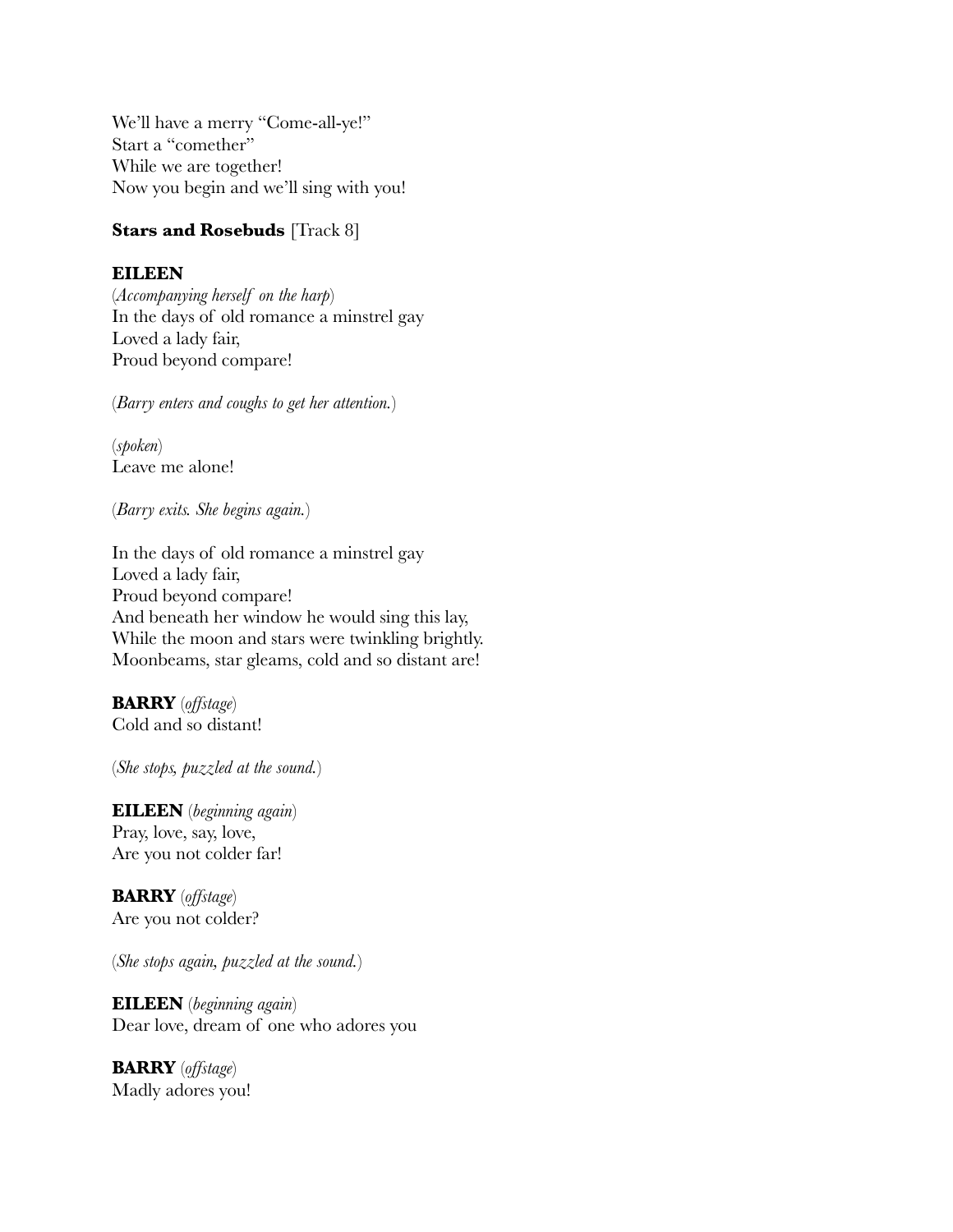**EILEEN, BARRY** Dreaming alone,

**EILEEN** you're mine own!

**BARRY** all mine own!

**EILEEN, BARRY** Happy hours of entrancing illusion!

**EILEEN** If you, love, knew, love, How I my vigil keep,

**BARRY** (*offstage*) My lonely vigil!

**EILEEN** Would you, could you Still in oblivion sleep?

**BARRY** (*offstage*) Still in oblivion—

#### **EILEEN** Softly, then she Threw from her casement

**BARRY** (*offstage*) High latticed casement!

**EILEEN**

Rosebuds, those buds Whose crimson hearts are perfumed tokens of bliss.

**BARRY** (*offstage*) Whose hearts are perfumed tokens of bliss.

**EILEEN** Moonbeams! Star gleams! Silent you shone above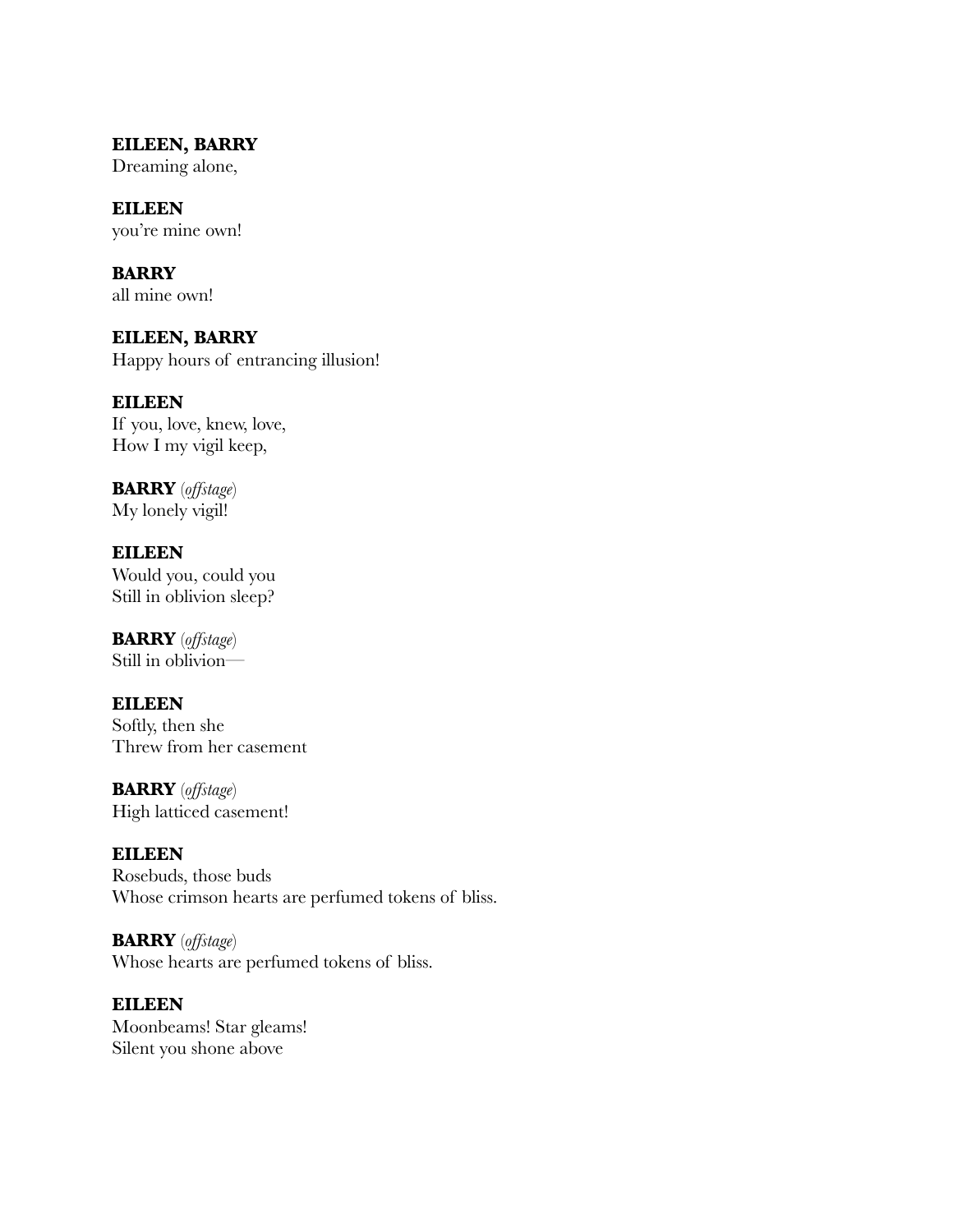**BARRY** (*offstage*) Shining so silent,

**EILEEN**

But rosebuds, those buds, They told him

**BOTH** He had won her love!

### **Ensemble: Withdraw** [Track 9]

#### **CHORUS**

Withdraw! Soon she will revive, we know. Let's hope so! Well she soon will be! Let's pray so fervently! Better we should go! Withdraw! Soon she will revive, we know. 'Tis not the time to call! Meanwhile we'll say: Good day!

### **Reveries** [Track 10]

#### **EILEEN**

Hark to the chimes! Pilgrims in many climes Answer their reverential call! Come where there's rest For the weary and oppressed, Come and find a blessing for all! It is a dream! Wondrously now they seem Chiming a prophecy of gladness! Say! Shall it ever be that they shall chime for me? Ah, chime for me! Ah!

### **Orchestra Selections from** *Eileen***, arr. by Harold Sanford** [Track 11]

++++++++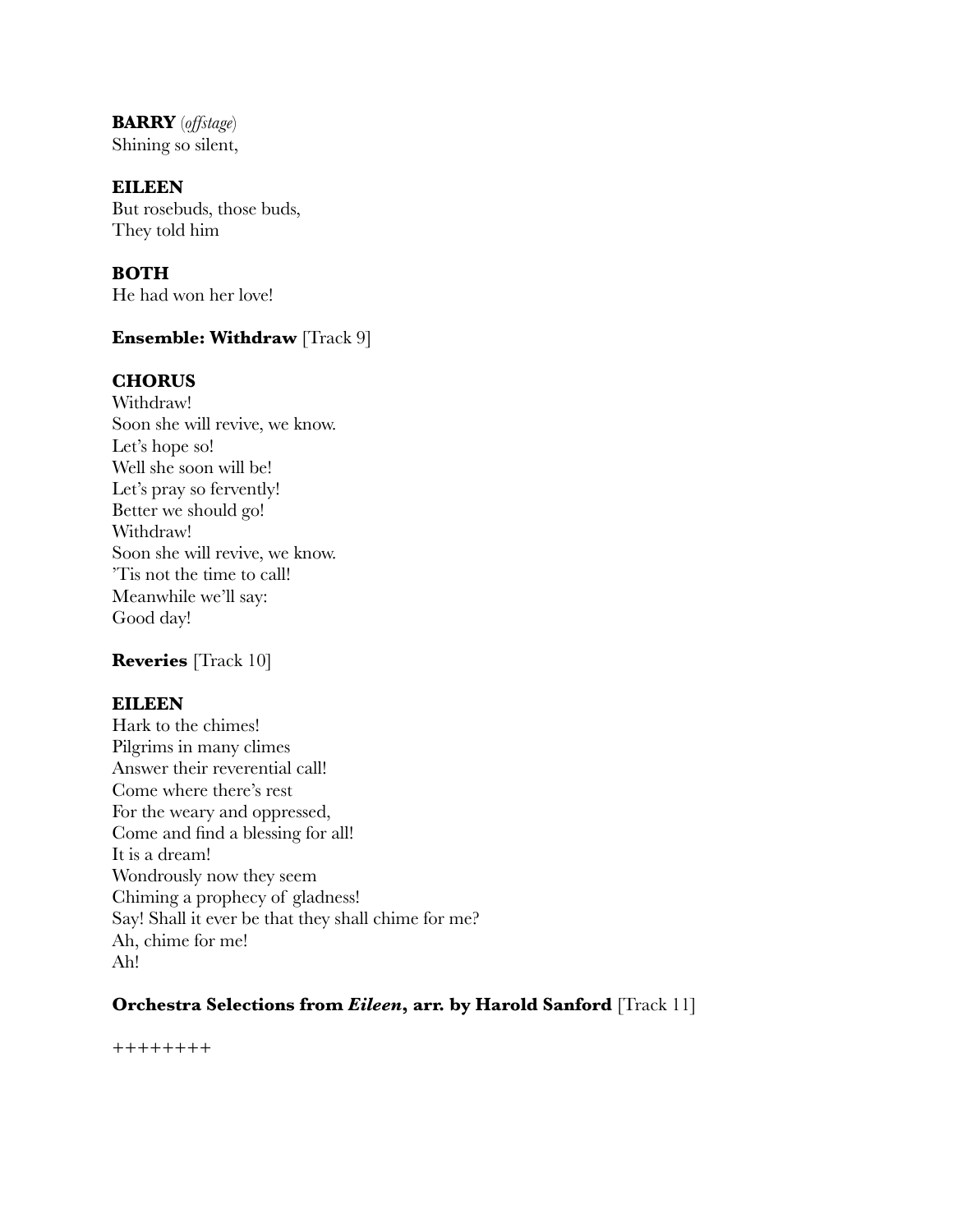**David Brophy**, principal conductor of the RTÉ Concert Orchestra since 2007, is the leading Irish conductor of his generation. He studied in Ireland, England, and Holland. He has collaborated with many internationally acclaimed soloists such as Barry Douglas, Willard White, Lesley Garrett, Sir James Galway, and Lang Lang. His broad musical tastes have led to collaborations with U2, Sinéad O'Connor, and Jon Lord (Deep Purple). His work with newmusic ensembles *Vox 21* and *Crash Ensemble* has led to many world premieres of works by leading Irish composers while his operatic work has led to partnerships with Lyric Opera Productions, Opera Theatre Company, Opera Ireland, Glasthule Opera, and NI Opera. Film credits include Shaun Davey's scores for *The Abduction Club* and *Ella Enchanted.* Mr. Brophy has appeared on broadcasts on RTÉ, BBC, CBC (Canada), and EBU and has recorded for Silva Screen and Tara Record labels.

British operatic baritone **Andrew Ashwin** has enjoyed success in a number of countries, including Germany, Switzerland, Belgium, Holland, and Spain, as well as in the UK. His 2008 German debut was as Junius in a new production of *The Rape of Lucretia* at the Frankfurt Opera. In summer 2009 he sang the title role in the Austrian premiere of Britten's *Owen Wingrave* at the Vienna Kammeroper, to critical acclaim. Other ventures into the Britten repertoire include Macheath in *The Beggar's Opera*, and Novice's Friend and First Mate in *Billy Budd*. Recent roles include Schaunard in *La Bohème* in Dessau, Dr. Malatesta in *Don Pasquale* with Opera Theatre Company, Ireland; Danilo in *The Merry Widow* in Montepellier, and the title role in *Don Giovanni* at the Lismore Festival. Mr. Ashwin has also sung Maximilian in *Candide*, Sharpless in *Madama Butterfly*, and Mercutio in *Roméo et Juliette*.

Baritone **Joe Corbett** is from Cork. He studied at the Royal Irish Academy of Music in Dublin and at the Guildhall School of Music and Drama in London. In Ireland, he has sung roles for Opera Ireland, Wexford Festival Opera, Opera Theatre Company, and Opera Northern Ireland. He has also toured extensively with British opera companies, performing at many festivals in Britain and Europe. His operetta and music theater roles include Danilo and Njegus in *The Merry Widow*, Captain Corcoran in *H.M.S. Pinafore*, Petruchio in *Kiss Me Kate*, Sky Masterson in *Guys and Dolls*, and *Side by Side by Sondheim*. As an actor he has toured with Dublin's Pan Pan Theatre in Ireland, Canada, and Poland. His concert performances include *Messiah* with the Irish Chamber Orchestra and recitals at the National Concert Hall in Dublin. He has recorded *The County Mayo*, a song cycle by Joan Trimble, for the Marco Polo label.

**Karl Harpur** studied at the Gaiety School of Acting and the Margie Haber Studio in Los Angeles. Theater credits include Heywood in the world stage premiere of *The Shawshank Redemption* (Gaiety Theatre), Phildenstern in *Macbecks*, Superfluous, Packie Bonnerus, and Keano in *I, Keano* (Lane Productions), Billy in *Eejit of Love* (Dublin Fringe Festival), Elvis O'Toole in *Aladdin* (Gaiety Theatre), Séan in *The Hapenny Bridge* (Point Theatre), Dandini in *Cinderella*, Jack in *Jack and the Beanstalk*, Sammy in *Sleeping Beauty* (Anthem Productions), and Séan in *Requiem For Julie* (Rupert Guinness Theatre). TV credits include Ciarán in *Love/Hate 2* (Octagon Films), James Boyce in *Saoe Sinn ó OLC* (Stirling Productions/TG4), and Jason McGuire in *Fair City* (RTE). His directing and writing credits include *Aladdin*, *Sleeping Beauty*, *Cinderella*, and *Jack & the Beanstalk* for TheatreWorx Productions, *Our House the Madness* (Musical & Anthem Productions), and *Sleeping Beauty* at Liberty Hall, Dublin.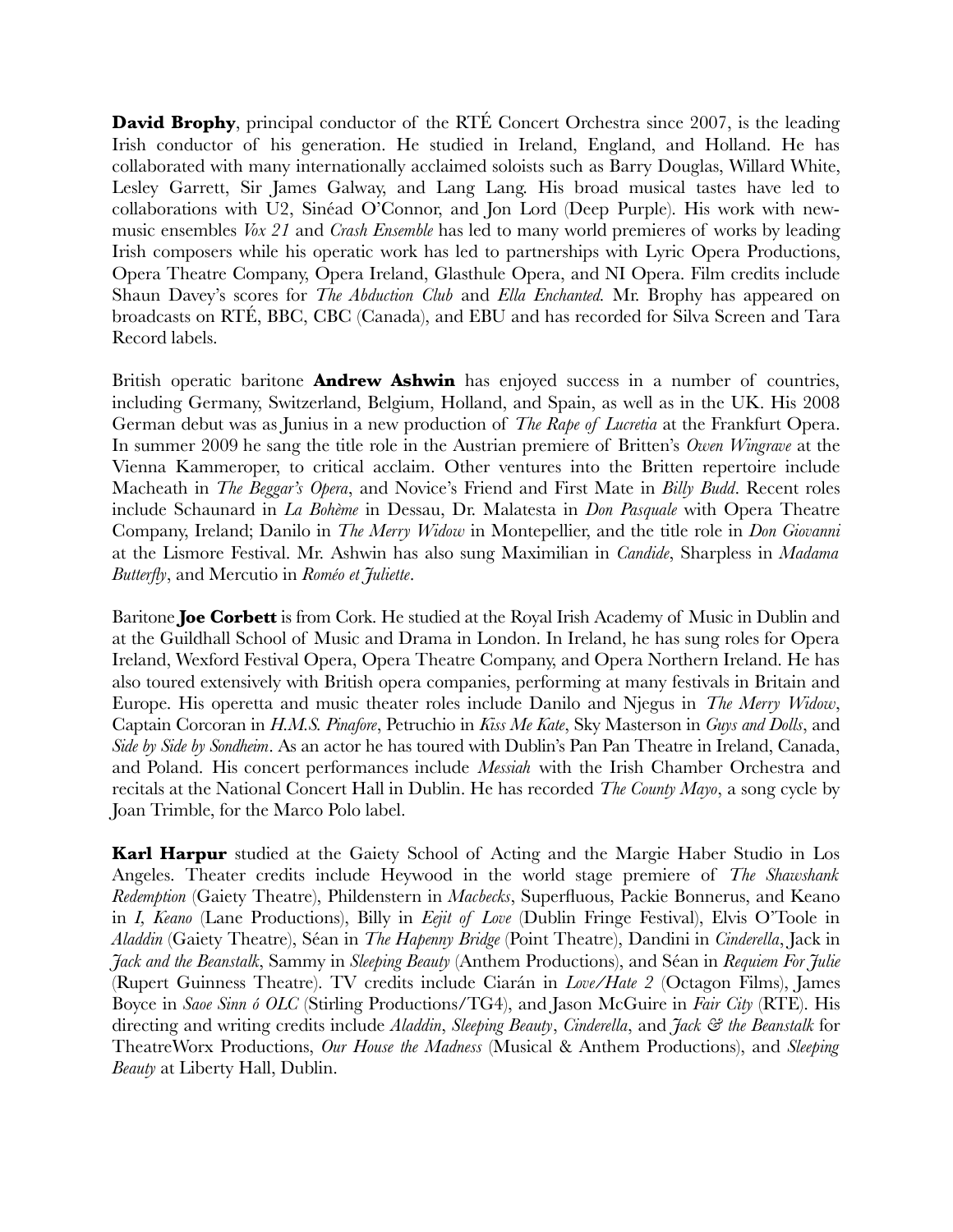**Rachel Kelly** is a Sickle Foundation Scholar studying in the Opera Course at the Royal Academy of Music with Janice Chapman. She has been a frequent prize-winner at vocal competitions, which included a prize and bursary at the Opera Northern Ireland Singing Competition, second prize in the Bernadette Greevy Bursary, and a finalist in the International Händel Singing Competition. She also attended the Solti–Te Kanawa Accademia di Bel Canto in Tuscany. Roles include Beatrice in Berlioz's *Beatrice et Benedict*, conducted by Sir Colin Davis; Wu in the world premiere of Peter Maxwell Davies's *Kommilitonen*, Carmen, Dorabella in *Così fan tutte*, and Ramiro in *La Finta Giardiniera*. Ms. Kelly has performed as a soloist with the RTE National Symphony Orchestra of Ireland. She recently performed in Beijing in a series of concerts representing the International Veronica Dunne Singing Competition.

Irish soprano **Lynda Lee** trained with Dr. Veronica Dunne in Dublin. Working primarily at various European opera houses, she was a leading soprano at the opera house in Leipzig, Germany for several years. Her roles have included Fiordiligi in *Così fan tutte*, Donna Anna in *Don Giovanni*, Adalgisa in *Norma*, Elisabeth in *Tannhauser*, and the title role in Schumann's *Genoveva*. She has had a long association with the music of Handel, singing many of his leading roles at various Handel festivals throughout Europe, for which she received many awards. Her commercial recordings include Handel's *Messiah*, William Vincent Wallace's *Maritana*, and Patrick Cassidy's *Children of Lir*. She may be seen in the Miramax film *Becoming Jane*, and Bach's *St. Matthew Passion,* directed by Jonathan Miller.

Irish-born tenor **Eamonn Mulhall** trained at the Royal College of Music and the National Opera Studio in London. He has appeared in concert with the City of Birmingham Symphony Orchestra, Irish Baroque Orchestra, RTÉ Concert Orchestra, Ulster Orchestra, Irish Chamber Orchestra, and the Royal Liverpool Philharmonic Orchestra, spanning repertoire from oratorio to music theater. Operatic credits include the world premiere of James MacMillan's *Clemency* at ROH2, Covent Garden and Don Ottavio in *Don Giovanni*, Belmonte in *Die Entführung aus dem Serail*, Ferrando in *Così fan tutte*, Almaviva in *Il Barbiere di Siviglia*, Jacquino in *Fidelio*, Soldier in Viktor Ullmann's *Der Kaiser von Atlantis*, Prince Safir in Offenbach's *Barbe-bleue*, and Aumônier in *Les Dialogues des Carmélites* for companies including English National Opera, Welsh National Opera, Scottish Opera, and Opera Theatre Company Dublin.

**Philip O'Reilly** was born in Coventry, England. He first studied engineering and worked in the motor industry for some years before embarking upon vocal study with Otokar Kraus, while working as a professional chorister in London. His operatic debut came with Glyndebourne Opera in their acclaimed production of Rossini's *La Cenerentola* as Don Magnifico. This led to appearances onstage in opera houses as far flung as Reggio Emilia to Teatro Colón in Buenos Aires. His concert repertoire ranges from medieval to contemporary music, with many leading conductors and orchestras in Edinburgh, Salzburg, Granada, Tokyo, and the BBC Promenade Concerts.

**Mary O'Sullivan** is from Dublin. She studied at The DIT Conservatory of Music, The Royal Northern College of Music, Manchester, and completed her studies at the International Opera Studio at Zurich Opera House. Performing all over the world, she has sung with Opera Ireland, the Lismore Festival, Opera Theatre Company, the Wexford Festival, and the Zurich Festspiel. Her operatic roles include Norina in *Don Pasquale*, Titania in *A Midsummer Night's Dream*, Nanetta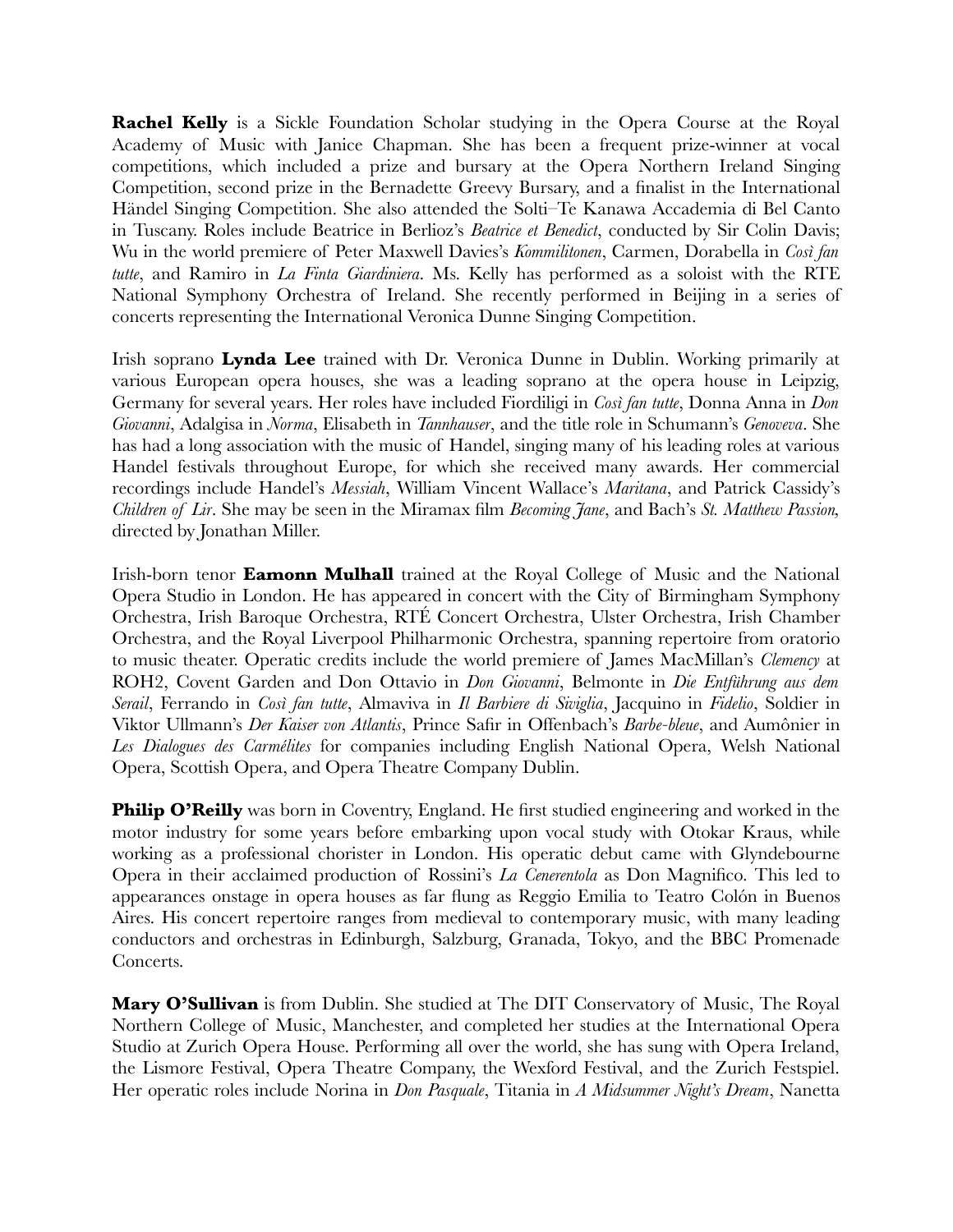in *Falstaff*, Elvira in *L'Italiana in Algeri*, Miss Wordsworth in *Albert Herring*, Susanna in *Le Nozze di Figaro*, Queen of the Night in *Die Zauberflöte*, Frasquita in *Carmen*, Zerlina in *Don Giovanni*, Valencienne in *The Merry Widow*, and contemporary roles with the Scottish Opera in Scotland and Cape Town, South Africa.

**Dean Power** is from Clarecastle, Ireland. He studied at the DIT Conservatory of Music and Drama and at the Royal Irish Academy of Music. He is a multiple prize-winner at the Veronica Dunne International Singing Competition. His operatic repertoire includes Don Ottavio in *Don Giovanni*, Belmonte in *Die Entführung aus dem Serail*, Ferrando in *Così fan tutte*, Bastien in *Bastien und Bastienne,* Fileno in Haydn's *La fedeltà premiata*, and Acis in Handel's *Acis and Galatea*. He has also sung in the choral works of Bach, Handel, Haydn, Mozart, Schubert, and Schumann. Formerly a member of the Opernstudio der Bayerischen Staatsoper, he will be a member of the ensemble beginning in September 2012.

### SELECTED DISCOGRAPHY

*Babes in Toyland, The Red Mill.* Razumovsky Symphony Orchestra, Keith Brion, conductor. Naxos 8559025.

*Beloved Songs and Classic Miniatures.* Virginia Croskery, soprano; Czecho-Slovak Radio Symphony Orchestra Bratislava; Keith Brion, conductor. Naxos 8559026.

*Cello Concertos.* Lynn Harrell, cello; Academy of St. Martin in the Fields, Neville Marriner, conductor. Decca 417672.

*Collected Songs.* Marnie Breckenridge, George Dvorsky, Sara Jean Ford, Steven LaBrie, Aaron Lazar, Jeanne Lehman, Rebecca Luker, Daniel Marcus, Dillon McCartney, Jonathan Michie, Ron Raines, Valerian Ruminski, Zachary Stains, Rosalie Sullivan, Korliss Uecker, Margaret Jane Wray, vocalists; William Hicks, piano. New World Records 80726-2 (4 CDs).

*Columbus Suite, Irish Rhapsody, Auditorium Festival March, Selections from Natoma.* Bratislava Slovak Radio Symphony Orchestra, Keith Brion, conductor. Naxos 8559027.

*Music of Victor Herbert.* Beverly Sills, soprano; London Symphony Orchestra, André Kostelanetz, conductor. EMI Classics 47197.

*Works for Cello and Piano, Solo Piano Works.* Jerry Grossman, cello; William Hicks, piano. New World Records 80721-2 (2 CDs).

### **Other treasures of the American musical theater available from New World Records**

Samuel Barber. *Antony and Cleopatra.* New World 80322-2.

Leonard Bernstein. *Candide (Opera House version).* New World 80340-2.

William Bolcom. *A View from the Bridge.* New World 80588-2.

George & Ira Gershwin. *Tip-Toes & Tell Me More*. New World 80598-2.

Scott Joplin. *Treemonisha*. New World 80720-2.

Jerome Kern. *Sitting Pretty.* New World 80387-2.

Cole Porter. *Fifty Million Frenchmen.* New World 80417-2.

Richard Rodgers and Lorenz Hart. *Babes in Arms.* New World 80386-2.

Virgil Thomson. *The Mother of Us All.* New World 80288-2.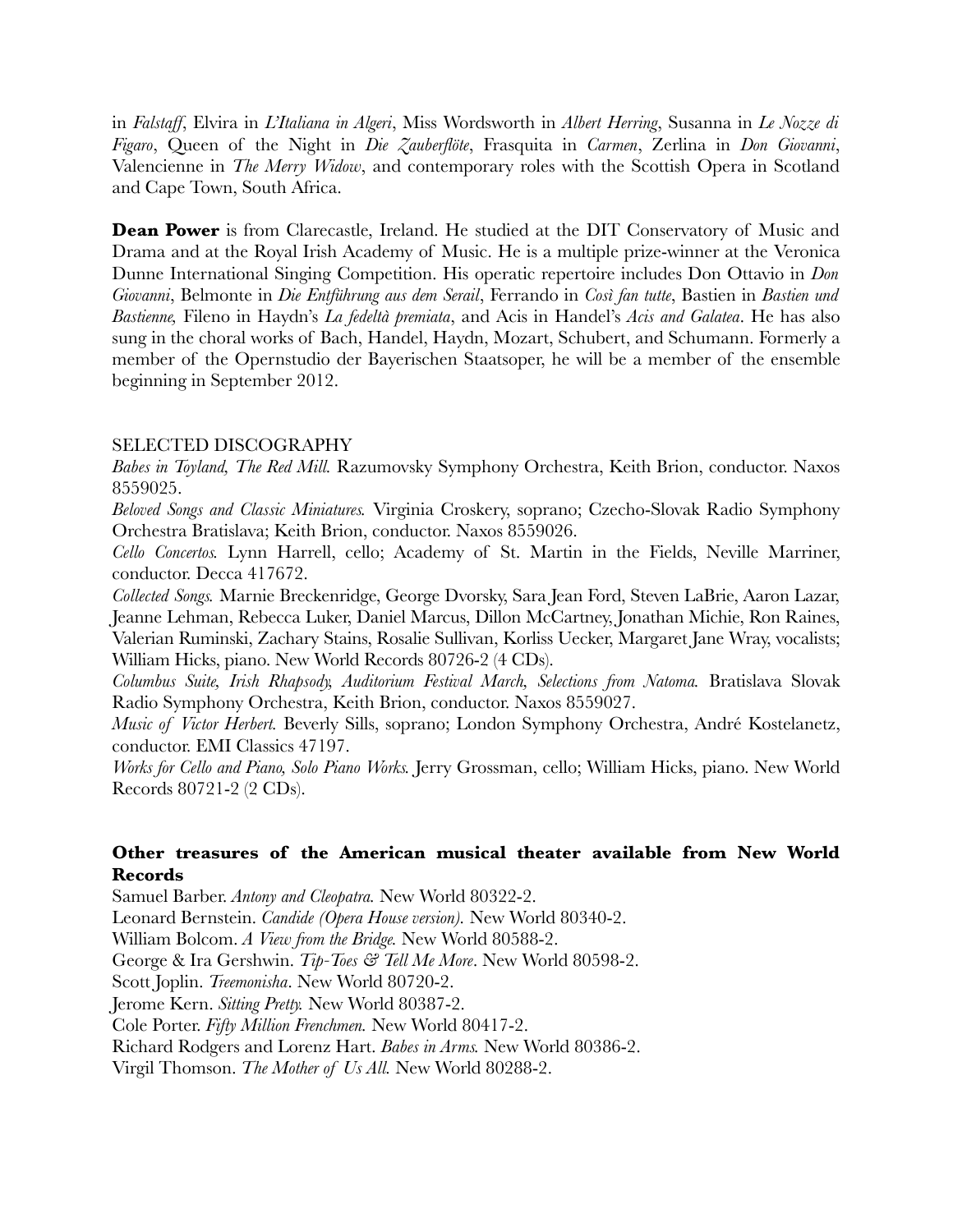#### SELECTED BIBLIOGRAPHY

Bergreen, Laurence. *As Thousands Cheer: The Life of Irving Berlin*. New York: Viking, 1990.

Bew, Paul. *Ireland: The Politics of Enmity, 1789–2006*. New York: Oxford University Press, 2007.

Bordman, Gerald. *American Musical Theatre: A Chronicle*. New York: Oxford University Press, 1978. ——. *Jerome Kern: His Life and Music*. New York: Oxford University Press, 1980.

Gould, Neil. *Victor Herbert: A Theatrical Life*. New York: Fordham University Press, 2008.

Green, Stanley. *Encyclopedia of the Musical Theatre*. New York: Da Capo Press, 1976.

Kaye, Joseph. *Victor Herbert: The Biography of America's Greatest Romantic Composer*. New York: G. Howard Watt, 1931.

Kee, Robert. *The Green Flag: The Turbulent History of the Irish Nationalist Movement.* New York: Delacorte, 1972.

Lover, Samuel. *Rory O'More: A Comic Drama in Three Acts.* Reprint. Lexington, KY: University of California Libraries, 2011.

——. *Rory O'More: A National Romance.* Reprint. Brimscombe Port, Stroud, Gloucestershire, UK: Nonsuch Classics, 2006.

Smith, Cecil. *Musical Comedy in America*. New York: Theatre Arts Books, 1950.

Waters, Edward N. *Victor Herbert: A Life in Music*. New York: The Macmillan Company, 1955.

Witmark, Isidore, and Isaac Goldberg. *From Ragtime to Swingtime: The Story of the House of Witmark*. New York: Lee Furman, Inc. 1939.

Produced by Judith Sherman Engineered by Brian Masterson Assistant engineer: Naomi McCleod Editing assistant: Jeanne Velonis Mixed by Judith Sherman and Larry Moore Line producers: Joe Csibi, Jonathan Ford (Chapter Productions) Recorded August 22–24, 2011 in the National Concert Hall, Dublin, Ireland. Digital mastering: Paul Zinman, SoundByte Productions Inc., NYC Cover art, including size, gallery credit, date, format of art (pastel, etc): Photo credits: Design: Bob Defrin Design, Inc.

### **This recording was made possible by a grant from the JMV Art Preservation Foundation, a charity dedicated to the restoration of pre-1943 musical plays.**

#### ACKNOWLEDGEMENTS

Music Preparation: Dan Aquisto, Joshua Clayton, Chris Deschene, Peter Foley, Skip Kennon, Curtis Moore, Marnie Nicolella Pianists: Greg Jarrett, William Hicks, Kevin Walsh, Vincent Lynch Susan Vita and Loras John Schissel, Music Division, Library of Congress Bob Kosovsky, Music Collection, New York Public Library Michael Miller, Quade Winter, Ohio Light Opera Bruce Pomahac, The Rodgers & Hammerstein Organization Rob Berman Alyce Mott Joseph Rubin